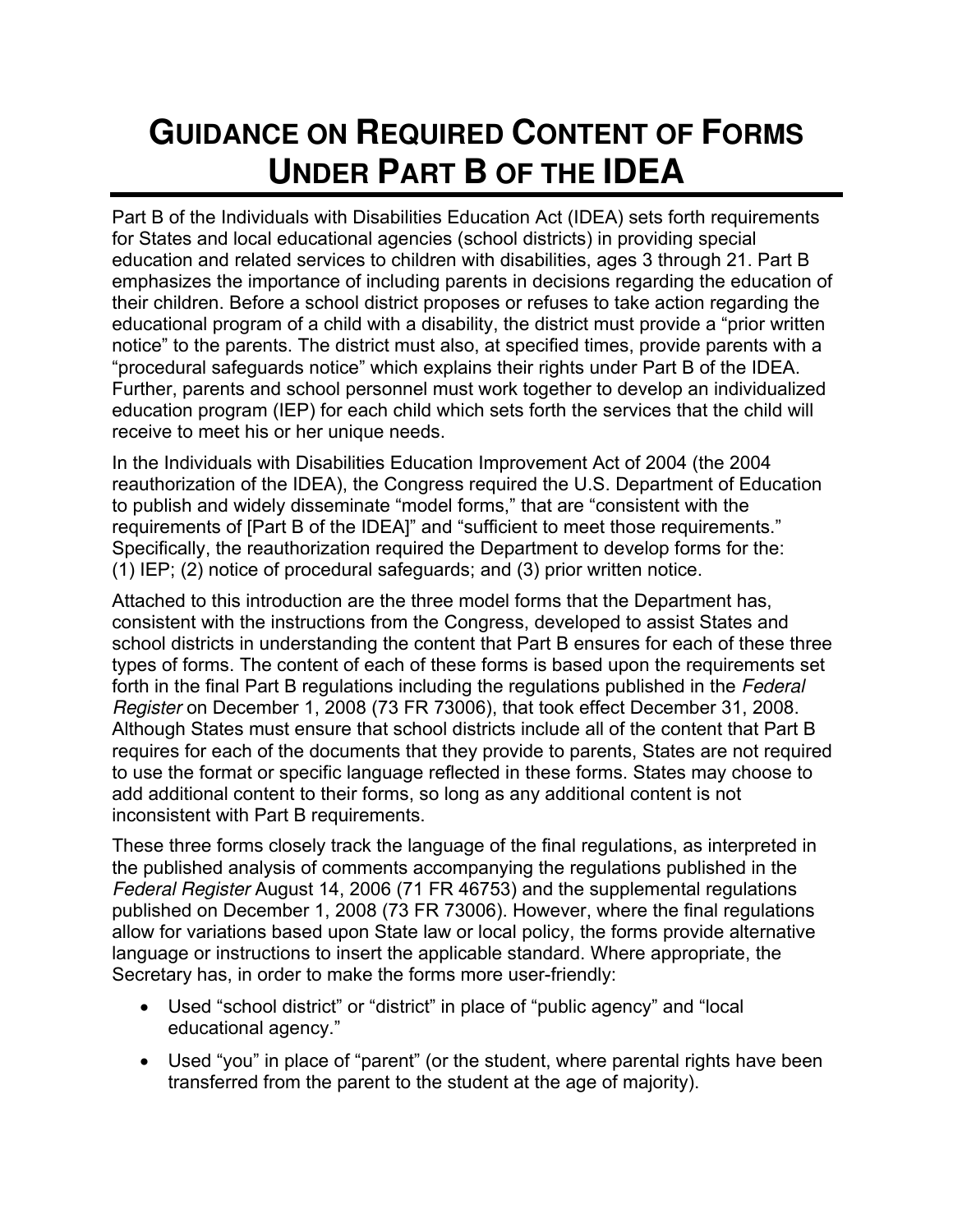In order to receive a copy of these model forms or the Part B regulations, please contact Mary Louise Dirrigl by either e-mail (mary.louise.dirrigl@ed.gov) or telephone (202-245-7324).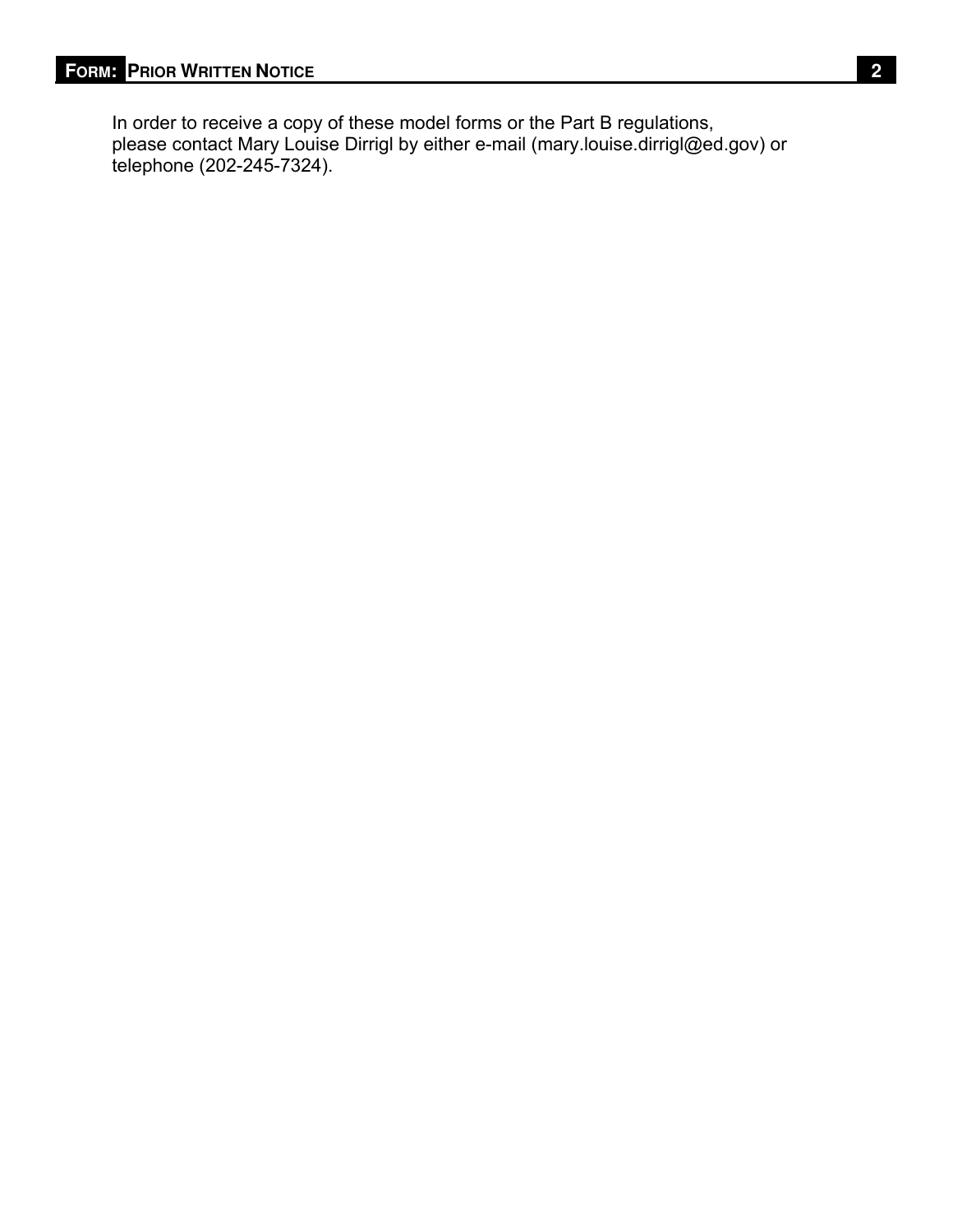# **Part B PROCEDURAL SAFEGUARDS NOTICE**

Revised June 2009

The Individuals with Disabilities Education Act (IDEA), the Federal law concerning the education of students with disabilities, requires schools to provide you, the parents of a child with a disability, with a notice containing a full explanation of the procedural safeguards available under IDEA and U.S. Department of Education regulations. A copy of this notice must be given to you only one time a school year, except that a copy must also be given to you: (1) upon initial referral or your request for evaluation; (2) upon receipt of your first State complaint under 34 CFR §§300.151 through 300.153 and upon receipt of your first due process complaint under §300.507 in a school year; (3) when a decision is made to take a disciplinary action against your child that constitutes a change of placement; and (4) upon your request. [34 CFR §300.504(a)]

This procedural safeguards notice must include a full explanation of all of the procedural safeguards available under §300.148 (unilateral placement of a child in a private school at public expense), §§300.151 through 300.153 (State complaint procedures), §300.300 (parental consent), §§300.502 and 300.503 (IEP and prior written notice), §§300.505 through 300.518 (other procedural safeguards, e.g., mediation, due process complaints, resolution process, and impartial due process hearing), §§300.530 through 300.536 (procedural safeguards in Subpart E of the Part B regulations), and §§300.610 through 300.625 (confidentiality of information provisions in Subpart F). This model form provides a format that States and/or school districts may choose to use to provide information about procedural safeguards to parents.

**[NOTE TO STATES AND SCHOOL DISTRICTS: Where the Office of Special Education Programs (OSEP) has included bracketed NOTES in this document, these NOTES are intended as directions to States or school districts regarding content or choices in content to be included in the procedural safeguards notice provided to parents. The State or school district should insert the required State-specific language and delete the NOTES prior to providing the notice to parents.]**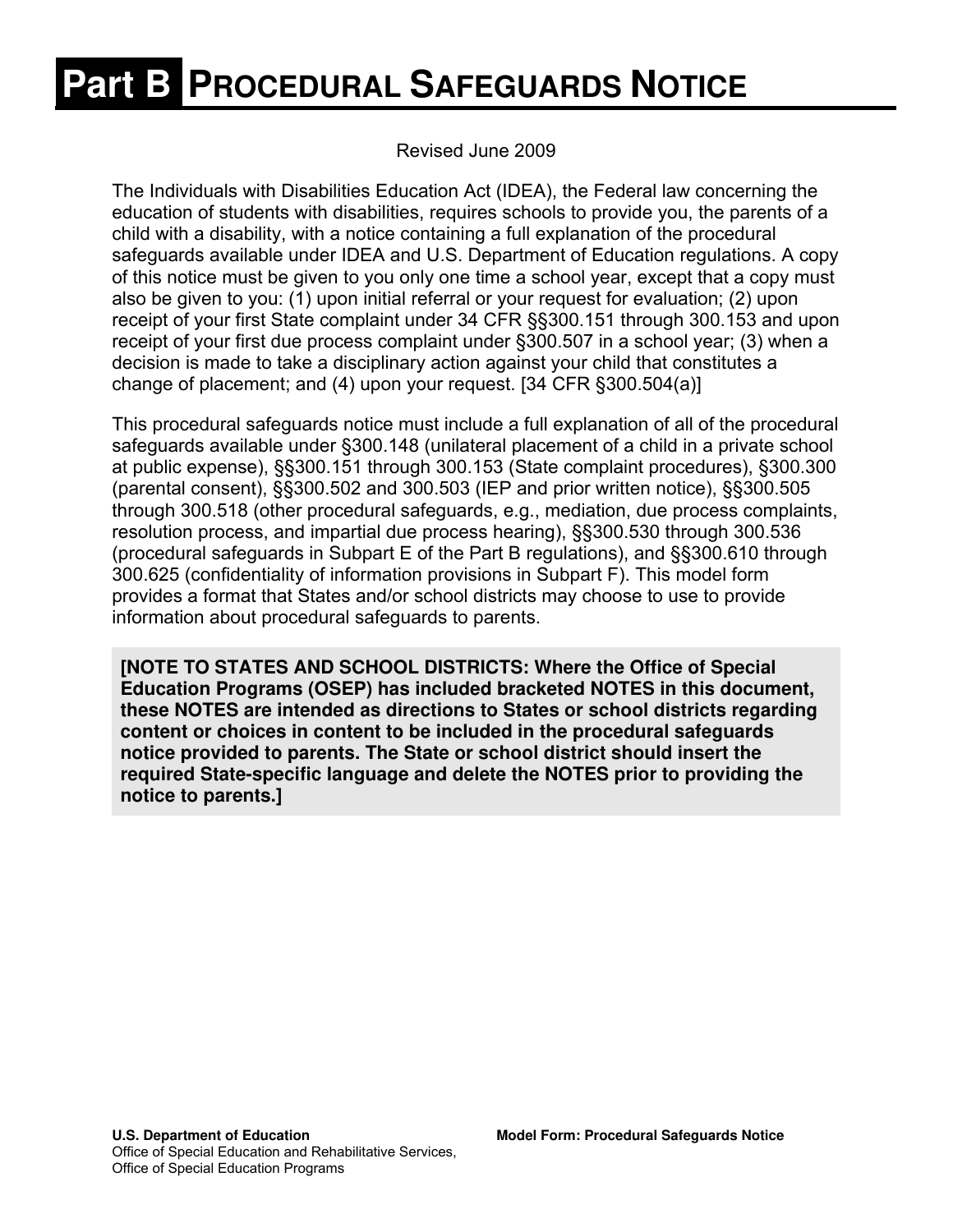## **Table of Contents**

| Consent For Disclosure of Personally Identifiable Information 12  |  |
|-------------------------------------------------------------------|--|
|                                                                   |  |
|                                                                   |  |
|                                                                   |  |
| Differences Between the Procedures for Due Process Complaints and |  |
|                                                                   |  |
|                                                                   |  |
|                                                                   |  |
|                                                                   |  |
|                                                                   |  |
|                                                                   |  |
|                                                                   |  |
|                                                                   |  |
|                                                                   |  |
|                                                                   |  |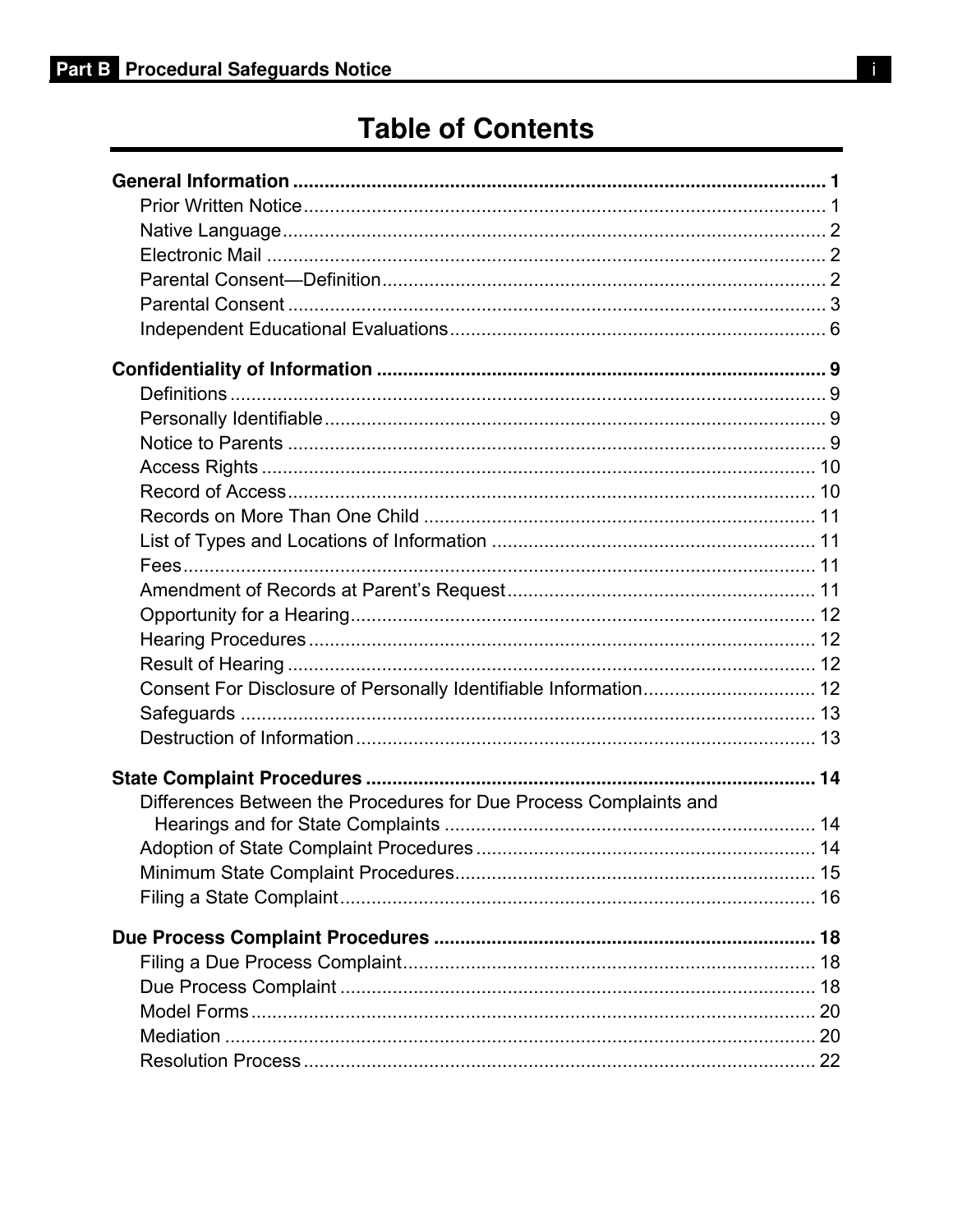| Civil Actions, Including the Time Period in Which to File Those Actions 33 |  |
|----------------------------------------------------------------------------|--|
| The Child's Placement While the Due Process Complaint and Hearing          |  |
|                                                                            |  |
|                                                                            |  |
|                                                                            |  |
|                                                                            |  |
|                                                                            |  |
|                                                                            |  |
|                                                                            |  |
|                                                                            |  |
| Protections for Children Not Yet Eligible for Special Education and        |  |
| Referral to and Action by Law Enforcement and Judicial Authorities 45      |  |
|                                                                            |  |
| Requirements for Unilateral Placement by Parents of Children in Private    |  |
|                                                                            |  |
|                                                                            |  |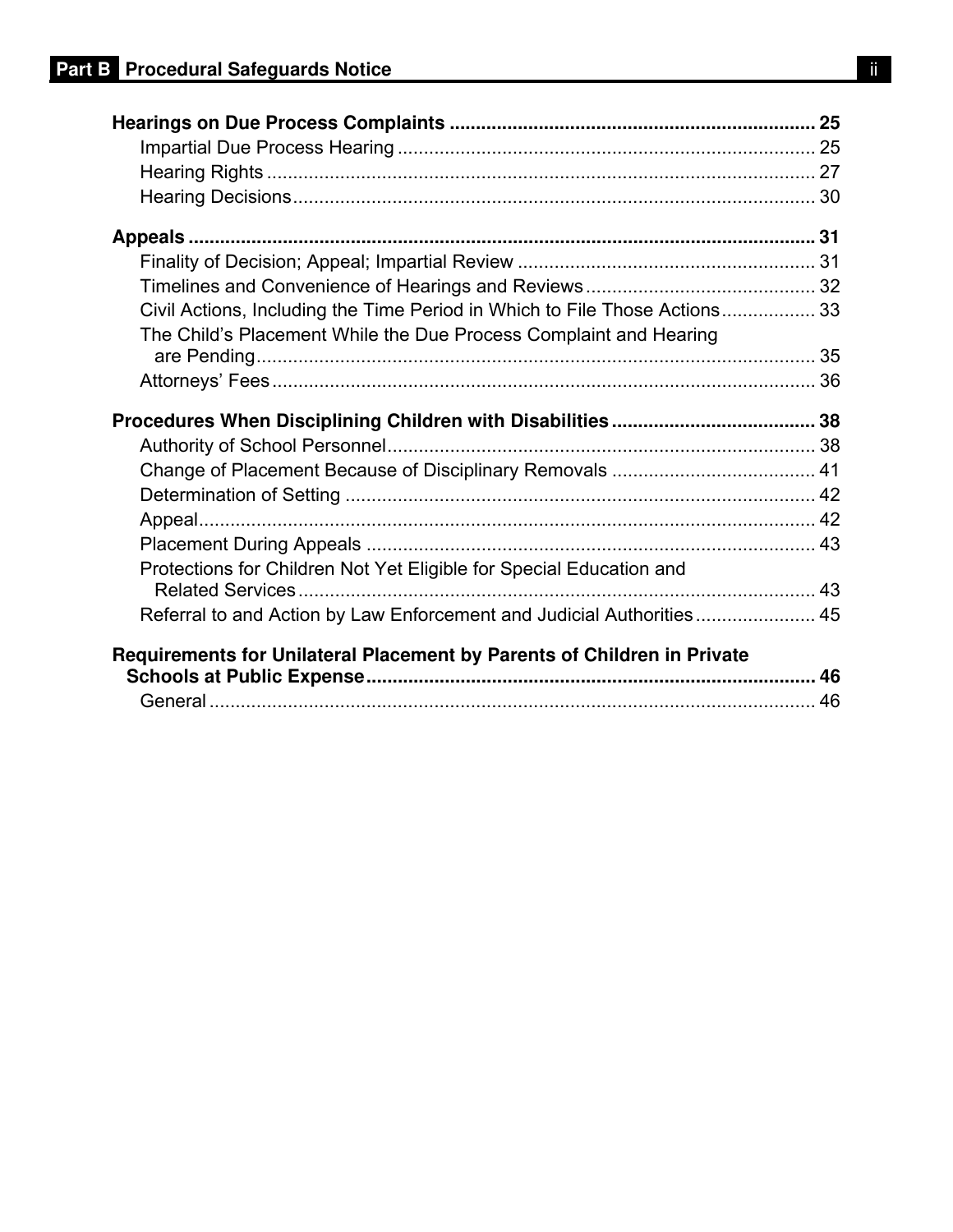## <span id="page-5-0"></span>**GENERAL INFORMATION**

## **PRIOR WRITTEN NOTICE**

### **34 CFR §300.503**

#### **Notice**

Your school district must give you written notice (provide you certain information in writing), within a reasonable amount of time before it:

- 1. Proposes to initiate or to change the identification, evaluation, or educational placement of your child, or the provision of a free appropriate public education (FAPE) to your child; **or**
- 2. Refuses to initiate or to change the identification, evaluation, or educational placement of your child, or the provision of FAPE to your child.

#### **Content of notice**

The written notice must:

- 1. Describe the action that your school district proposes or refuses to take;
- 2. Explain why your school district is proposing or refusing to take the action;
- 3. Describe each evaluation procedure, assessment, record, or report your school district used in deciding to propose or refuse the action;
- 4. Include a statement that you have protections under the procedural safeguards provisions in Part B of IDEA;
- 5. Tell you how you can obtain a description of the procedural safeguards if the action that your school district is proposing or refusing is not an initial referral for evaluation;
- 6. Include resources for you to contact for help in understanding Part B of IDEA;
- 7. Describe any other options that your child's individualized education program (IEP) Team considered and the reasons why those options were rejected; **and**
- 8. Provide a description of other reasons why your school district proposed or refused the action.

#### **Notice in understandable language**

The notice must be:

- 1. Written in language understandable to the general public; **and**
- 2. Provided in your native language or other mode of communication you use, unless it is clearly not feasible to do so.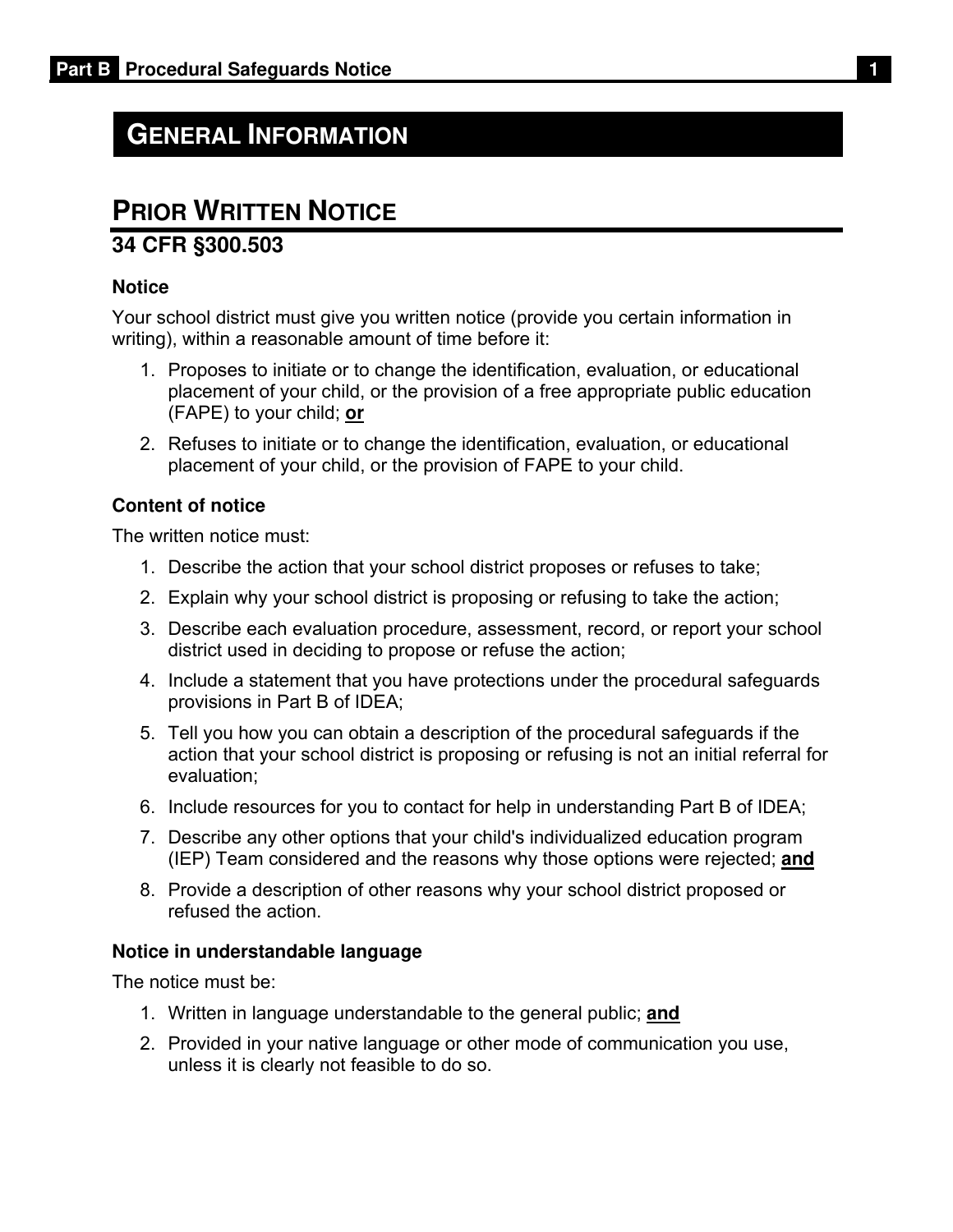<span id="page-6-0"></span>If your native language or other mode of communication is not a written language, your school district must ensure that:

- 1. The notice is translated for you orally or by other means in your native language or other mode of communication;
- 2. You understand the content of the notice; **and**
- 3. There is written evidence that the requirements in paragraphs 1 and 2 have been met.

## **NATIVE LANGUAGE**

### **34 CFR §300.29**

*Native language,* when used regarding an individual who has limited English proficiency, means the following:

- 1. The language normally used by that person, or, in the case of a child, the language normally used by the child's parents;
- 2. In all direct contact with a child (including evaluation of the child), the language normally used by the child in the home or learning environment.

For a person with deafness or blindness, or for a person with no written language, the mode of communication is what the person normally uses (such as sign language, Braille, or oral communication).

## **ELECTRONIC MAIL**

### **34 CFR §300.505**

If your school district offers parents the choice of receiving documents by e-mail, you may choose to receive the following by e-mail:

- 1. Prior written notice;
- 2. Procedural safeguards notice; **and**
- 3. Notices related to a due process complaint.

## **PARENTAL CONSENT - DEFINITION**

### **34 CFR §300.9**

### **Consent**

*Consent* means:

1. You have been fully informed in your native language or other mode of communication (such as sign language, Braille, or oral communication) of all information about the action for which you are giving consent.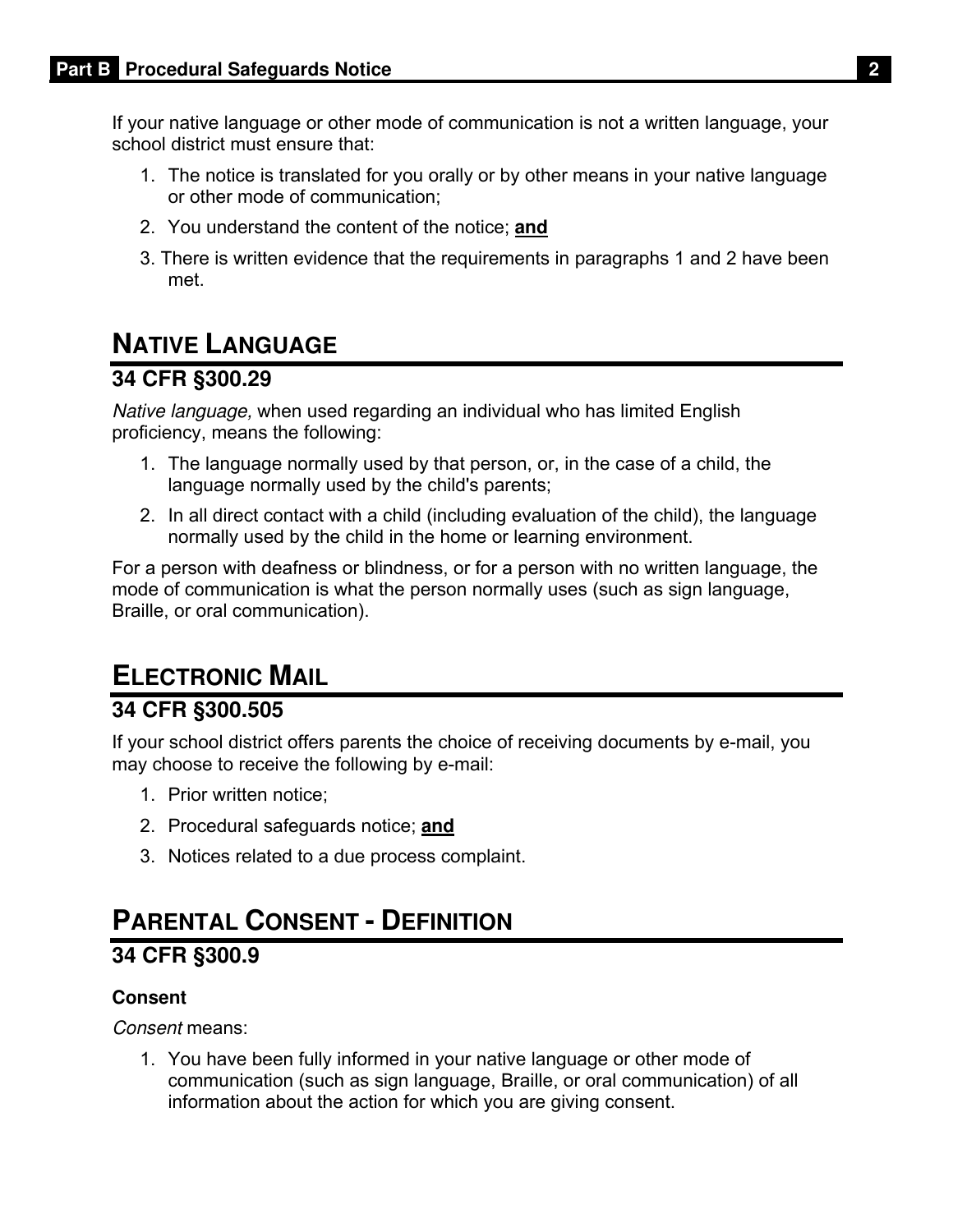- <span id="page-7-0"></span>2. You understand and agree in writing to that action, and the consent describes that action and lists the records (if any) that will be released and to whom; **and**
- 3. You understand that the consent is voluntary on your part and that you may withdraw your consent at any time.

If you wish to revoke (cancel) your consent after your child has begun receiving special education and related services, you must do so in writing. Your withdrawal of consent does not negate (undo) an action that has occurred after you gave your consent but before you withdrew it. In addition, the school district is not required to amend (change) your child's education records to remove any references that your child received special education and related services after your withdrawal of consent.

## **PARENTAL CONSENT**

### **34 CFR §300.300**

#### **Consent for initial evaluation**

Your school district cannot conduct an initial evaluation of your child to determine whether your child is eligible under Part B of IDEA to receive special education and related services without first providing you with prior written notice of the proposed action and obtaining your consent as described under the headings *Prior Written Notice* and *Parental Consent.*

Your school district must make reasonable efforts to obtain your informed consent for an initial evaluation to decide whether your child is a child with a disability.

Your consent for initial evaluation does not mean that you have also given your consent for the school district to start providing special education and related services to your child.

Your school district may not use your refusal to consent to one service or activity related to the initial evaluation as a basis for denying you or your child any other service, benefit, or activity, unless another Part B requirement requires the school district to do so.

#### **[Note: Select the applicable alternative language from the three options below, based upon State law.]**

### **[Option 1:]**

If your child is enrolled in public school or you are seeking to enroll your child in a public school and you have refused to provide consent or failed to respond to a request to provide consent for an initial evaluation, your school district may, but is not required to, seek to conduct an initial evaluation of your child by using the IDEA's mediation or due process complaint, resolution meeting, and impartial due process hearing procedures. Your school district will not violate its obligations to locate, identify and evaluate your child if it does not pursue an evaluation of your child in these circumstances.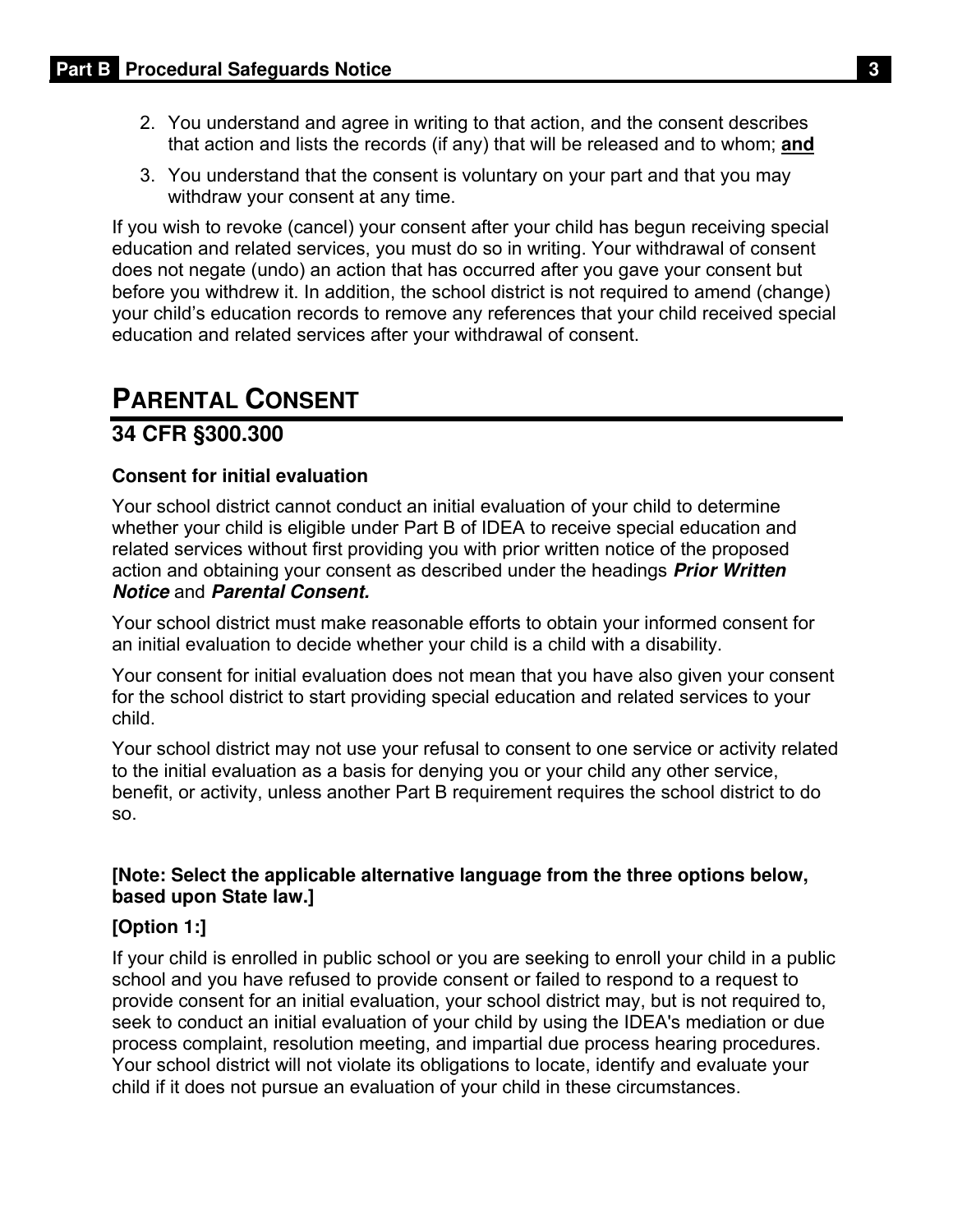### **[Option 2:]**

If your child is enrolled in public school or you are seeking to enroll your child in a public school and you have refused to provide consent or failed to respond to a request to provide consent for an initial evaluation, your school district may not seek to conduct an initial evaluation of your child by using the IDEA's mediation or due process complaint, resolution meeting, and impartial due process hearing procedures. Your school district will not violate its obligations to locate, identify and evaluate your child if it does not pursue an evaluation of your child in these circumstances.

### **[Option 3:]**

If your child is enrolled in public school or you are seeking to enroll your child in a public school and you have refused to provide consent or failed to respond to a request to provide consent for an initial evaluation, your school district must seek to conduct an initial evaluation of your child by using the IDEA's mediation or due process complaint, resolution meeting, and impartial due process hearing procedures.

#### **[End of alternative language.]**

#### **Special rules for initial evaluation of wards of the State**

If a child is a ward of the State and is not living with his or her parent —

The school district does not need consent from the parent for an initial evaluation to determine if the child is a child with a disability if:

- 1. Despite reasonable efforts to do so, the school district cannot find the child's parent;
- 2. The rights of the parents have been terminated in accordance with State law; **or**
- 3. A judge has assigned the right to make educational decisions to an individual other than the parent and that individual has provided consent for an initial evaluation.

*Ward of the State*, as used in IDEA, means a child who, as determined by the State where the child lives, is:

- 1. A foster child;
- 2. Considered a ward of the State under State law; **or**
- 3. In the custody of a public child welfare agency.

There is one exception that you should know about. *Ward of the State* does not include a foster child who has a foster parent who meets the definition of a *parent* as used in IDEA.

### **Parental consent for services**

Your school district must obtain your informed consent before providing special education and related services to your child for the first time.

The school district must make reasonable efforts to obtain your informed consent before providing special education and related services to your child for the first time.

If you do not respond to a request to provide your consent for your child to receive special education and related services for the first time, or if you refuse to give such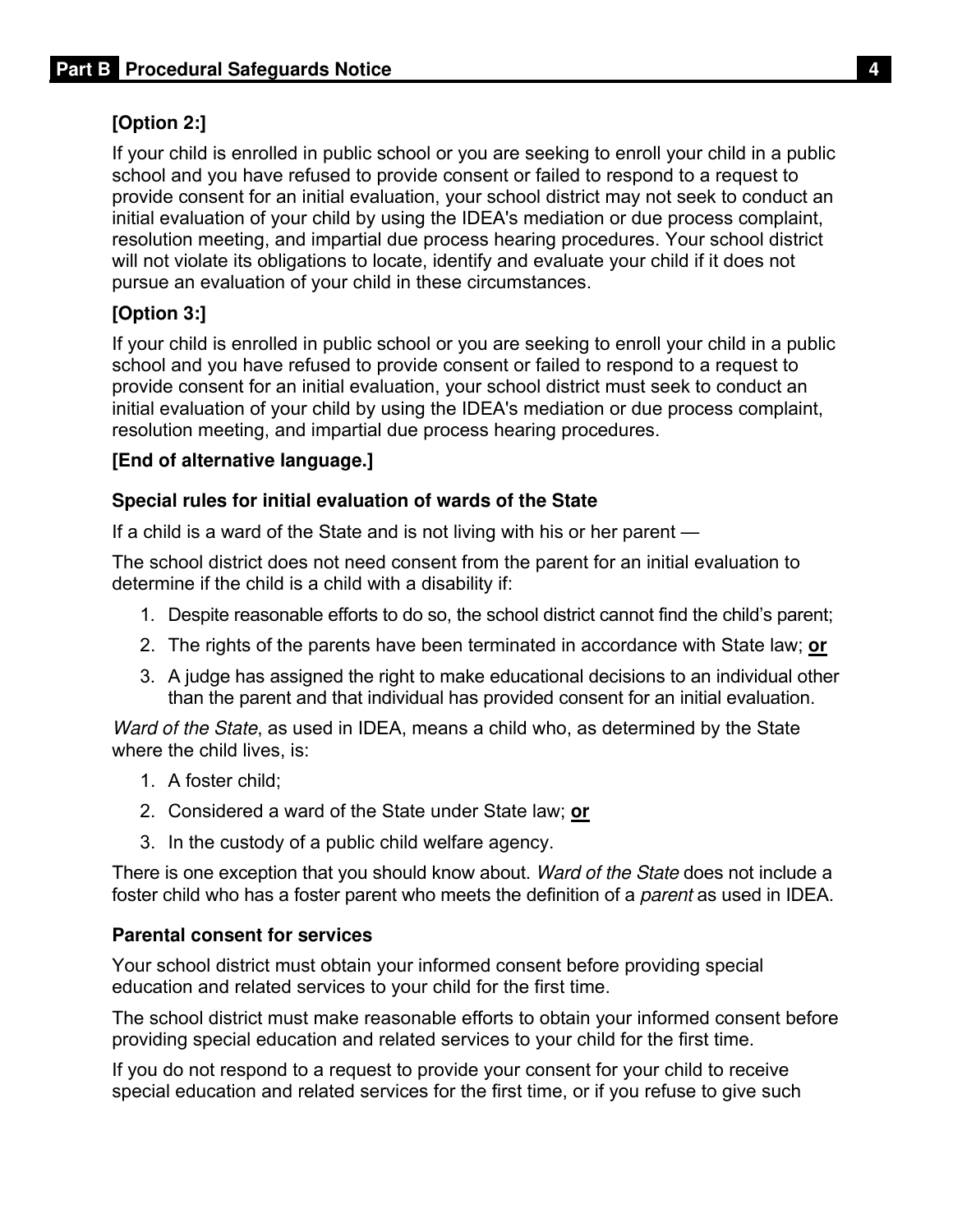consent or later revoke (cancel) your consent in writing, your school district may not use the procedural safeguards (i.e., mediation, due process complaint, resolution meeting, or an impartial due process hearing) in order to obtain agreement or a ruling that the special education and related services (recommended by your child's IEP Team) may be provided to your child without your consent.

If you refuse to give your consent for your child to receive special education and related services for the first time, or if you do not respond to a request to provide such consent or later revoke (cancel) your consent in writing and the school district does not provide your child with the special education and related services for which it sought your consent, your school district:

- 1. Is not in violation of the requirement to make a free appropriate public education (FAPE) available to your child for its failure to provide those services to your child; **and**
- 2. Is not required to have an individualized education program (IEP) meeting or develop an IEP for your child for the special education and related services for which your consent was requested.

If you revoke (cancel) your consent in writing at any point after your child is first provided special education and related services, then the school district may not continue to provide such services, but must provide you with prior written notice, as described under the heading *Prior Written Notice*, before discontinuing those services.

#### **Parental consent for reevaluations**

Your school district must obtain your informed consent before it reevaluates your child, unless your school district can demonstrate that:

- 1. It took reasonable steps to obtain your consent for your child's reevaluation; **and**
- 2. You did not respond.

If you refuse to consent to your child's reevaluation, the school district may, but is not required to, pursue your child's reevaluation by using the mediation, due process complaint, resolution meeting, and impartial due process hearing procedures to seek to override your refusal to consent to your child's reevaluation. As with initial evaluations, your school district does not violate its obligations under Part B of IDEA if it declines to pursue the reevaluation in this manner.

#### **Documentation of reasonable efforts to obtain parental consent**

Your school must maintain documentation of reasonable efforts to obtain your consent for initial evaluations, to provide special education and related services for the first time, for a reevaluation, and to locate parents of wards of the State for initial evaluations. The documentation must include a record of the school district's attempts in these areas, such as:

- 1. Detailed records of telephone calls made or attempted and the results of those calls;
- 2. Copies of correspondence sent to you and any responses received; **and**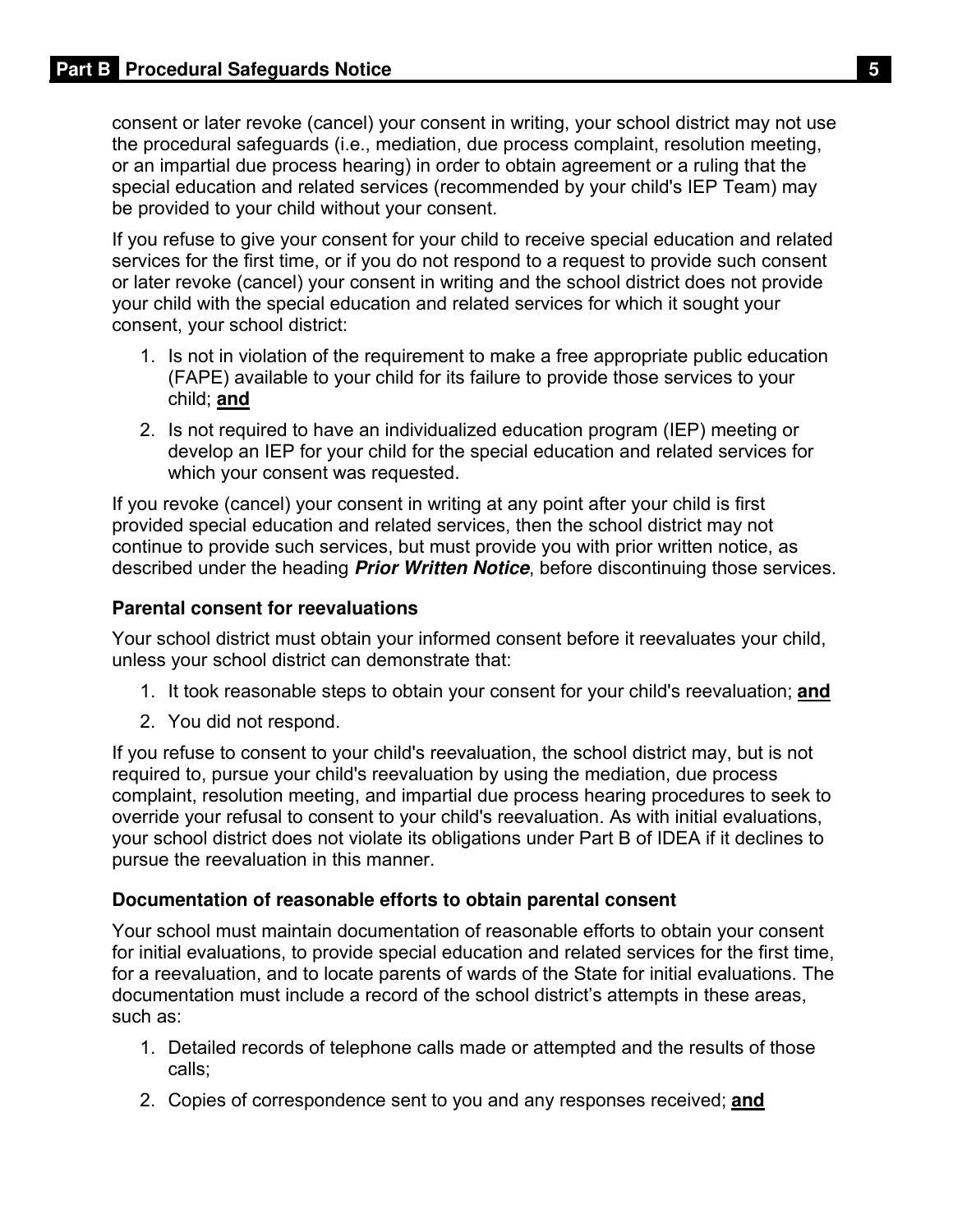<span id="page-10-0"></span>3. Detailed records of visits made to your home or place of employment and the results of those visits.

#### **Other consent requirements**

Your consent is not required before your school district may:

- 1. Review existing data as part of your child's evaluation or a reevaluation; **or**
- 2. Give your child a test or other evaluation that is given to all children unless, before that test or evaluation, consent is required from parents of all children.

**[NOTE: If the State requires consent for other services and activities (in addition to those listed above), the notice must specify what those other services and activities are, and then also state: "The school district must develop and implement procedures to ensure that your refusal to consent to any of these other services and activities does not result in a failure to provide your child with a free appropriate public education (FAPE). Also, your school district may not use your refusal to consent to one of these services or activities as a basis for denying any other service, benefit, or activity, unless another Part B requirement requires the school district to do so."]** 

If you have enrolled your child in a private school at your own expense or if you are home schooling your child, and you do not provide your consent for your child's initial evaluation or your child's reevaluation, or you fail to respond to a request to provide your consent, the school district may not use its dispute resolution procedures (i.e., mediation, due process complaint, resolution meeting, or an impartial due process hearing) and is not required to consider your child as eligible to receive equitable services (services made available to some parentally-placed private school children with disabilities).

## **INDEPENDENT EDUCATIONAL EVALUATIONS**

### **34 CFR §300.502**

#### **General**

As described below, you have the right to obtain an independent educational evaluation (IEE) of your child if you disagree with the evaluation of your child that was obtained by your school district.

If you request an independent educational evaluation, the school district must provide you with information about where you may obtain an independent educational evaluation and about the school district's criteria that apply to independent educational evaluations.

#### **Definitions**

*Independent educational evaluation* means an evaluation conducted by a qualified examiner who is not employed by the school district responsible for the education of your child.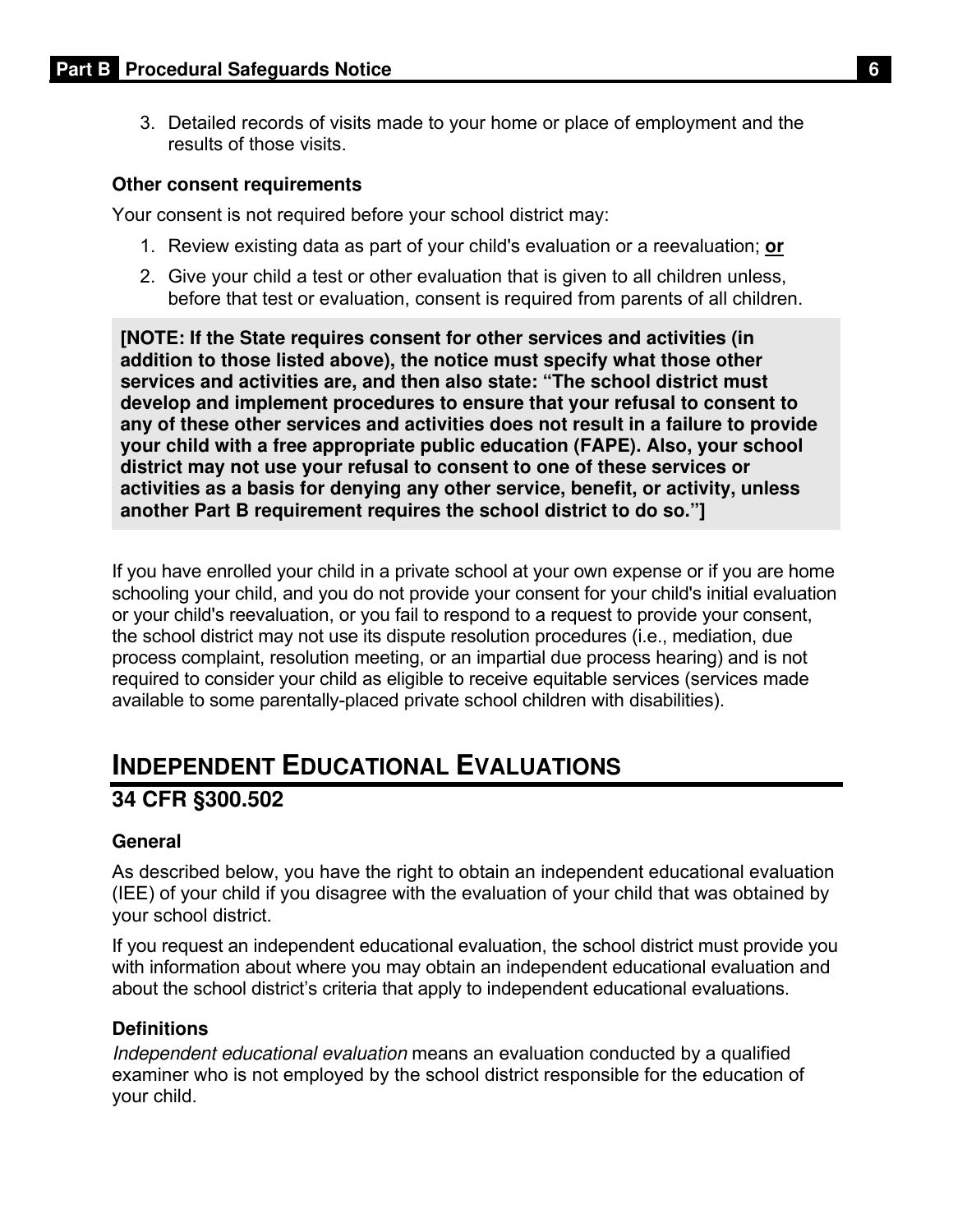*Public expense* means that the school district either pays for the full cost of the evaluation or ensures that the evaluation is otherwise provided at no cost to you, consistent with the provisions of Part B of IDEA, which allow each State to use whatever State, local, Federal, and private sources of support are available in the State to meet the requirements of Part B of the Act.

#### **Right to evaluation at public expense**

You have the right to an independent educational evaluation of your child at public expense if you disagree with an evaluation of your child obtained by your school district, subject to the following conditions:

- 1. If you request an independent educational evaluation of your child at public expense, your school district must, without unnecessary delay, either: (a) File a due process complaint to request a hearing to show that its evaluation of your child is appropriate; or (b) Provide an independent educational evaluation at public expense, unless the school district demonstrates in a hearing that the evaluation of your child that you obtained did not meet the school district's criteria.
- 2. If your school district requests a hearing and the final decision is that your school district's evaluation of your child is appropriate, you still have the right to an independent educational evaluation, but not at public expense.
- 3. If you request an independent educational evaluation of your child, the school district may ask why you object to the evaluation of your child obtained by your school district. However, your school district may not require an explanation and may not unreasonably delay either providing the independent educational evaluation of your child at public expense or filing a due process complaint to request a due process hearing to defend the school district's evaluation of your child.

You are entitled to only one independent educational evaluation of your child at public expense each time your school district conducts an evaluation of your child with which you disagree.

#### **Parent-initiated evaluations**

If you obtain an independent educational evaluation of your child at public expense or you share with the school district an evaluation of your child that you obtained at private expense:

- 1. Your school district must consider the results of the evaluation of your child, if it meets the school district's criteria for independent educational evaluations, in any decision made with respect to the provision of a free appropriate public education (FAPE) to your child; **and**
- 2. You or your school district may present the evaluation as evidence at a due process hearing regarding your child.

#### **Requests for evaluations by hearing officers**

If a hearing officer requests an independent educational evaluation of your child as part of a due process hearing, the cost of the evaluation must be at public expense.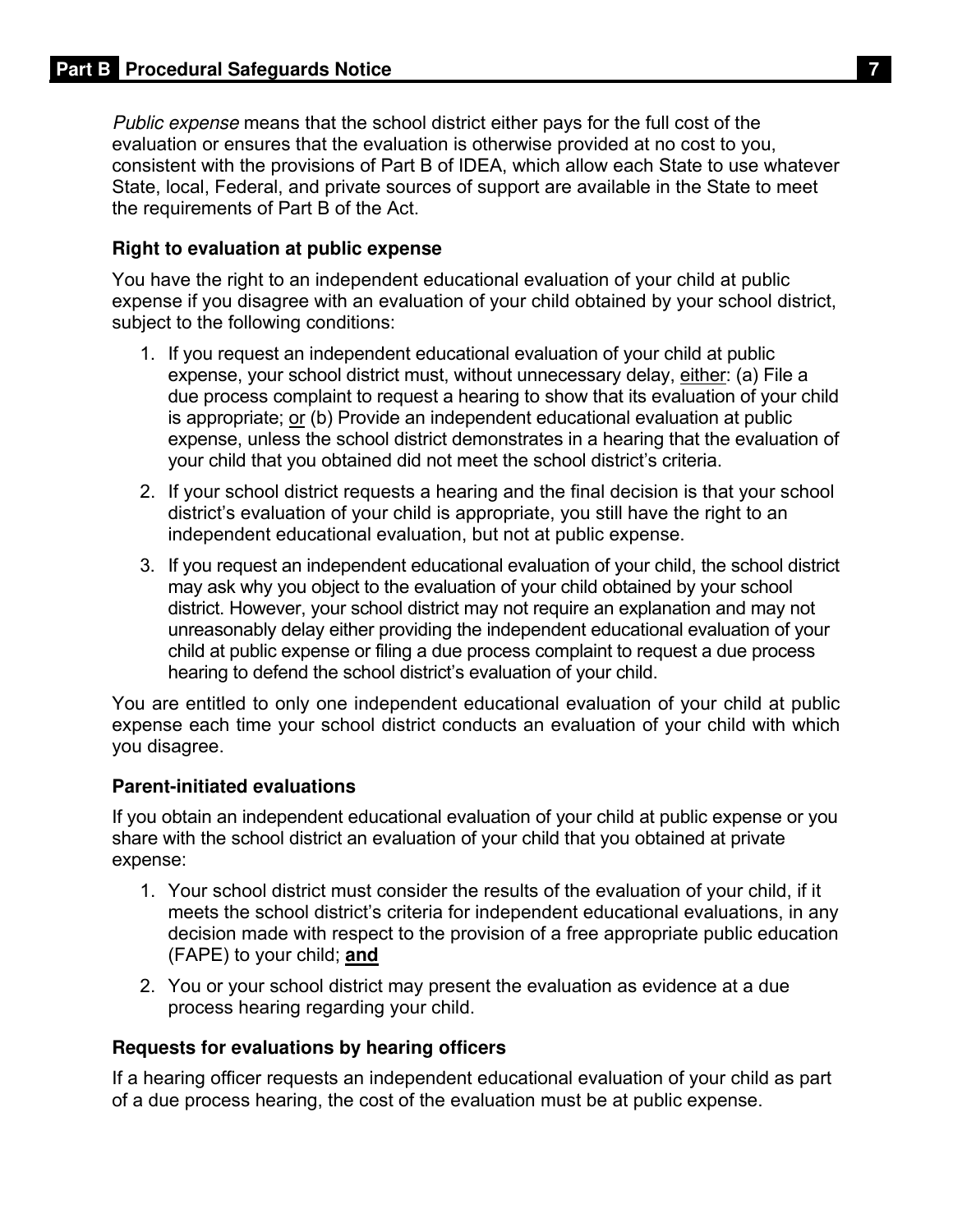#### **School district criteria**

If an independent educational evaluation is at public expense, the criteria under which the evaluation is obtained, including the location of the evaluation and the qualifications of the examiner, must be the same as the criteria that the school district uses when it initiates an evaluation (to the extent those criteria are consistent with your right to an independent educational evaluation).

Except for the criteria described above, a school district may not impose conditions or timelines related to obtaining an independent educational evaluation at public expense.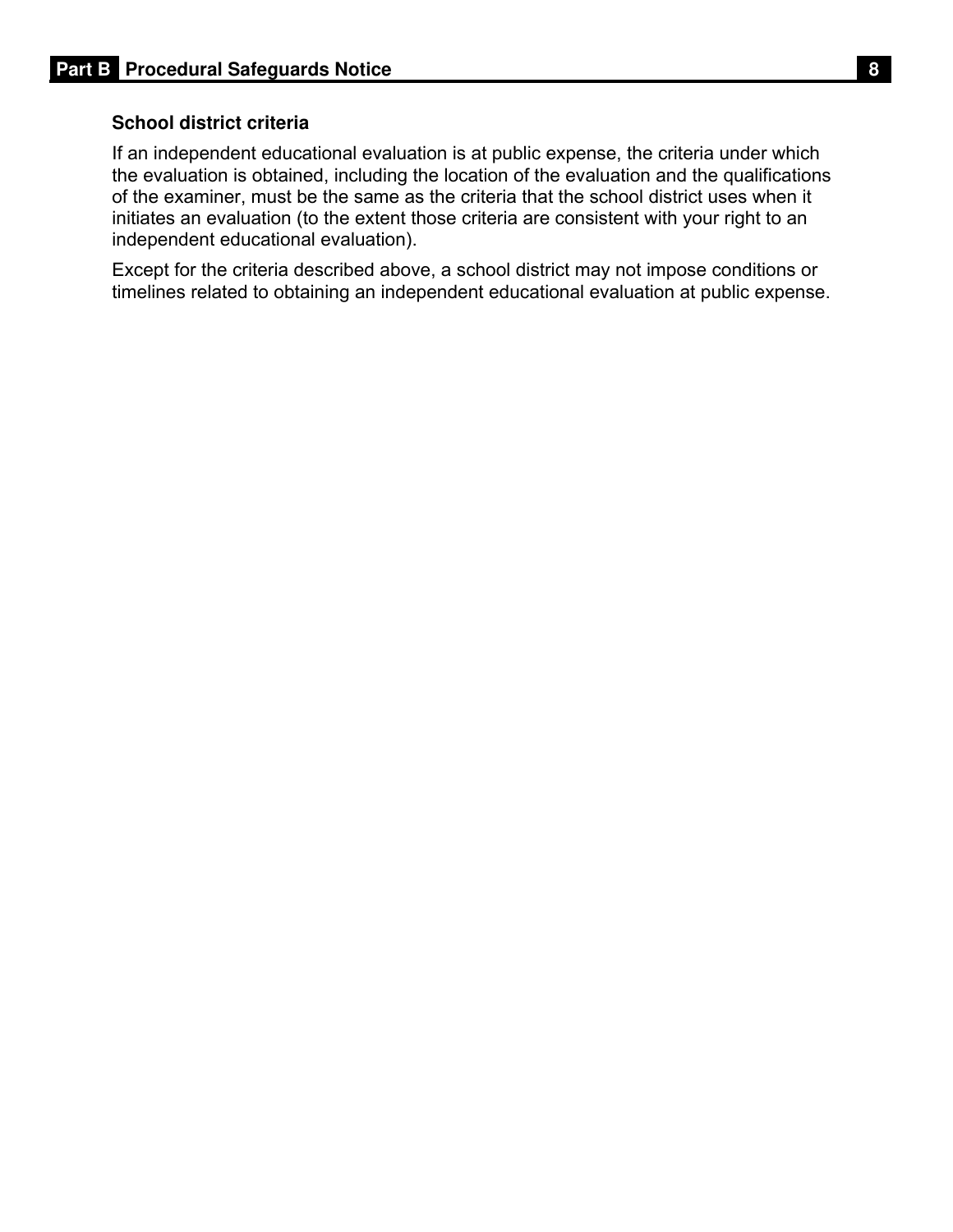## <span id="page-13-0"></span>**CONFIDENTIALITY OF INFORMATION**

## **DEFINITIONS**

### **34 CFR §300.611**

As used under the heading **Confidentiality of Information**:

- *Destruction* means physical destruction or removal of personal identifiers from information so that the information is no longer personally identifiable.
- *Education records* means the type of records covered under the definition of ''education records'' in 34 CFR Part 99 (the regulations implementing the Family Educational Rights and Privacy Act of 1974, 20 U.S.C. 1232g (FERPA)).
- *Participating agency* means any school district, agency or institution that collects, maintains, or uses personally identifiable information, or from which information is obtained, under Part B of IDEA.

## **PERSONALLY IDENTIFIABLE**

### **34 CFR §300.32**

*Personally identifiable* means information that includes:

- (a) Your child's name, your name as the parent, or the name of another family member;
- (b) Your child's address;
- (c) A personal identifier, such as your child's social security number or student number; **or**
- (d) A list of personal characteristics or other information that would make it possible to identify your child with reasonable certainty.

## **NOTICE TO PARENTS**

### **34 CFR §300.612**

The State Educational Agency must give notice that is adequate to fully inform parents about confidentiality of personally identifiable information, including:

- 1. A description of the extent to which the notice is given in the native languages of the various population groups in the State;
- 2. A description of the children on whom personally identifiable information is maintained, the types of information sought, the methods the State intends to use in gathering the information (including the sources from whom information is gathered), and the uses to be made of the information;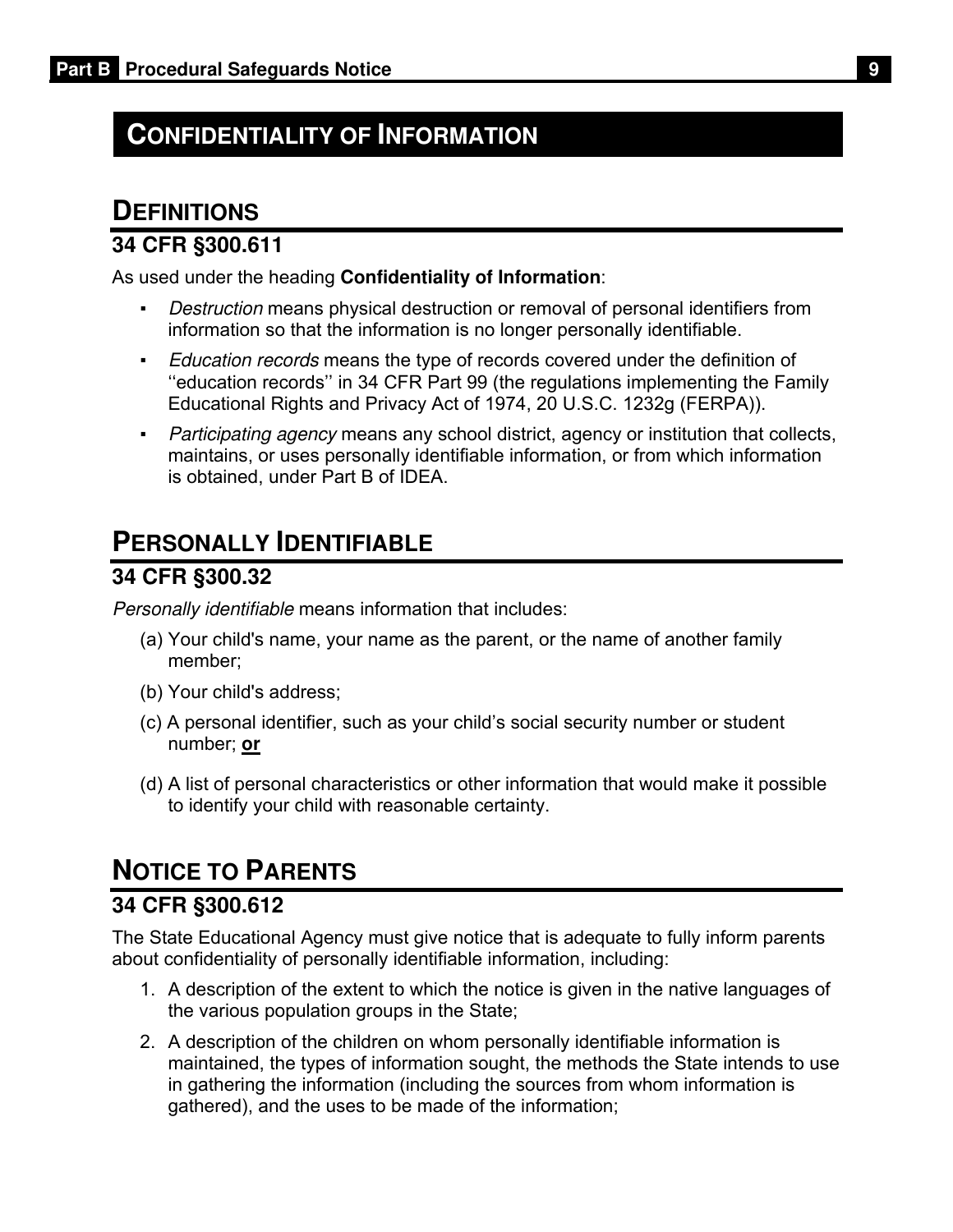- <span id="page-14-0"></span>3. A summary of the policies and procedures that participating agencies must follow regarding storage, disclosure to third parties, retention, and destruction of personally identifiable information; **and**
- 4. A description of all of the rights of parents and children regarding this information, including the rights under the Family Educational Rights and Privacy Act (FERPA) and its implementing regulations in 34 CFR Part 99.

Before any major activity to identify, locate, or evaluate children in need of special education and related services (also known as "child find"), the notice must be published or announced in newspapers or other media, or both, with circulation adequate to notify parents throughout the State of these activities.

## **ACCESS RIGHTS**

## **34 CFR §300.613**

The participating agency must permit you to inspect and review any education records relating to your child that are collected, maintained, or used by your school district under Part B of IDEA. The participating agency must comply with your request to inspect and review any education records on your child without unnecessary delay and before any meeting regarding an individualized education program (IEP), or any impartial due process hearing (including a resolution meeting or a hearing regarding discipline), and in no case more than 45 calendar days after you have made a request.

Your right to inspect and review education records includes:

- 1. Your right to a response from the participating agency to your reasonable requests for explanations and interpretations of the records;
- 2. Your right to request that the participating agency provide copies of the records if you cannot effectively inspect and review the records unless you receive those copies; **and**
- 3. Your right to have your representative inspect and review the records.

The participating agency may presume that you have authority to inspect and review records relating to your child unless advised that you do not have the authority under applicable State law governing such matters as guardianship, separation, and divorce.

## **RECORD OF ACCESS**

### **34 CFR §300.614**

Each participating agency must keep a record of parties obtaining access to education records collected, maintained, or used under Part B of IDEA (except access by parents and authorized employees of the participating agency), including the name of the party, the date access was given, and the purpose for which the party is authorized to use the records.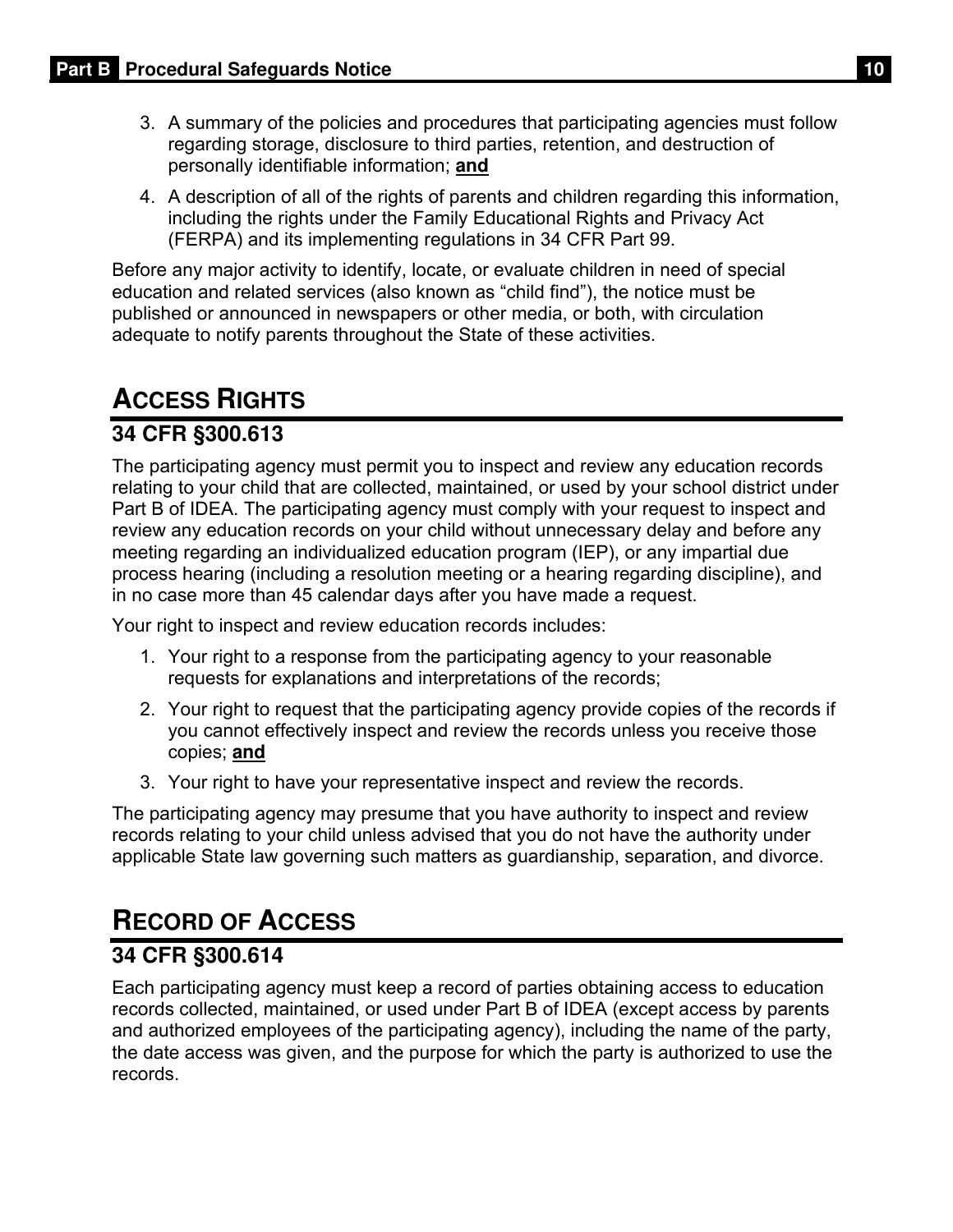## <span id="page-15-0"></span>**RECORDS ON MORE THAN ONE CHILD**

### **34 CFR §300.615**

If any education record includes information on more than one child, the parents of those children have the right to inspect and review only the information relating to their child or to be informed of that specific information.

## **LIST OF TYPES AND LOCATIONS OF INFORMATION**

### **34 CFR §300.616**

On request, each participating agency must provide you with a list of the types and locations of education records collected, maintained, or used by the agency.

## **FEES**

### **34 CFR §300.617**

Each participating agency may charge a fee for copies of records that are made for you under Part B of IDEA, if the fee does not effectively prevent you from exercising your right to inspect and review those records.

A participating agency may not charge a fee to search for or to retrieve information under Part B of IDEA.

## **AMENDMENT OF RECORDS AT PARENT'S REQUEST 34 CFR §300.618**

If you believe that information in the education records regarding your child collected, maintained, or used under Part B of IDEA is inaccurate, misleading, or violates the privacy or other rights of your child, you may request the participating agency that maintains the information to change the information.

The participating agency must decide whether to change the information in accordance with your request within a reasonable period of time of receipt of your request.

If the participating agency refuses to change the information in accordance with your request, it must inform you of the refusal and advise you of your right to a hearing as described under the heading *Opportunity For a Hearing.*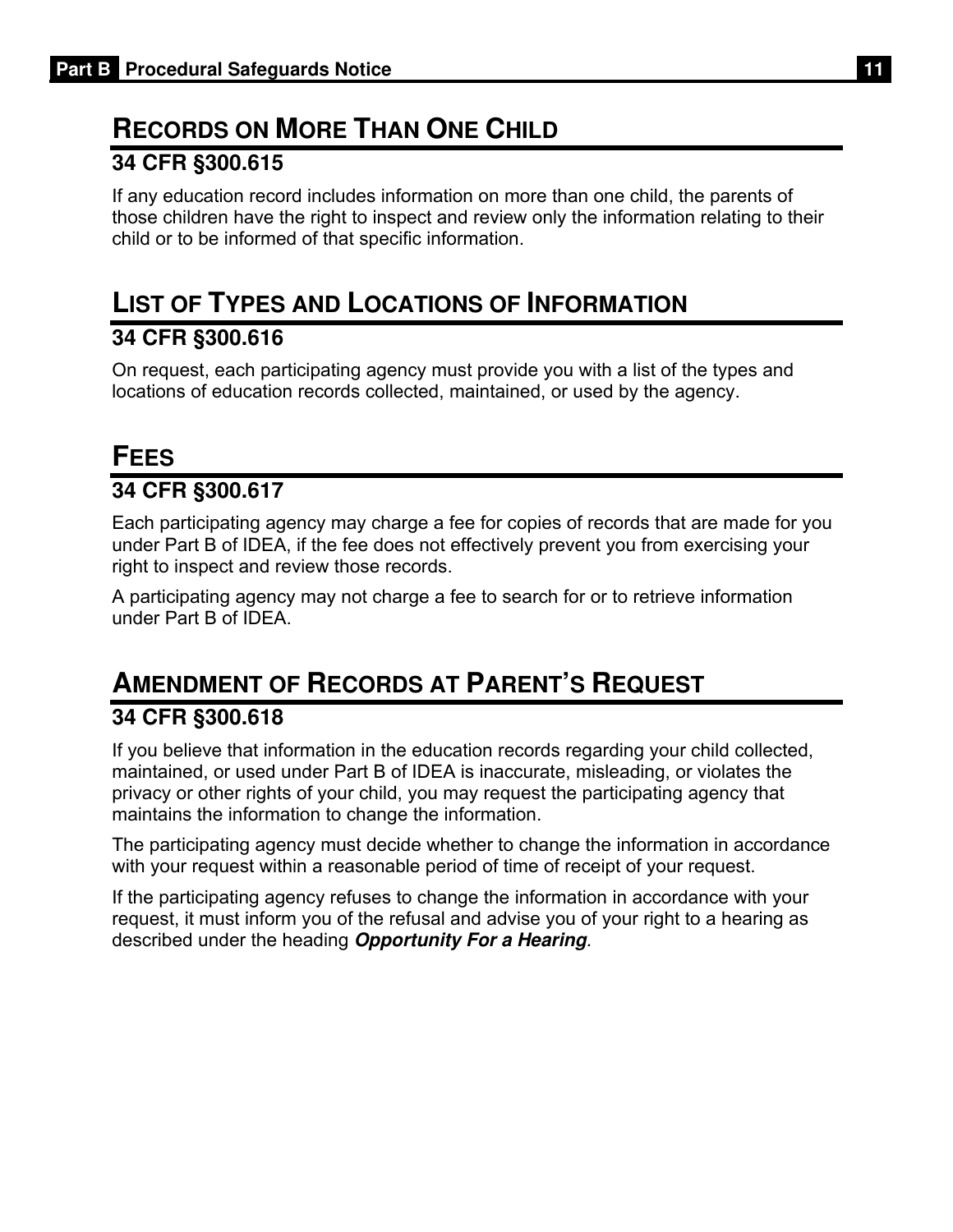## <span id="page-16-0"></span>**OPPORTUNITY FOR A HEARING**

## **34 CFR §300.619**

The participating agency must, on request, provide you an opportunity for a hearing to challenge information in education records regarding your child to ensure that it is not inaccurate, misleading, or otherwise in violation of the privacy or other rights of your child.

## **HEARING PROCEDURES**

### **34 CFR §300.621**

A hearing to challenge information in education records must be conducted according to the procedures for such hearings under the Family Educational Rights and Privacy Act (FERPA).

## **RESULT OF HEARING**

## **34 CFR §300.620**

If, as a result of the hearing, the participating agency decides that the information is inaccurate, misleading or otherwise in violation of the privacy or other rights of your child, it must change the information accordingly and inform you in writing.

If, as a result of the hearing, the participating agency decides that the information is not inaccurate, misleading, or otherwise in violation of the privacy or other rights of your child, it must inform you of your right to place in the records that it maintains on your child a statement commenting on the information or providing any reasons you disagree with the decision of the participating agency.

Such an explanation placed in the records of your child must:

- 1. Be maintained by the participating agency as part of the records of your child as long as the record or contested portion is maintained by the participating agency; **and**
- 2. If the participating agency discloses the records of your child or the challenged information to any party, the explanation must also be disclosed to that party.

## **CONSENT FOR DISCLOSURE OF PERSONALLY IDENTIFIABLE INFORMATION**

### **34 CFR §300.622**

Unless the information is contained in education records, and the disclosure is authorized without parental consent under the Family Educational Rights and Privacy Act (FERPA), your consent must be obtained before personally identifiable information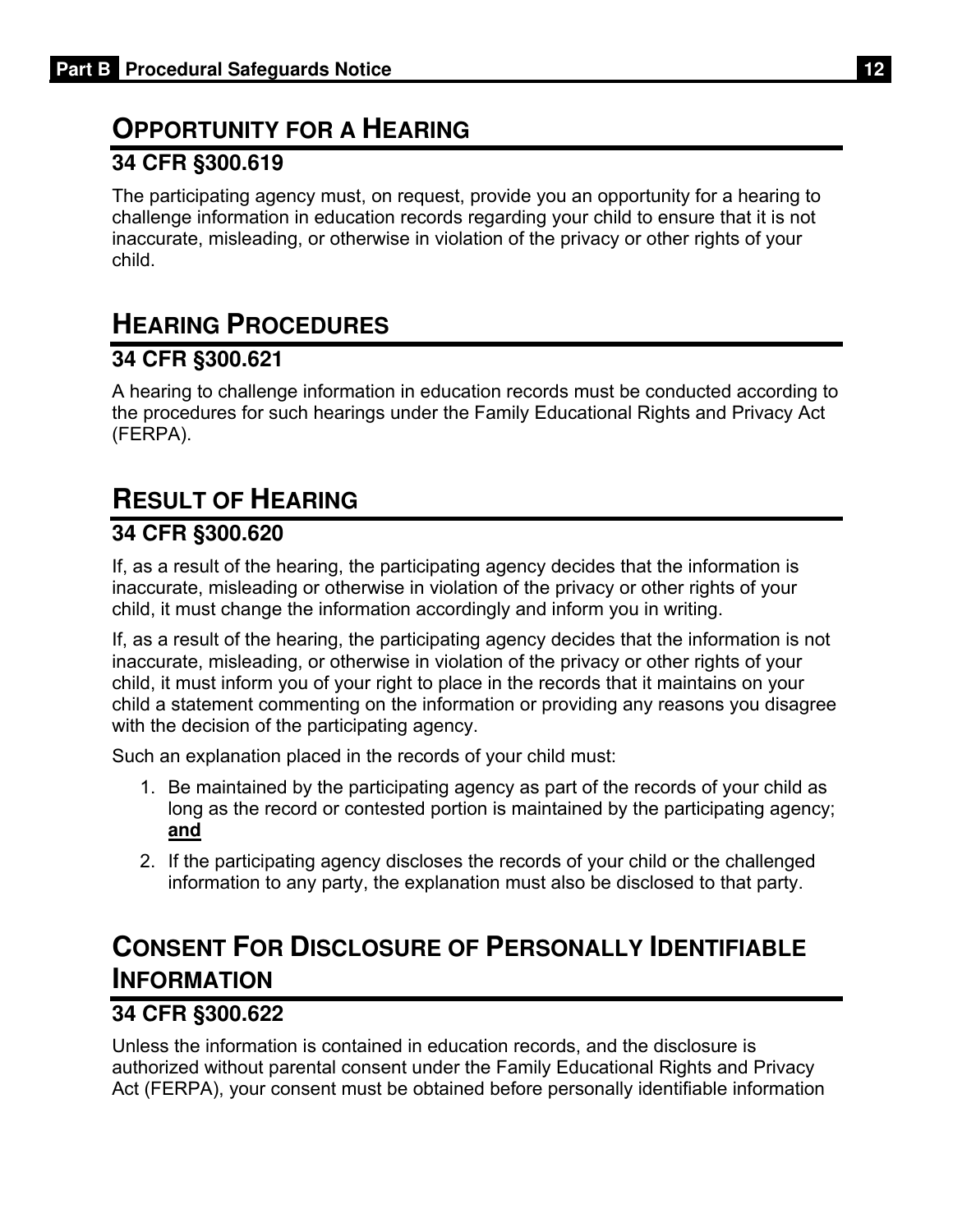<span id="page-17-0"></span>is disclosed to parties other than officials of participating agencies. Except under the circumstances specified below, your consent is not required before personally identifiable information is released to officials of participating agencies for purposes of meeting a requirement of Part B of IDEA.

Your consent, or consent of an eligible child who has reached the age of majority under State law, must be obtained before personally identifiable information is released to officials of participating agencies providing or paying for transition services.

If your child is in, or is going to go to, a private school that is not located in the same school district you reside in, your consent must be obtained before any personally identifiable information about your child is released between officials in the school district where the private school is located and officials in the school district where you reside.

## **SAFEGUARDS**

### **34 CFR §300.623**

Each participating agency must protect the confidentiality of personally identifiable information at collection, storage, disclosure, and destruction stages.

One official at each participating agency must assume responsibility for ensuring the confidentiality of any personally identifiable information.

All persons collecting or using personally identifiable information must receive training or instruction regarding your State's policies and procedures regarding confidentiality under Part B of IDEA and the Family Educational Rights and Privacy Act (FERPA).

Each participating agency must maintain, for public inspection, a current listing of the names and positions of those employees within the agency who may have access to personally identifiable information.

## **DESTRUCTION OF INFORMATION**

### **34 CFR §300.624**

Your school district must inform you when personally identifiable information collected, maintained, or used under Part B of IDEA is no longer needed to provide educational services to your child.

The information must be destroyed at your request. However, a permanent record of your child's name, address, and phone number, his or her grades, attendance record, classes attended, grade level completed, and year completed may be maintained without time limitation.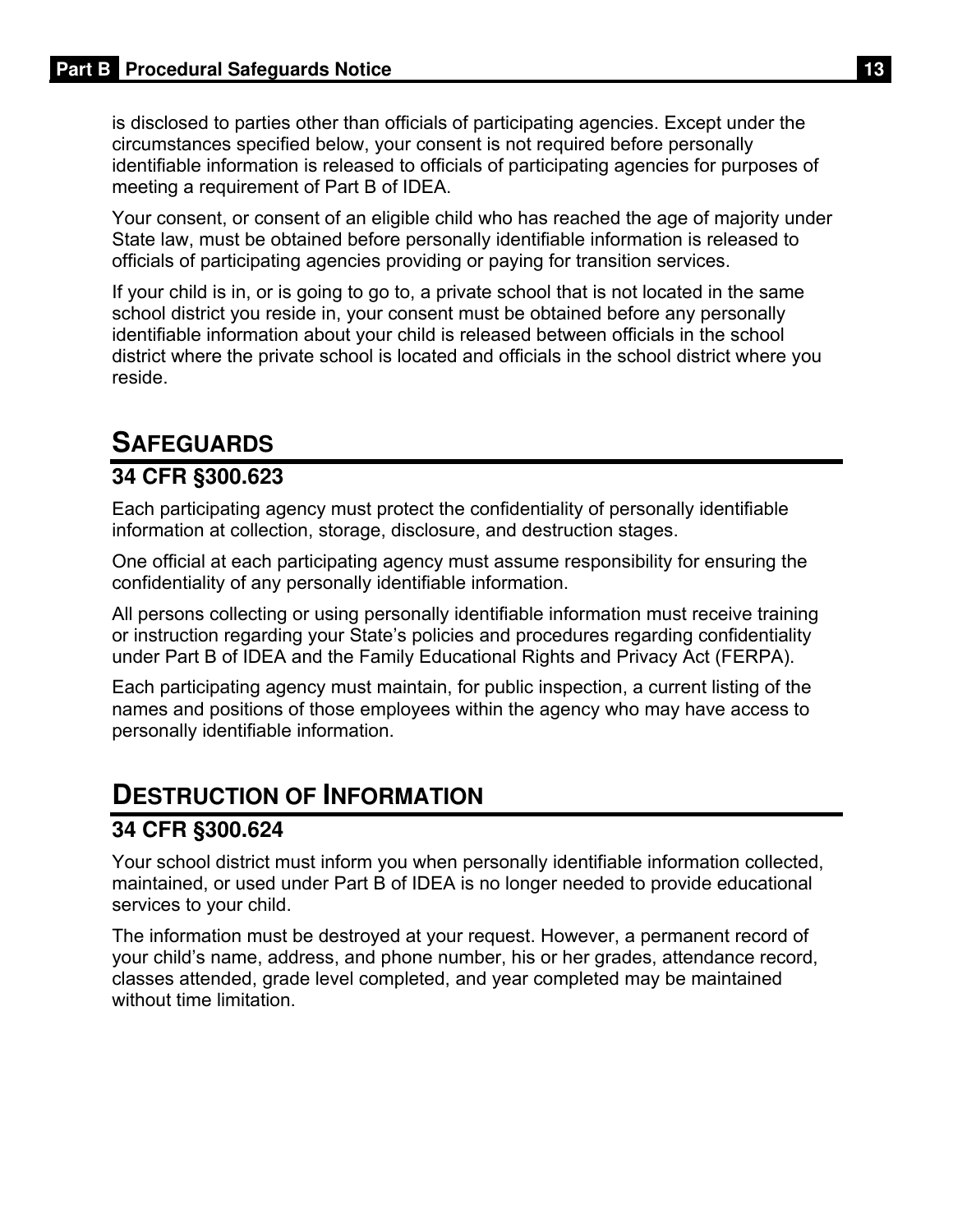## <span id="page-18-0"></span>**STATE COMPLAINT PROCEDURES**

## **DIFFERENCES BETWEEN THE PROCEDURES FOR DUE PROCESS COMPLAINTS AND HEARINGS AND FOR STATE COMPLAINTS**

The regulations for Part B of IDEA set forth separate procedures for State complaints and for due process complaints and hearings. As explained below, any individual or organization may file a State complaint alleging a violation of any Part B requirement by a school district, the State Educational Agency, or any other public agency. Only you or a school district may file a due process complaint on any matter relating to a proposal or a refusal to initiate or change the identification, evaluation, or educational placement of a child with a disability, or the provision of a free appropriate public education (FAPE) to the child. While staff of the State Educational Agency generally must resolve a State complaint within a 60-calendar-day timeline, unless the timeline is properly extended, an impartial hearing officer must hear a due process complaint (if not resolved through a resolution meeting or through mediation) and issue a written decision within 45 calendar-days after the end of the resolution period, as described in this document under the heading Resolution Process, unless the hearing officer grants a specific extension of the timeline at your request or the school district's request. The State complaint and due process complaint, resolution and hearing procedures are described more fully below. The State Educational Agency must develop model forms to help you file a due process complaint and help you or other parties to file a State complaint as described under the heading *Model Forms*.

## **ADOPTION OF STATE COMPLAINT PROCEDURES**

## **34 CFR §300.151**

#### **General**

Each State Educational Agency must have written procedures for:

- 1. Resolving any complaint, including a complaint filed by an organization or individual from another State;
- 2. The filing of a complaint with the State Educational Agency;

**[NOTE to States and school districts: For those States that adopt the option, insert after State Educational Agency — "and the filing of a complaint with a school district and the right to have the State Educational Agency review the school district's decision on the complaint"]** 

3. Widely disseminating the State complaint procedures to parents and other interested individuals, including parent training and information centers,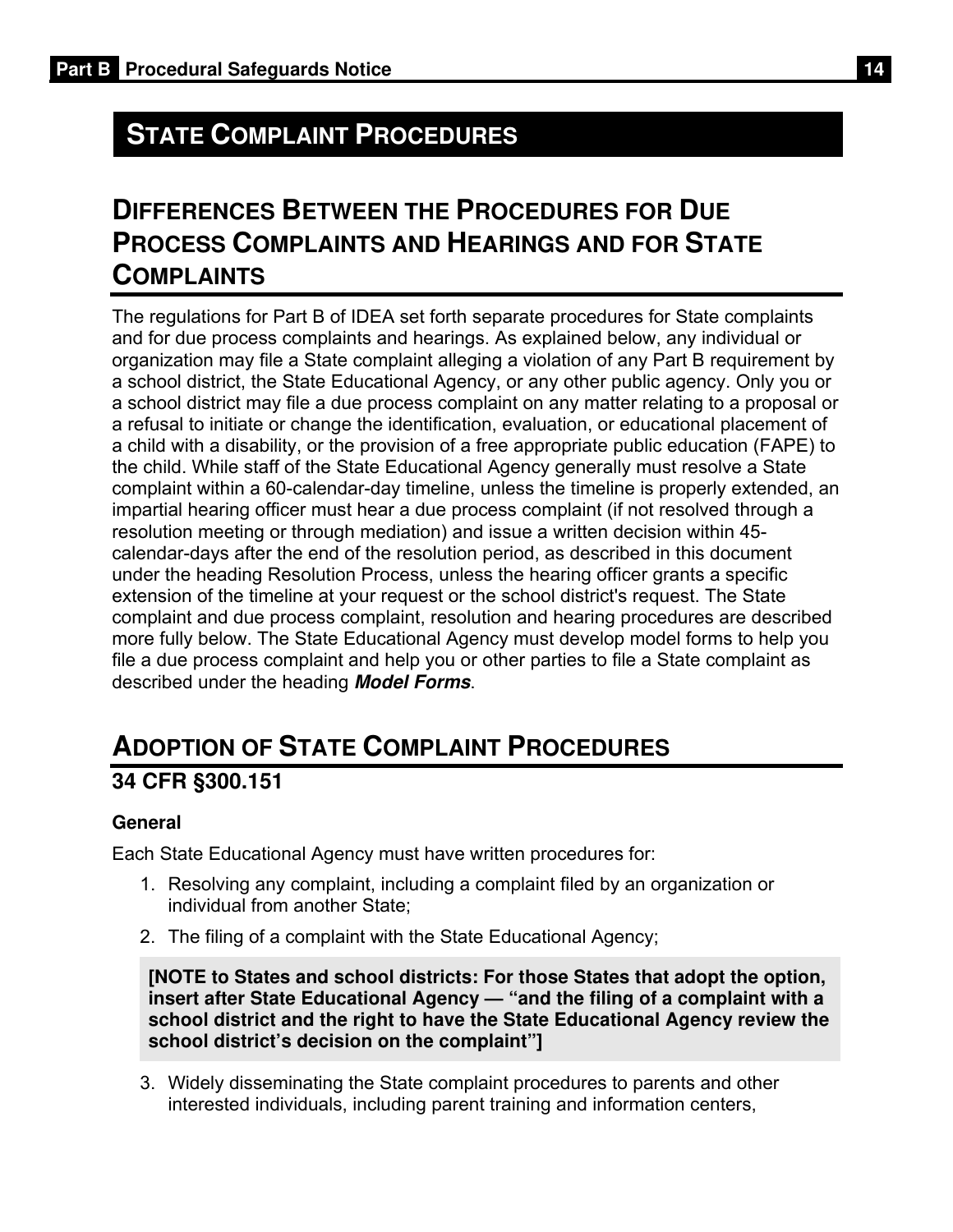<span id="page-19-0"></span>protection and advocacy agencies, independent living centers, and other appropriate entities.

#### **Remedies for denial of appropriate services**

In resolving a State complaint in which the State Educational Agency has found a failure to provide appropriate services, the State Educational Agency must address:

- 1. The failure to provide appropriate services, including corrective action appropriate to address the needs of the child (such as compensatory services or monetary reimbursement); **and**
- 2. Appropriate future provision of services for all children with disabilities.

## **MINIMUM STATE COMPLAINT PROCEDURES**

### **34 CFR §300.152**

#### **Time limit; minimum procedures**

Each State Educational Agency must include in its State complaint procedures a time limit of 60 calendar days after a complaint is filed to:

- 1. Carry out an independent on-site investigation, if the State Educational Agency determines that an investigation is necessary;
- 2. Give the complainant the opportunity to submit additional information, either orally or in writing, about the allegations in the complaint;
- 3. Provide the school district or other public agency with the opportunity to respond to the complaint, including, at a minimum: (a) at the option of the agency, a proposal to resolve the complaint; **and** (b) an opportunity for a parent who has filed a complaint and the agency to agree voluntarily to engage in mediation;
- 4. Review all relevant information and make an independent determination as to whether the school district or other public agency is violating a requirement of Part B of IDEA; **and**
- 5. Issue a written decision to the complainant that addresses each allegation in the complaint and contains: (a) findings of fact and conclusions; **and** (b) the reasons for the State Educational Agency's final decision.

#### **Time extension; final decision; implementation**

The State Educational Agency's procedures described above also must:

1. Permit an extension of the 60 calendar-day time limit only if: (a) exceptional circumstances exist with respect to a particular State complaint; **or** (b) you and the school district or other public agency involved voluntarily agree to extend the time to resolve the matter through mediation or alternative means of dispute resolution, if available in the State.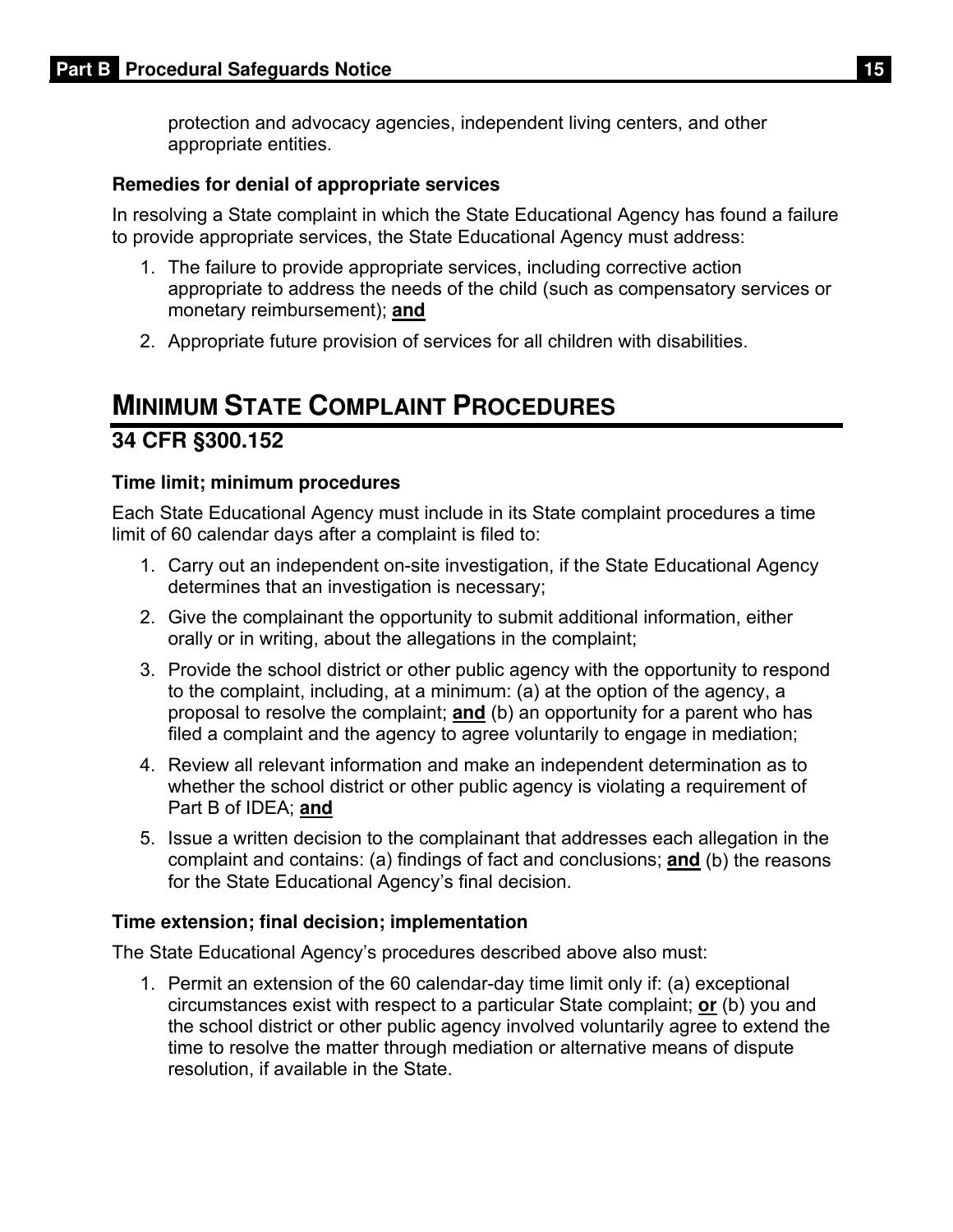<span id="page-20-0"></span>2. Include procedures for effective implementation of the State Educational Agency's final decision, if needed, including: (a) technical assistance activities; (b) negotiations; **and** (c) corrective actions to achieve compliance.

#### **State complaints and due process hearings**

If a written State complaint is received that is also the subject of a due process hearing as described under the heading *Filing a Due Process Complaint*, or the State complaint contains multiple issues of which one or more are part of such a hearing, the State must set aside any part of the State complaint that is being addressed in the due process hearing until the hearing is over. Any issue in the State complaint that is not a part of the due process hearing must be resolved using the time limit and procedures described above.

If an issue raised in a State complaint has previously been decided in a due process hearing involving the same parties (for example, you and the school district), then the due process hearing decision is binding on that issue and the State Educational Agency must inform the complainant that the decision is binding.

A complaint alleging a school district's or other public agency's failure to implement a due process hearing decision must be resolved by the State Educational Agency.

## **FILING A STATE COMPLAINT**

### **34 CFR §300.153**

An organization or individual may file a signed written State complaint under the procedures described above.

The State complaint must include:

- 1. A statement that a school district or other public agency has violated a requirement of Part B of IDEA or its implementing regulations in 34 CFR Part 300;
- 2. The facts on which the statement is based;
- 3. The signature and contact information for the party filing the complaint; and
- 4. If alleging violations regarding a specific child:
	- (a) The name of the child and address of the residence of the child;
	- (b) The name of the school the child is attending;
	- (c) In the case of a homeless child or youth, available contact information for the child, and the name of the school the child is attending;
	- (d) A description of the nature of the problem of the child, including facts relating to the problem; **and**
	- (e) A proposed resolution of the problem to the extent known and available to the party filing the complaint at the time the complaint is filed.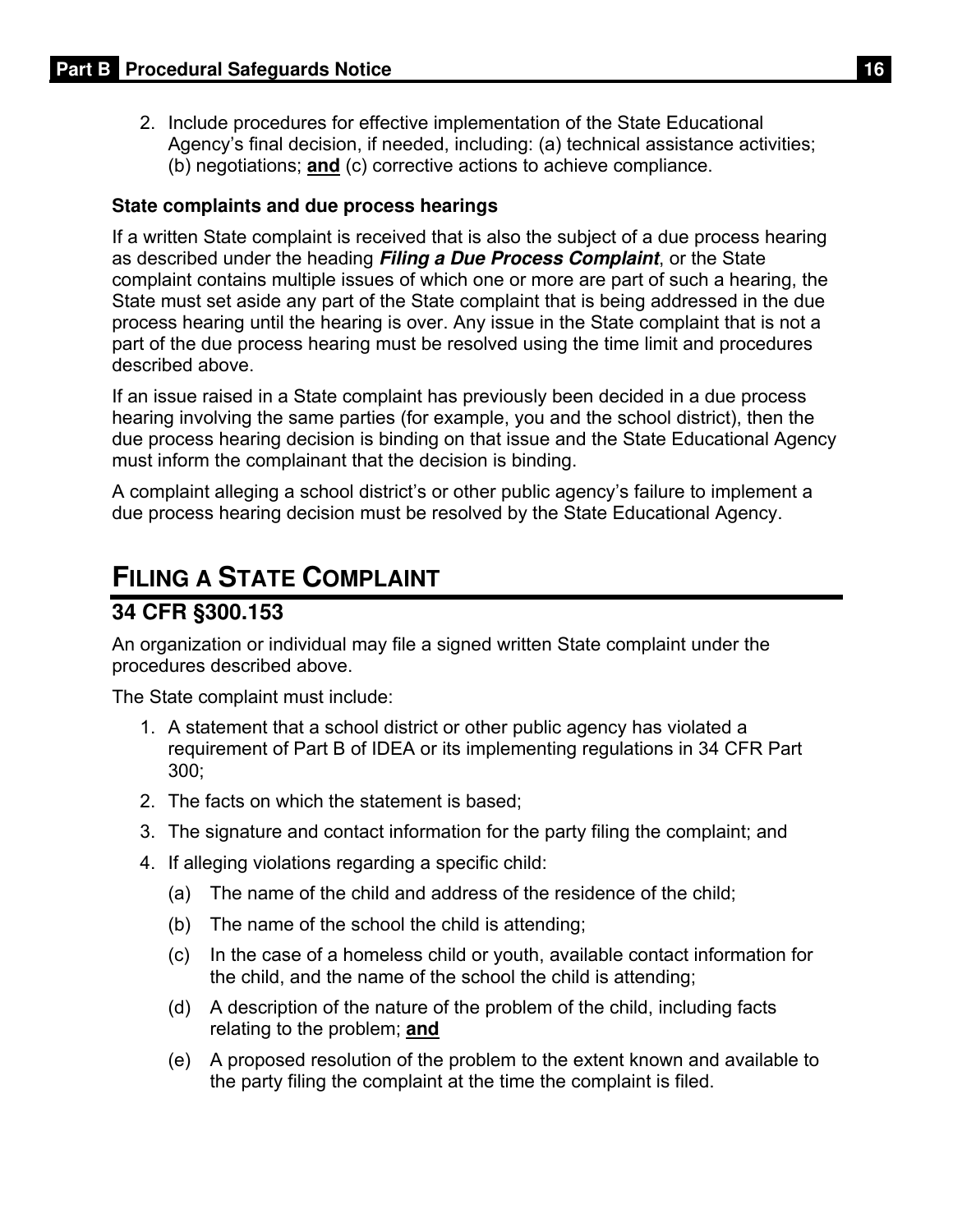The complaint must allege a violation that occurred not more than one year prior to the date that the complaint is received as described under the heading *Adoption of State Complaint Procedures.* 

The party filing the State complaint must forward a copy of the complaint to the school district or other public agency serving the child at the same time the party files the complaint with the State Educational Agency.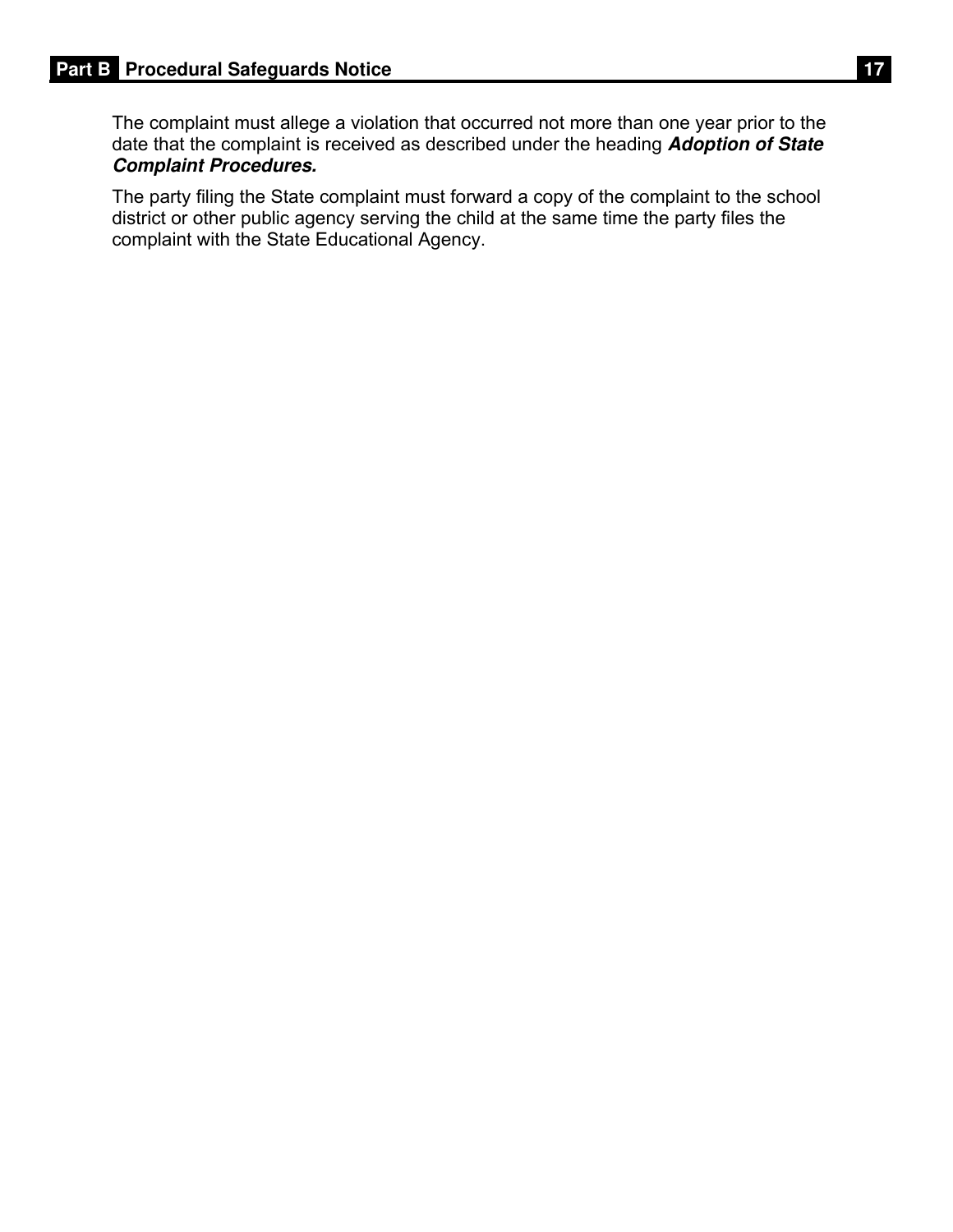## <span id="page-22-0"></span>**DUE PROCESS COMPLAINT PROCEDURES**

## **FILING A DUE PROCESS COMPLAINT**

### **34 CFR §300.507**

#### **General**

You or the school district may file a due process complaint on any matter relating to a proposal or a refusal to initiate or change the identification, evaluation or educational placement of your child, or the provision of a free appropriate public education (FAPE) to your child.

The due process complaint must allege a violation that happened not more than two years before you or the school district knew or should have known about the alleged action that forms the basis of the due process complaint.

**[NOTE to States and school districts: If the State has established a specific timeframe for requesting a hearing under IDEA that is different than two years (either shorter or longer), revise the above statement to reflect that timeframe.]** 

The above timeline does not apply to you if you could not file a due process complaint within the timeline because:

- 1. The school district specifically misrepresented that it had resolved the issues identified in the complaint; **or**
- 2. The school district withheld information from you that it was required to provide you under Part B of IDEA.

#### **Information for parents**

The school district must inform you of any free or low-cost legal and other relevant services available in the area if you request the information, **or** if you or the school district file a due process complaint.

## **DUE PROCESS COMPLAINT**

### **34 CFR §300.508**

#### **General**

In order to request a hearing, you or the school district (or your attorney or the school district's attorney) must submit a due process complaint to the other party. That complaint must contain all of the content listed below and must be kept confidential.

Whoever files the complaint must also provide the State Educational Agency with a copy of the complaint.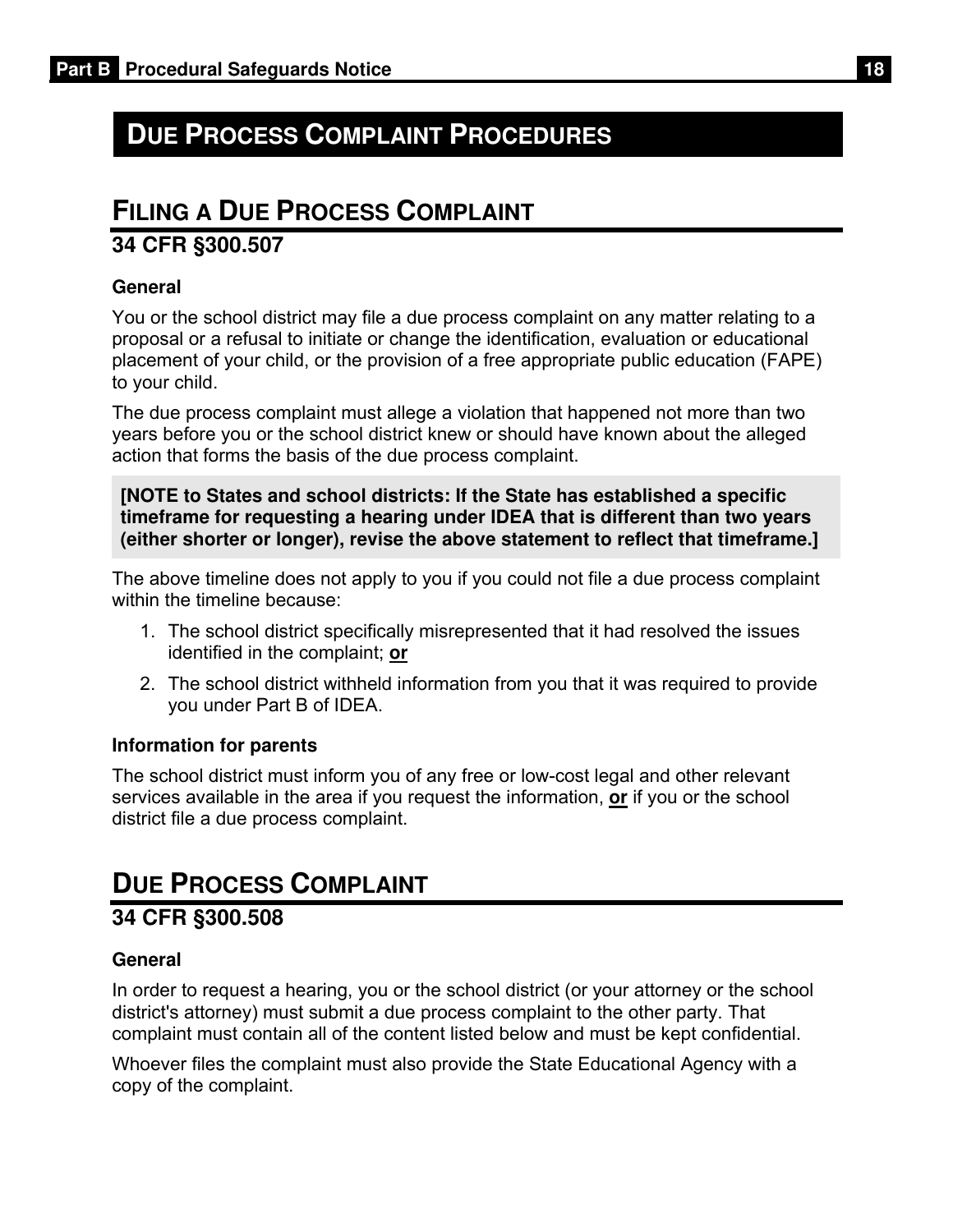#### **Content of the complaint**

The due process complaint must include:

- 1. The name of the child;
- 2. The address of the child's residence;
- 3. The name of the child's school;
- 4. If the child is a homeless child or youth, the child's contact information and the name of the child's school;
- 5. A description of the nature of the problem of the child relating to the proposed or refused action, including facts relating to the problem; **and**
- 6. A proposed resolution of the problem to the extent known and available to the complaining party (you or the school district) at the time.

#### **Notice required before a hearing on a due process complaint**

You or the school district may not have a due process hearing until you or the school district (or your attorney or the school district's attorney) files a due process complaint that includes the information listed above.

#### **Sufficiency of complaint**

In order for a due process complaint to go forward, it must be considered sufficient. The due process complaint will be considered sufficient (to have met the content requirements above) unless the party receiving the due process complaint (you or the school district) notifies the hearing officer and the other party in writing, within 15 calendar days of receiving the complaint, that the receiving party believes that the due process complaint does not meet the requirements listed above.

Within five calendar days of receiving the notification that the receiving party (you or the school district) considers a due process complaint insufficient, the hearing officer must decide if the due process complaint meets the requirements listed above, and notify you and the school district in writing immediately.

#### **Complaint amendment**

You or the school district may make changes to the complaint only if:

- 1. The other party approves of the changes in writing and is given the chance to resolve the due process complaint through a resolution meeting, described under the heading *Resolution Process*; **or**
- 2. By no later than five days before the due process hearing begins, the hearing officer grants permission for the changes.

If the complaining party (you or the school district) makes changes to the due process complaint, the timelines for the resolution meeting (within 15 calendar days of receiving the complaint) and the time period for resolution (within 30 calendar days of receiving the complaint) start again on the date the amended complaint is filed.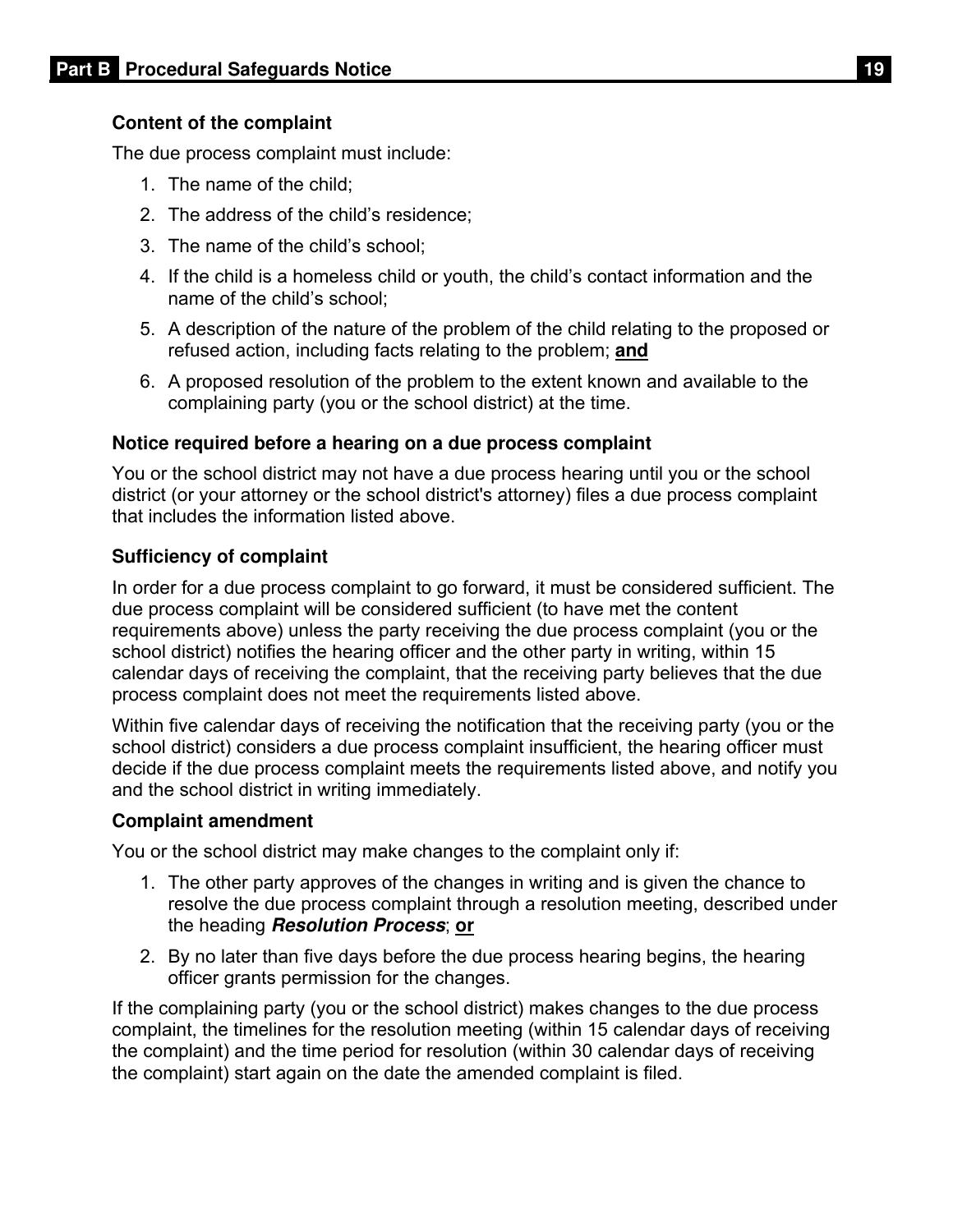#### <span id="page-24-0"></span>**Local educational agency (LEA) or school district response to a due process complaint**

If the school district has not sent a prior written notice to you, as described under the heading *Prior Written Notice*, regarding the subject matter contained in your due process complaint, the school district must, within 10 calendar days of receiving the due process complaint, send to you a response that includes:

- 1. An explanation of why the school district proposed or refused to take the action raised in the due process complaint;
- 2. A description of other options that your child's individualized education program (IEP) Team considered and the reasons why those options were rejected;
- 3. A description of each evaluation procedure, assessment, record, or report the school district used as the basis for the proposed or refused action; **and**
- 4. A description of the other factors that are relevant to the school district's proposed or refused action.

Providing the information in items 1-4 above does not prevent the school district from asserting that your due process complaint was insufficient.

#### **Other party response to a due process complaint**

Except as stated under the sub-heading immediately above, *Local educational agency* **(***LEA) or school district response to a due process complaint*, the party receiving a due process complaint must, within 10 calendar days of receiving the complaint, send the other party a response that specifically addresses the issues in the complaint.

## **MODEL FORMS**

### **34 CFR §300.509**

The State Educational Agency must develop model forms to help you to file a due process complaint and to help you and other parties to file a State complaint. However, your State or the school district may not require the use of these model forms. In fact, you can use the model form or another appropriate form, so long as it contains the required information for filing a due process complaint or a State complaint.

## **MEDIATION**

### **34 CFR §300.506**

### **General**

The school district must develop procedures that make mediation available to allow you and the school district to resolve disagreements involving any matter under Part B of IDEA, including matters arising prior to the filing of a due process complaint. Thus,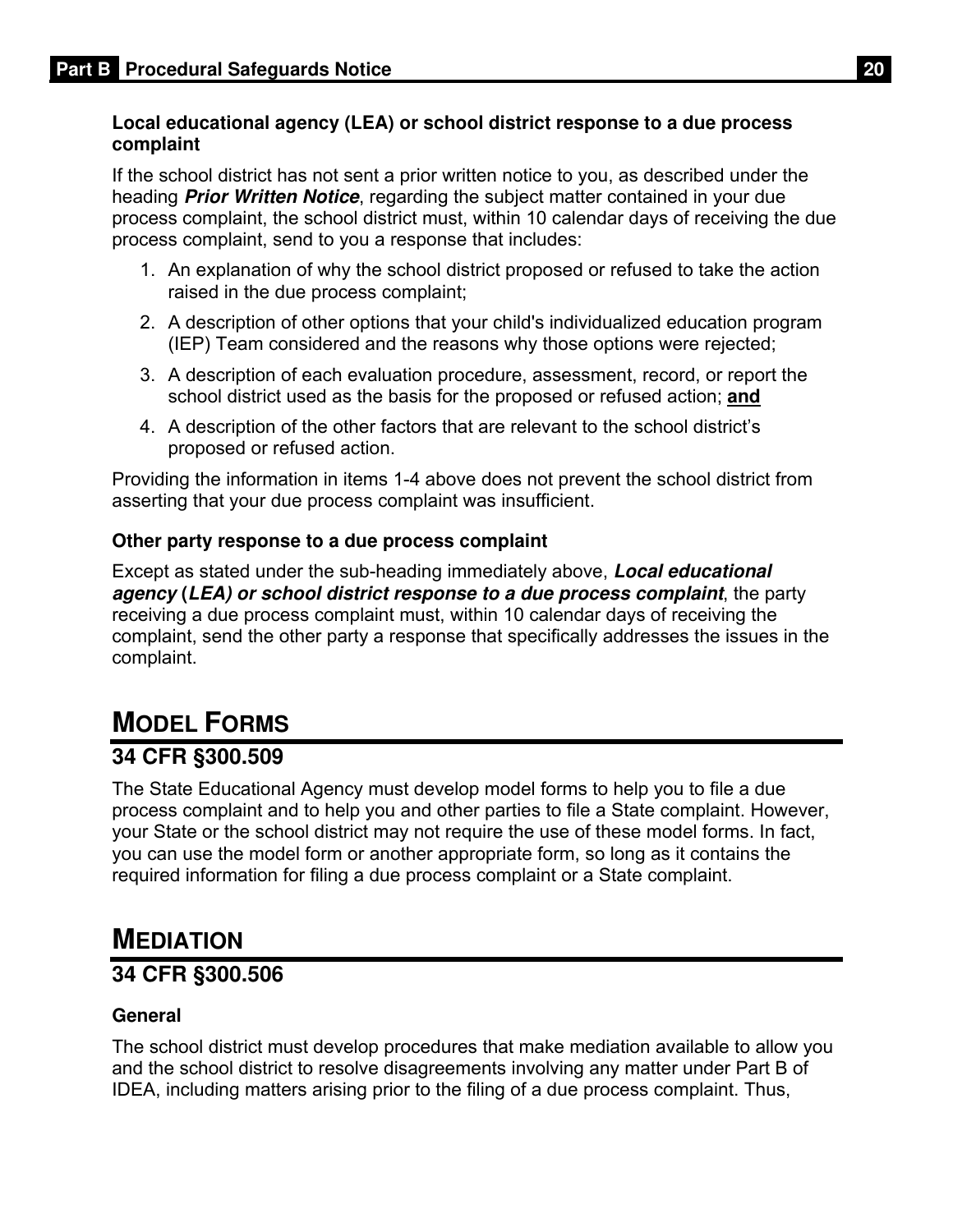mediation is available to resolve disputes under Part B of IDEA, whether or not you have filed a due process complaint to request a due process hearing as described under the heading *Filing a Due Process Complaint*.

#### **Requirements**

The procedures must ensure that the mediation process:

- 1. Is voluntary on your part and the school district's part;
- 2. Is not used to deny or delay your right to a due process hearing, or to deny any other rights provided under Part B of IDEA; **and**
- 3. Is conducted by a qualified and impartial mediator who is trained in effective mediation techniques.

The school district may develop procedures that offer parents and schools that choose not to use the mediation process, an opportunity to meet, at a time and location convenient to you, with a disinterested party:

- 1. Who is under contract with an appropriate alternative dispute resolution entity, or a parent training and information center or community parent resource center in the State; **and**
- 2. Who would explain the benefits of, and encourage the use of, the mediation process to you.

The State must keep a list of people who are qualified mediators and know the laws and regulations relating to the provision of special education and related services. The State Educational Agency must select mediators on a random, rotational, or other impartial basis.

The State is responsible for the costs of the mediation process, including the costs of meetings.

Each meeting in the mediation process must be scheduled in a timely manner and held at a place that is convenient for you and the school district.

If you and the school district resolve a dispute through the mediation process, both parties must enter into a legally binding agreement that sets forth the resolution and:

- 1. States that all discussions that happened during the mediation process will remain confidential and may not be used as evidence in any subsequent due process hearing or civil proceeding (court case); **and**
- 2. Is signed by both you and a representative of the school district who has the authority to bind the school district.

A written, signed mediation agreement is enforceable in any State court of competent jurisdiction (a court that has the authority under State law to hear this type of case) or in a district court of the United States.

Discussions that happened during the mediation process must be confidential. They cannot be used as evidence in any future due process hearing or civil proceeding of any Federal court or State court of a State receiving assistance under Part B of IDEA.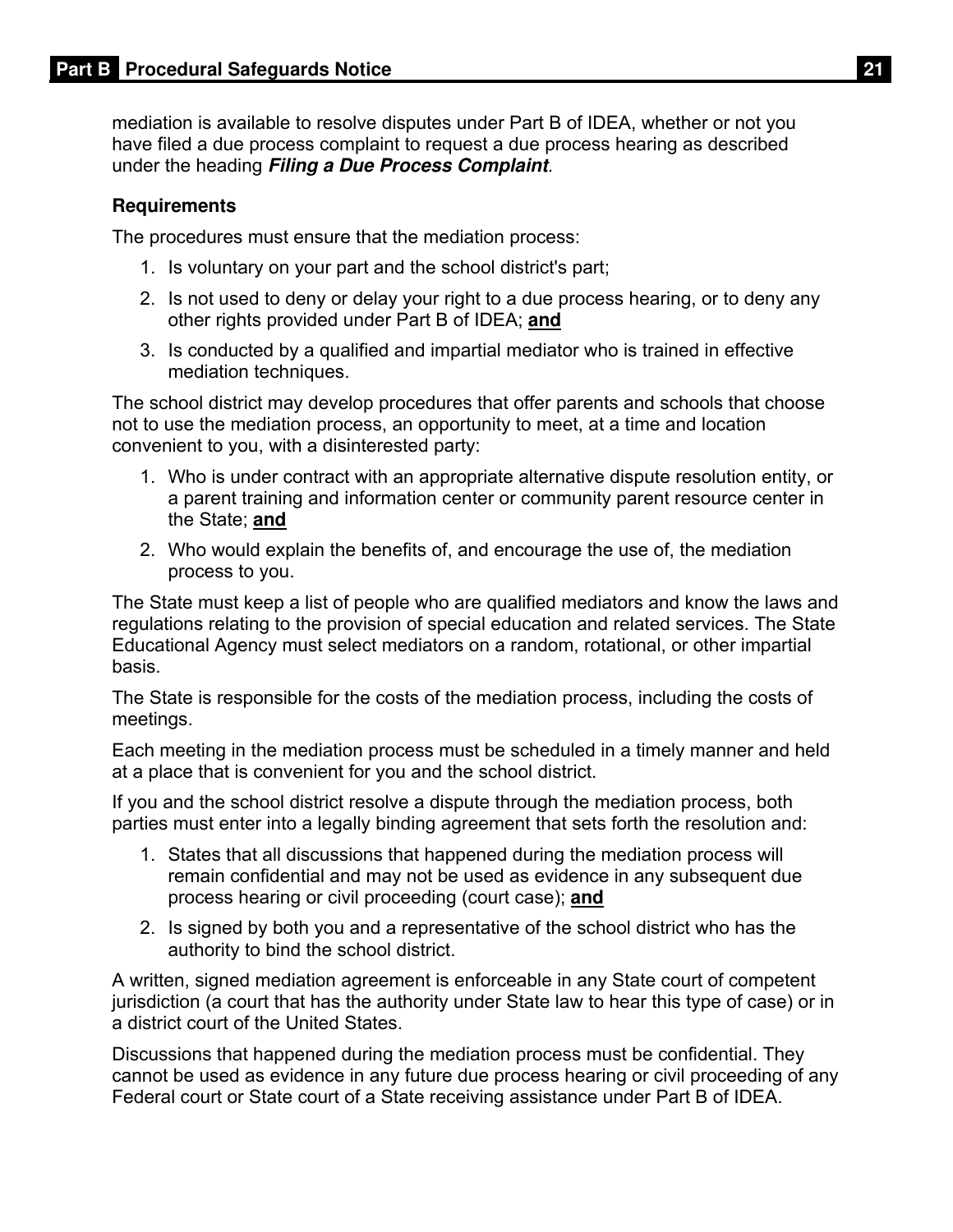#### <span id="page-26-0"></span>**Impartiality of mediator**

The mediator:

- 1. May not be an employee of the State Educational Agency or the school district that is involved in the education or care of your child; **and**
- 2. Must not have a personal or professional interest which conflicts with the mediator's objectivity.

A person who otherwise qualifies as a mediator is not an employee of a school district or State agency solely because he or she is paid by the agency or school district to serve as a mediator.

## **RESOLUTION PROCESS**

### **34 CFR §300.510**

#### **Resolution meeting**

Within 15 calendar days of receiving notice of your due process complaint, and before the due process hearing begins, the school district must convene a meeting with you and the relevant member or members of the individualized education program (IEP) Team who have specific knowledge of the facts identified in your due process complaint. The meeting:

- 1. Must include a representative of the school district who has decision-making authority on behalf of the school district; **and**
- 2. May not include an attorney of the school district unless you are accompanied by an attorney.

You and the school district determine the relevant members of the IEP Team to attend the meeting.

The purpose of the meeting is for you to discuss your due process complaint, and the facts that form the basis of the complaint, so that the school district has the opportunity to resolve the dispute.

The resolution meeting is not necessary if:

- 1. You and the school district agree in writing to waive the meeting; **or**
- 2. You and the school district agree to use the mediation process, as described under the heading *Mediation*.

#### **Resolution period**

If the school district has not resolved the due process complaint to your satisfaction within 30 calendar days of the receipt of the due process complaint (during the time period for the resolution process), the due process hearing may occur.

The 45-calendar-day timeline for issuing a final due process hearing decision, as described under the heading, *Hearing Decisions*, begins at the expiration of the 30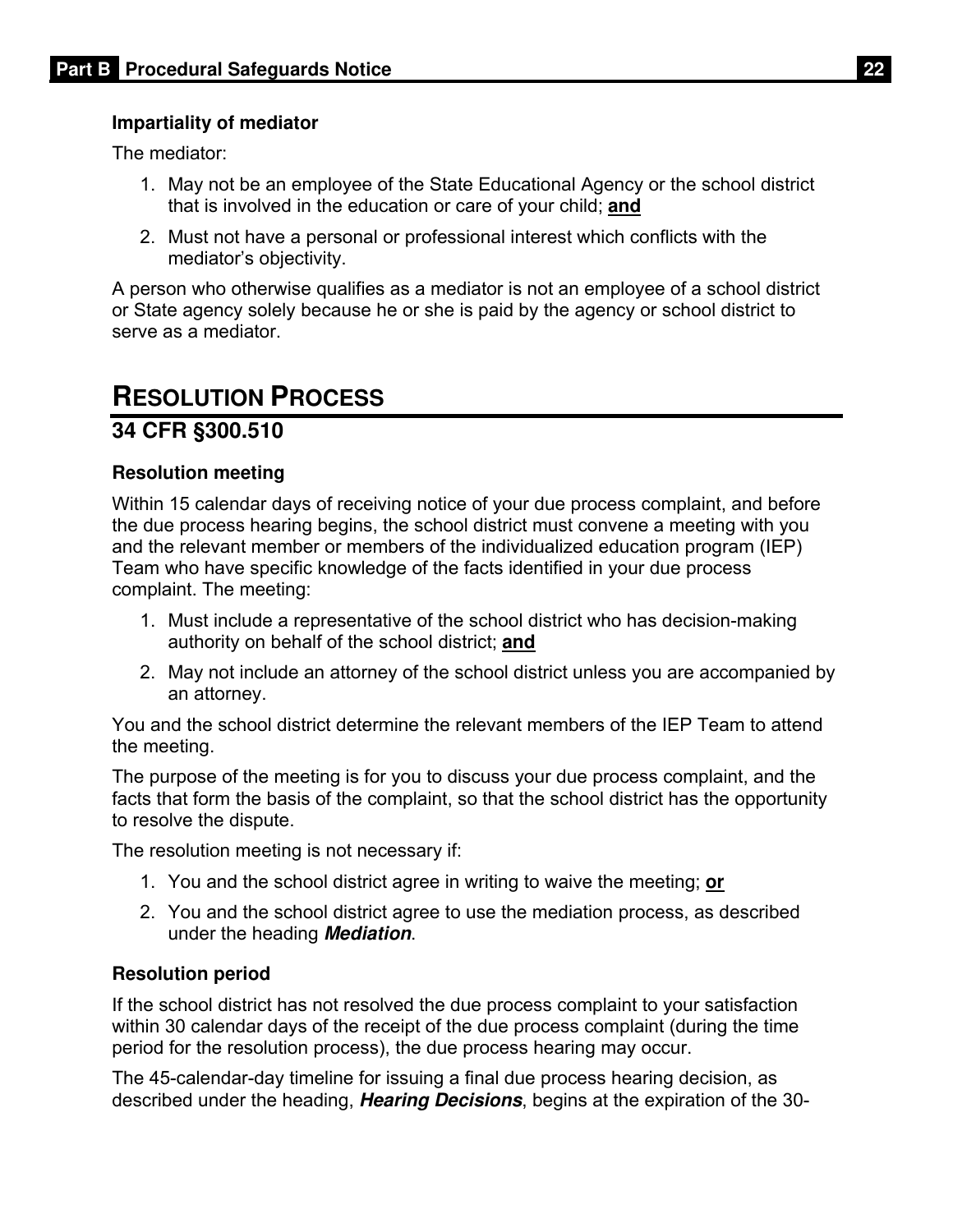calendar-day resolution period, with certain exceptions for adjustments made to the 30 calendar-day resolution period, as described below.

Except where you and the school district have both agreed to waive the resolution process or to use mediation, your failure to participate in the resolution meeting will delay the timelines for the resolution process and due process hearing until the meeting is held.

If after making reasonable efforts and documenting such efforts, the school district is not able to obtain your participation in the resolution meeting, the school district may, at the end of the 30-calendar-day resolution period, request that a hearing officer dismiss your due process complaint. Documentation of such efforts must include a record of the school district's attempts to arrange a mutually agreed upon time and place, such as:

- 1. Detailed records of telephone calls made or attempted and the results of those calls;
- 2. Copies of correspondence sent to you and any responses received; and
- 3. Detailed records of visits made to your home or place of employment and the results of those visits.

If the school district fails to hold the resolution meeting within 15 calendar days of receiving notice of your due process complaint **or** fails to participate in the resolution meeting, you may ask a hearing officer to begin the 45-calendar-day due process hearing timeline.

#### **Adjustments to the 30-calendar-day resolution period**

If you and the school district agree in writing to waive the resolution meeting, then the 45-calendar-day timeline for the due process hearing starts the next day.

After the start of mediation or the resolution meeting and before the end of the 30 calendar-day resolution period, if you and the school district agree in writing that no agreement is possible, then the 45-calendar-day timeline for the due process hearing starts the next day.

If you and the school district agree to use the mediation process but have not yet reached agreement, at the end of the 30-calendar-day resolution period the mediation process may be continued until an agreement is reached if both parties agree to the continuation in writing. However, if either you or the school district withdraws from the mediation process during this continuation period, then the 45-calendar-day timeline for the due process hearing starts the next day.

#### **Written settlement agreement**

If a resolution to the dispute is reached at the resolution meeting, you and the school district must enter into a legally binding agreement that is:

- 1. Signed by you and a representative of the school district who has the authority to bind the school district; **and**
- 2. Enforceable in any State court of competent jurisdiction (a State court that has authority to hear this type of case) or in a district court of the United States or by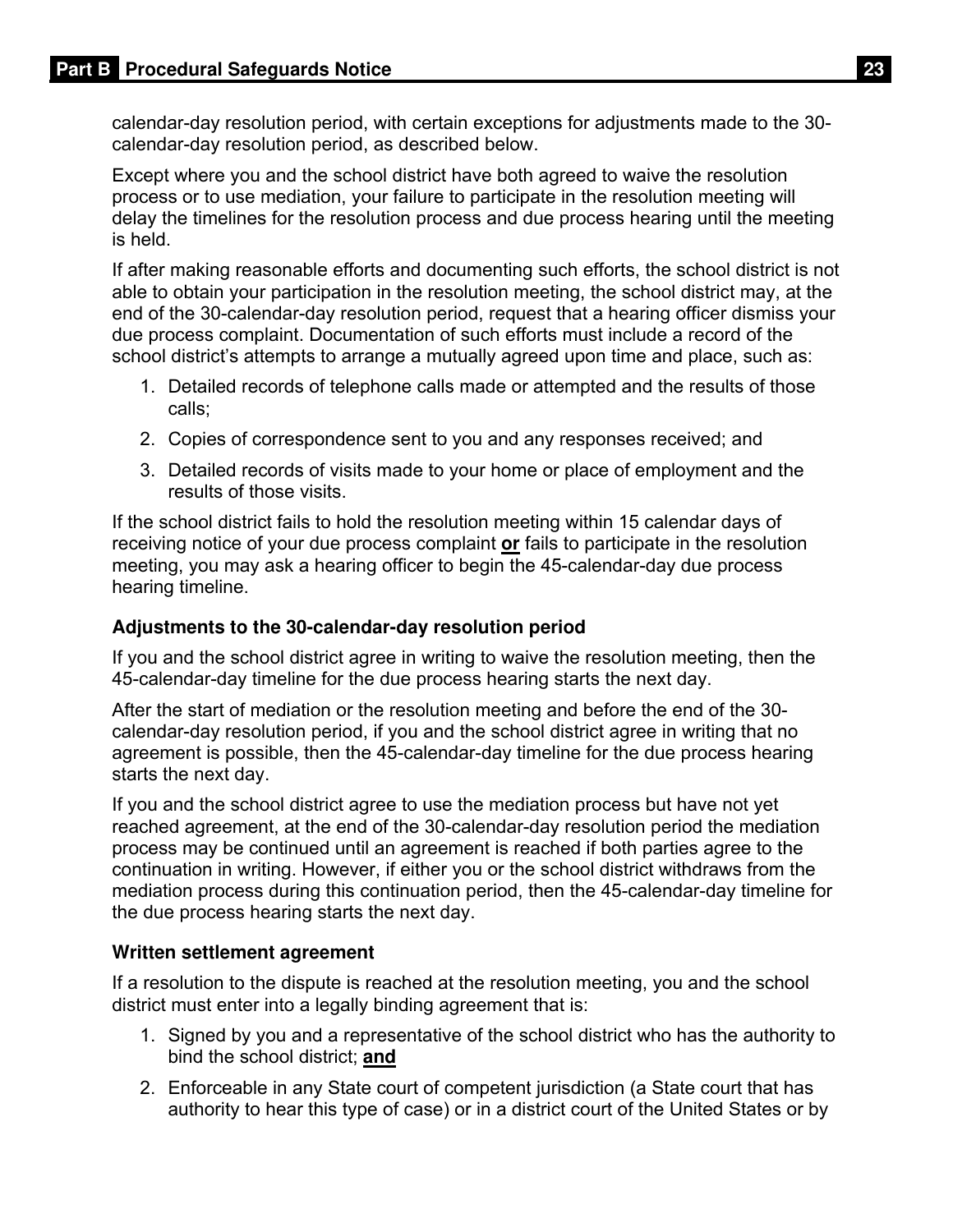the State Educational Agency, if your State has another mechanism or procedures that permit parties to seek enforcement of resolution agreements.

#### **Agreement review period**

If you and the school district enter into an agreement as a result of a resolution meeting, either party (you or the school district) may void the agreement within 3 business days of the time that both you and the school district signed the agreement.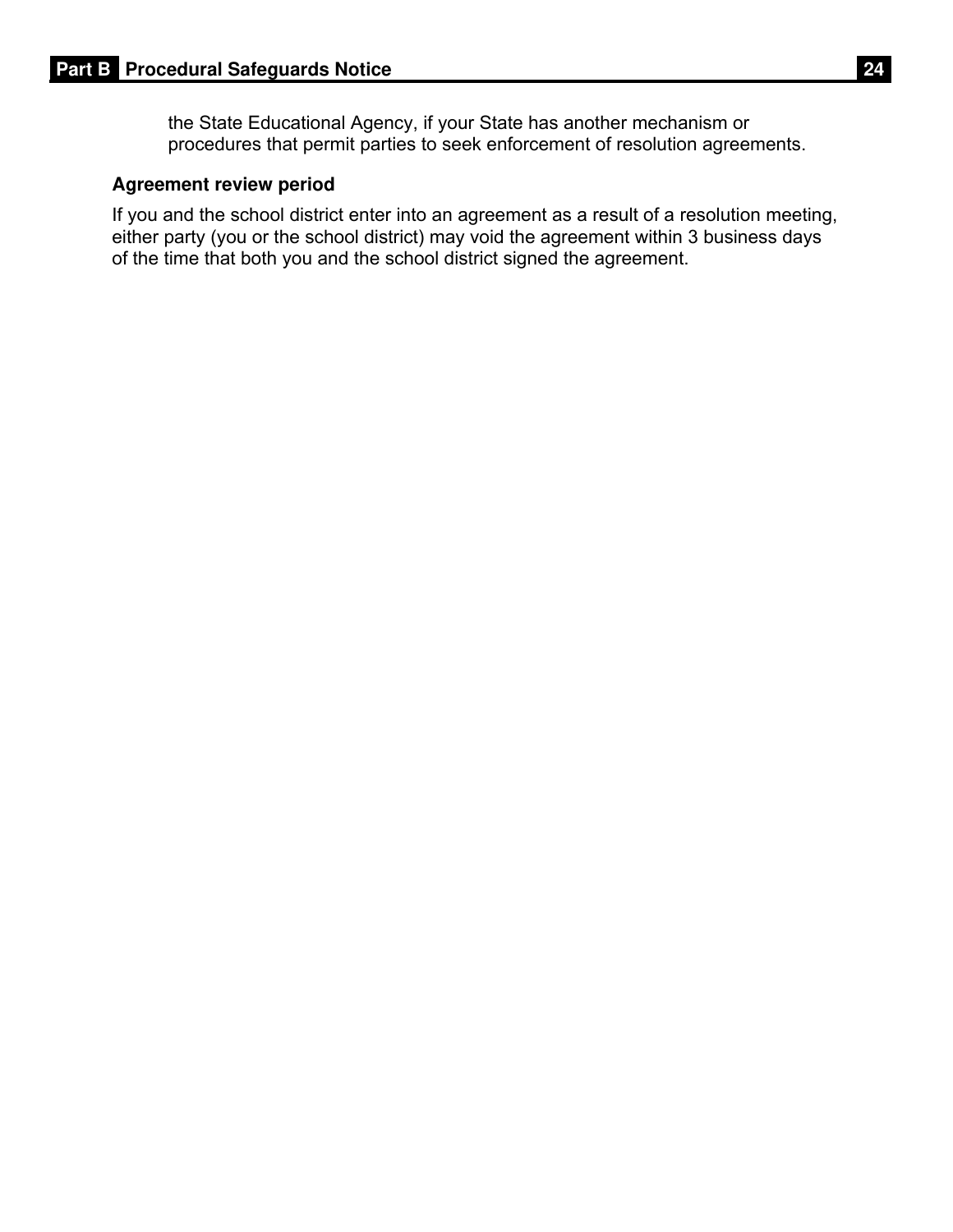## <span id="page-29-0"></span>**HEARINGS ON DUE PROCESS COMPLAINTS**

## **IMPARTIAL DUE PROCESS HEARING**

### **34 CFR §300.511**

#### **General**

Whenever a due process complaint is filed, you or the school district involved in the dispute must have an opportunity for an impartial due process hearing, as described in the *Due Process Complaint* and *Resolution Process* sections.

**[NOTE: The procedural safeguards notice provided to parents should identify the agency that is responsible for convening hearings (e.g., the school district, the State Educational Agency, or another State-level agency or entity). Under the following headings, two options are provided ("one-tier" or "two-tier"), and the State/school district should use the appropriate language that is consistent with its due process system:** *Hearing Rights (34 CFR §300.512), Finality of Decision; Appeal; Impartial Review (34 CFR §300.514), Timelines and Convenience of Hearings and Reviews (34 CFR §300.515)* **and** *Civil Actions, Including the Time Periods in which to File those Actions (34 CFR §300.516).* 

**"One-tier" refers to a due process system in which the State Educational Agency or another State-level agency or entity (other than the school district) is responsible for convening due process hearings, and an appeal from a due process hearing decision is filed directly with a court.** 

**"Two-tier" refers to a due process system in which the school district is responsible for convening due process hearings, and an appeal from a due process hearing is to a State-level review hearing before the decision can be appealed to a court.]** 

#### **Impartial hearing officer**

At a minimum, a hearing officer:

- 1. Must not be an employee of the State Educational Agency or the school district that is involved in the education or care of the child. However, a person is not an employee of the agency solely because he or she is paid by the agency to serve as a hearing officer;
- 2. Must not have a personal or professional interest that conflicts with the hearing officer's objectivity in the hearing;
- 3. Must be knowledgeable and understand the provisions of IDEA, Federal and State regulations pertaining to IDEA, and legal interpretations of IDEA by Federal and State courts; **and**
- 4. Must have the knowledge and ability to conduct hearings, and to make and write decisions, consistent with appropriate, standard legal practice.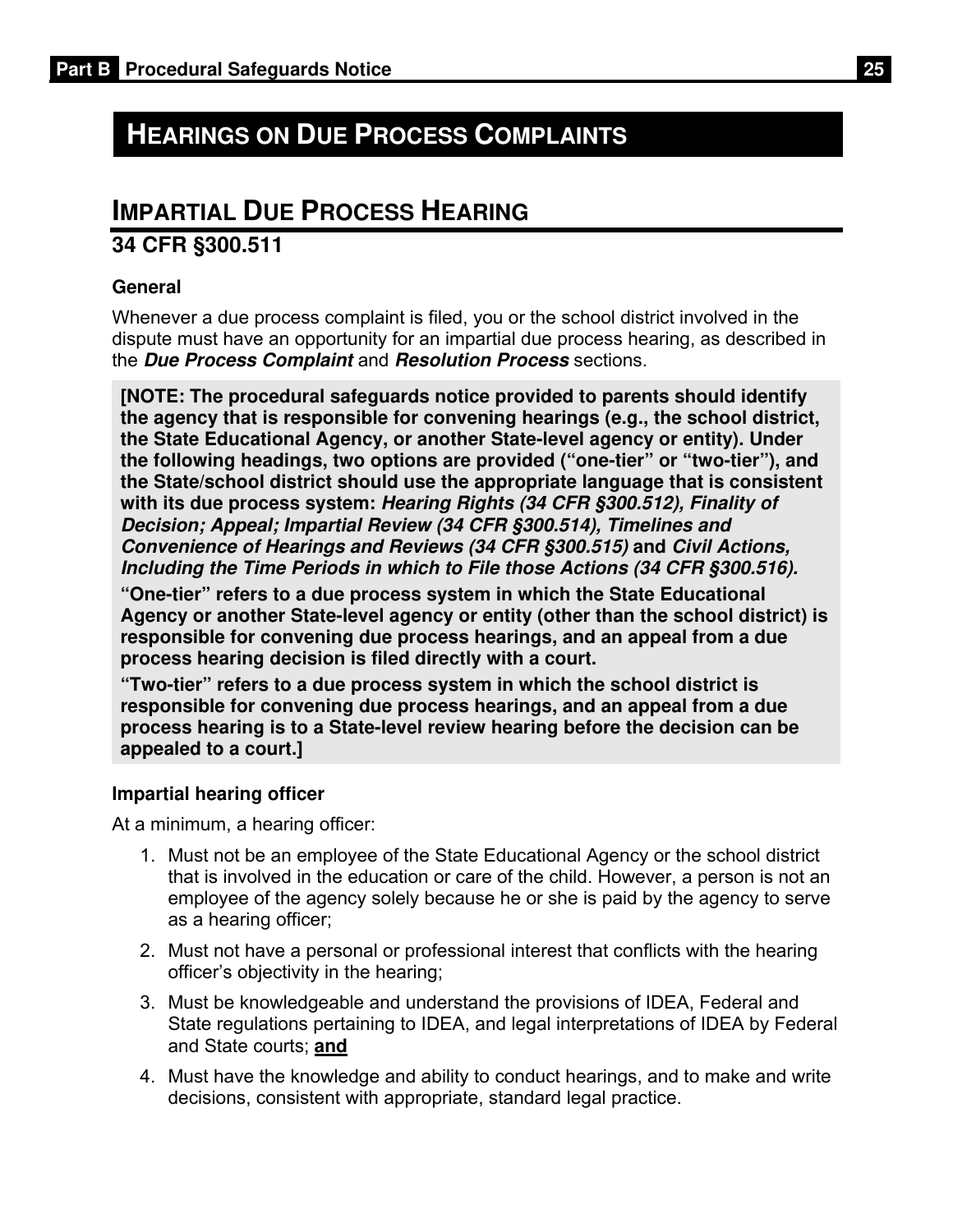Each school district must keep a list of those persons who serve as hearing officers that includes a statement of the qualifications of each hearing officer.

#### **Subject matter of due process hearing**

The party (you or the school district) that requests the due process hearing may not raise issues at the due process hearing that were not addressed in the due process complaint, unless the other party agrees.

#### **Timeline for requesting a hearing**

You or the school district must request an impartial hearing on a due process complaint within two years of the date you or the school district knew or should have known about the issue addressed in the complaint.

**[NOTE: If State law establishes an explicit time limit for requesting a due process hearing that is different than two years (either shorter or longer), revise the above statement to reflect that timeframe.]** 

#### **Exceptions to the timeline**

The above timeline does not apply to you if you could not file a due process complaint because:

- 1. The school district specifically misrepresented that it had resolved the problem or issue that you are raising in your complaint; **or**
- 2. The school district withheld information from you that it was required to provide to you under Part B of IDEA.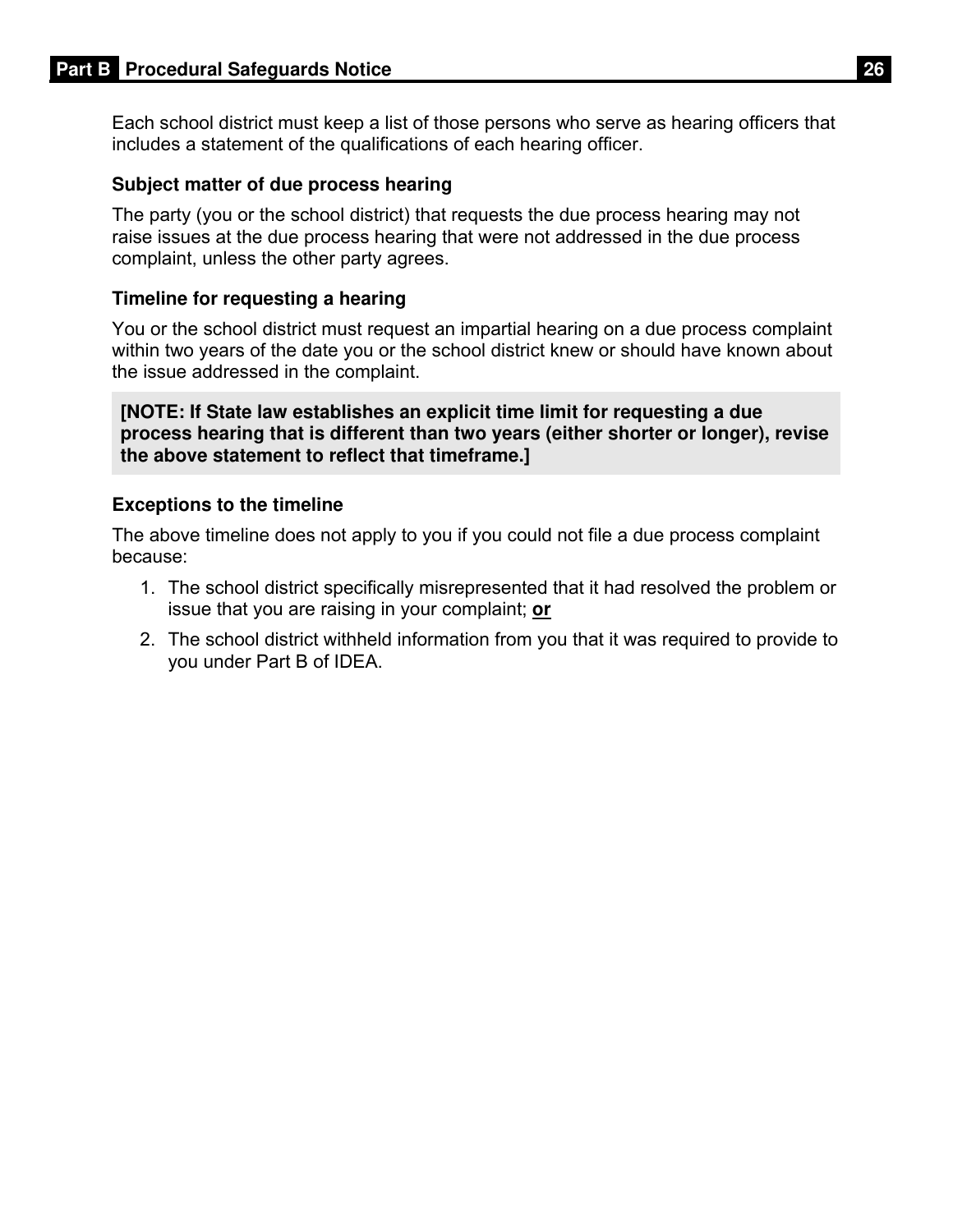## <span id="page-31-0"></span>**HEARING RIGHTS**

### **34 CFR §300.512**

**[NOTE: Four alternatives follow. States should use the one that conforms to their due process system and State law on representation by non-attorneys.]** 

#### **[One of the following two options would apply to one-tier States:]**

#### **If State law allows parties to be represented by non-attorneys at due process hearings:]**

#### **General**

You have the right to represent yourself at a due process hearing. In addition, any party to a due process hearing (including a hearing relating to disciplinary procedures) has the right to:

- 1. Be accompanied and advised by an attorney and/or persons with special knowledge or training regarding the problems of children with disabilities;
- 2. Be represented at the due process hearing by an attorney or non-attorney;
- 3. Present evidence and confront, cross-examine, and require the attendance of witnesses;
- 4. Prohibit the introduction of any evidence at the hearing that has not been disclosed to that party at least five business days before the hearing;
- 5. Obtain a written, or, at your option, electronic, word-for-word record of the hearing; **and**
- 6. Obtain written, or, at your option, electronic findings of fact and decisions.

#### **If State law prohibits parties from being represented by non-attorneys at due process hearings:]**

#### **General**

You have the right to represent yourself at a due process hearing. In addition, any party to a due process hearing (including a hearing relating to disciplinary procedures) has the right to:

- 1. Be accompanied and advised by an attorney and/or persons with special knowledge or training regarding the problems of children with disabilities;
- 2. Be represented at the due process hearing by an attorney;
- 3. Present evidence and confront, cross-examine, and require the attendance of witnesses;
- 4. Prohibit the introduction of any evidence at the hearing that has not been disclosed to that party at least five business days before the hearing;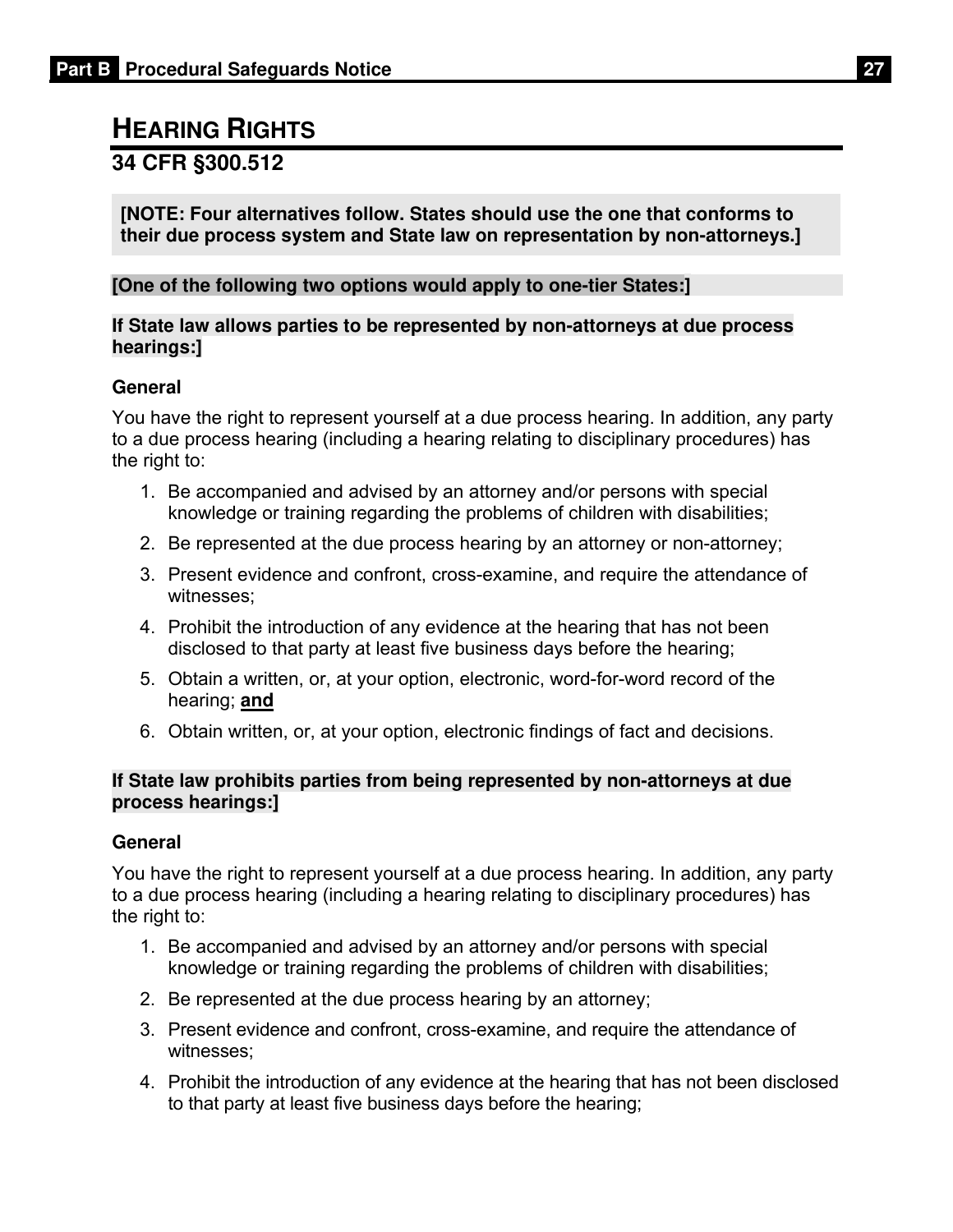- 5. Obtain a written, or, at your option, electronic, word-for-word record of the hearing; **and**
- 6. Obtain written, or, at your option, electronic findings of fact and decisions.

#### **[The following would apply to all one-tier States:]**

#### **Additional disclosure of information**

At least five business days prior to a due process hearing, you and the school district must disclose to each other all evaluations completed by that date and recommendations based on those evaluations that you or the school district intend to use at the hearing.

A hearing officer may prevent any party that fails to comply with this requirement from introducing the relevant evaluation or recommendation at the hearing without the consent of the other party.

#### **Parental rights at hearings**

You must be given the right to:

- 1. Have your child present at the hearing;
- 2. Open the hearing to the public; **and**
- 3. Have the record of the hearing, the findings of fact and decisions provided to you at no cost.

### **[End of one-tier State alternative language.]**

[One of the following two options would apply to two-tier States.]

#### **If State law allows parties to be represented by non-attorneys at due process hearings:]**

### **General**

You have the right to represent yourself at a due process hearing (including a hearing relating to disciplinary procedures) or an appeal with a hearing to receive additional evidence, as described under the subheading, *Appeal of decisions; impartial review*. In addition, any party to a hearing has the right to:

- 1. Be accompanied and advised by an attorney and/or persons with special knowledge or training regarding the problems of children with disabilities;
- 2. Be represented at the hearing by an attorney or a non-attorney;
- 3. Present evidence and confront, cross-examine, and require the attendance of witnesses;
- 4. Prohibit the introduction of any evidence at the hearing that has not been disclosed to the other party at least five business days before the hearing;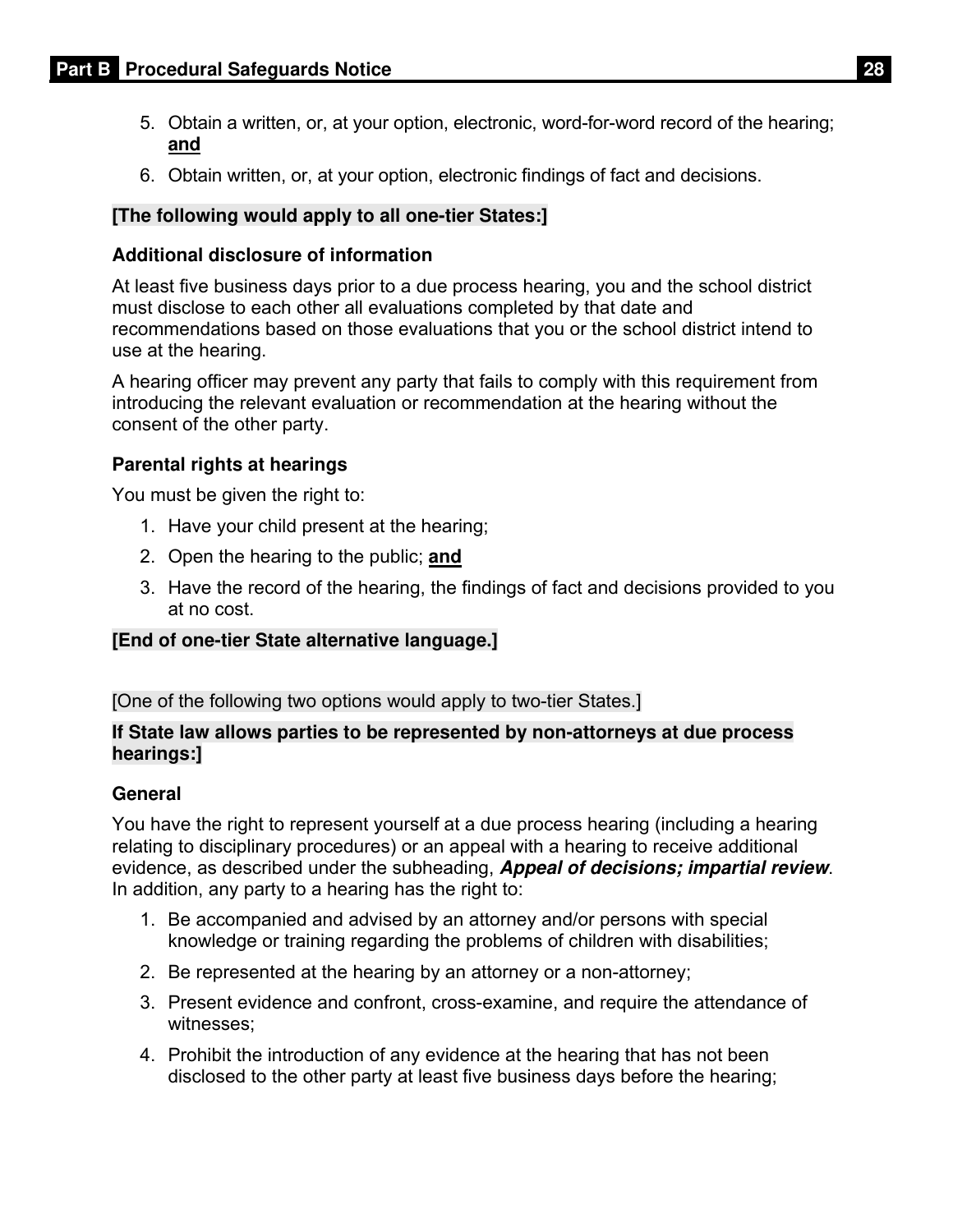- 5. Obtain a written, or, at your option, electronic, word-for-word record of the hearing; **and**
- 6. Obtain written, or, at your option, electronic findings of fact and decisions.

#### **[If State law prohibits parties from being represented by non-attorneys at due process hearings:]**

#### **General**

You have the right to represent yourself at a due process hearing (including a hearing related to disciplinary procedures) or an appeal with a hearing to receive additional evidence, as described under the subheading, *Appeal of decisions; impartial review*. In addition, any party to a hearing has the right to:

- 1. Be accompanied and advised by an attorney and/or persons with special knowledge or training regarding the problems of children with disabilities;
- 2. Be represented at the hearing by an attorney;
- 3. Present evidence and confront, cross-examine, and require the attendance of witnesses;
- 4. Prohibit the introduction of any evidence at the hearing that has not been disclosed to the other party at least five business days before the hearing;
- 5. Obtain a written, or, at your option, electronic, word-for-word record of the hearing; **and**
- 6. Obtain written, or, at your option, electronic findings of fact and decisions.

### **[The following would apply to all two-tier States:]**

#### **Additional disclosure of information**

At least five business days prior to a due process hearing, you and the school district must disclose to each other all evaluations completed by that date and recommendations based on those evaluations that you or the school district intend to use at the hearing.

A hearing officer or review officer may prevent any party that fails to comply with this requirement from introducing the relevant evaluation or recommendation at the hearing without the consent of the other party.

### **Parental rights at hearings**

You must be given the right to:

- 1. Have your child present at the hearing;
- 2. Open the hearing to the public; **and**
- 3. Have the record of the hearing, the findings of fact, and decisions provided to you at no cost.

### **[End of two-tier State alternative language.]**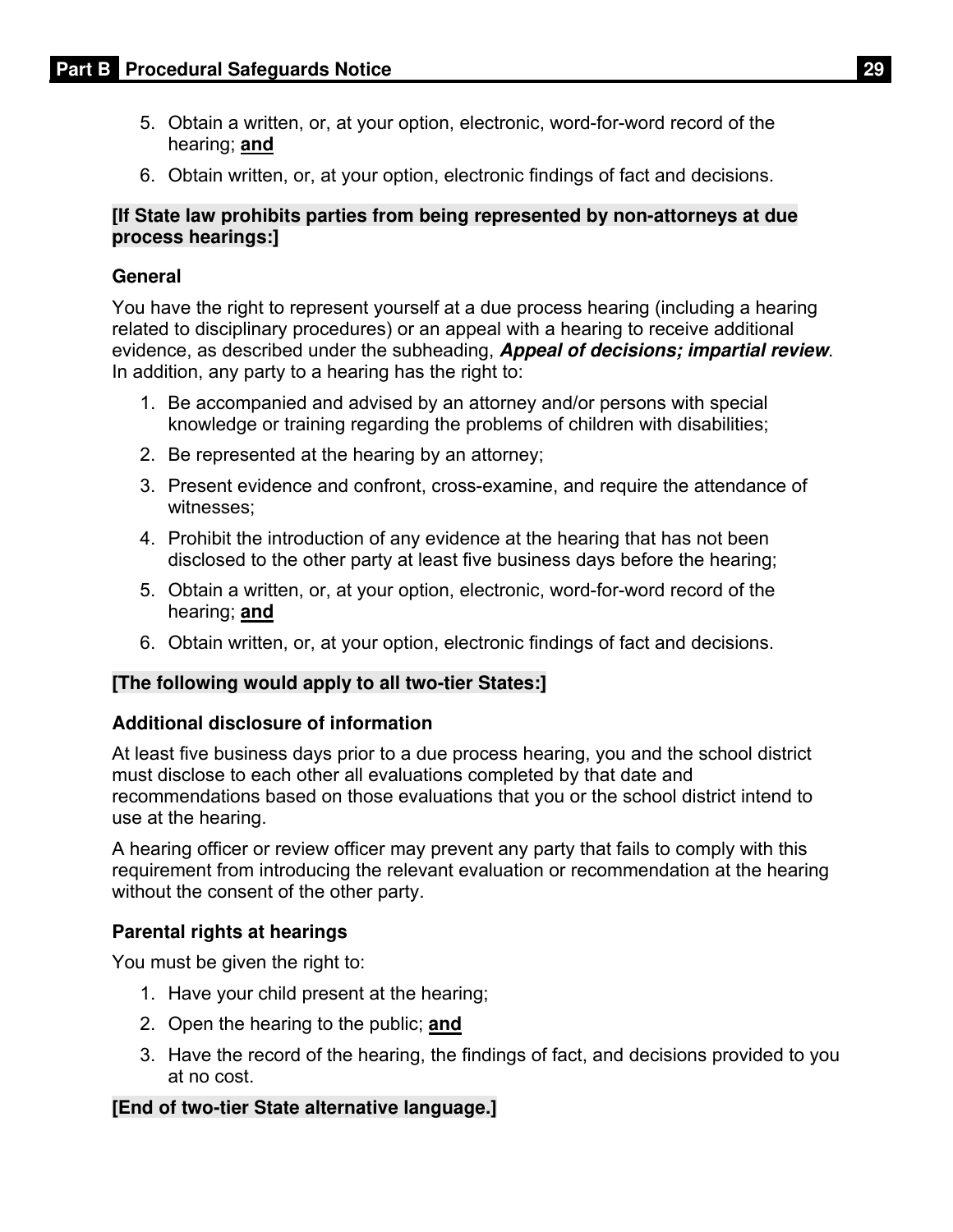## <span id="page-34-0"></span>**HEARING DECISIONS**

### **34 CFR §300.513**

#### **Decision of the hearing officer**

A hearing officer's decision on whether your child received a free appropriate public education (FAPE) must be based on evidence and arguments that directly relate to FAPE.

In matters alleging a procedural violation (such as "an incomplete IEP Team"), a hearing officer may find that your child did not receive FAPE only if the procedural violations:

- 1. Interfered with your child's right to a free appropriate public education (FAPE);
- 2. Significantly interfered with your opportunity to participate in the decision-making process regarding the provision of a free appropriate public education (FAPE) to your child; **or**
- 3. Caused your child to be deprived of an educational benefit.

None of the provisions described above can be interpreted to prevent a hearing officer from ordering a school district to comply with the requirements in the procedural safeguards section of the Federal regulations under Part B of IDEA (34 CFR §§300.500 through 300.536).

#### **[The following applies only to two-tier States:]**

None of the provisions under the headings: *Filing a Due Process Complaint; Due Process Complaint; Model Forms; Resolution Process; Impartial Due Process Hearing; Hearing Rights; and Hearing Decisions* (34 CFR §§300.507 through 300.513), can affect your right to file an appeal of the due process hearing decision with the State Educational Agency.

#### **[End of two-tier State alternative language.]**

#### **Separate request for a due process hearing**

Nothing in the procedural safeguards section of the Federal regulations under Part B of IDEA (34 CFR §§300.500 through 300.536) can be interpreted to prevent you from filing a separate due process complaint on an issue separate from a due process complaint already filed.

#### **Findings and decision provided to the advisory panel and general public**

The State Educational Agency or the school district, (whichever was responsible for your hearing) after deleting any personally identifiable information, must:

- 1. Provide the findings and decisions in the due process hearing or appeal to the State special education advisory panel; **and**
- 2. Make those findings and decisions available to the public.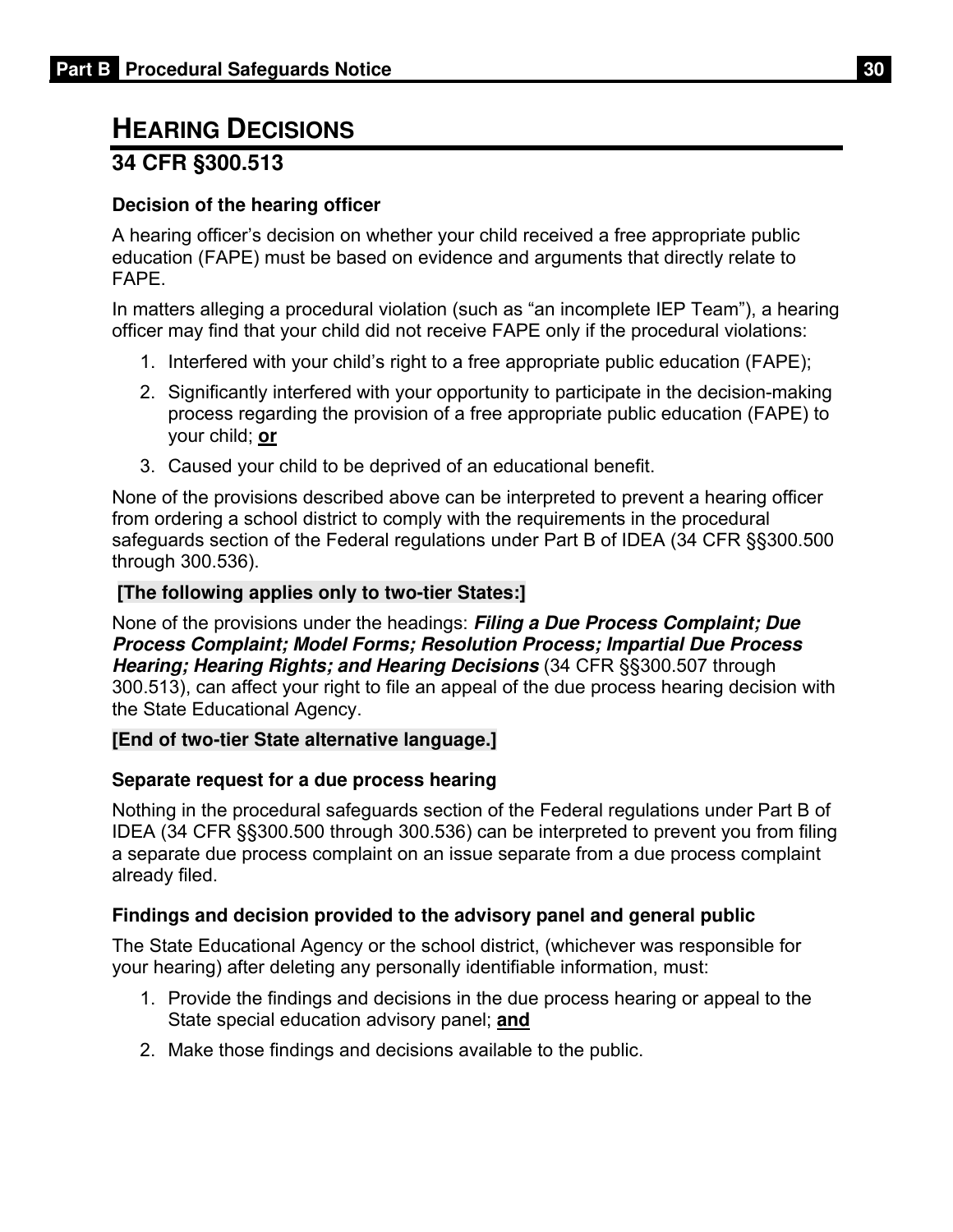## <span id="page-35-0"></span>**APPEALS**

## **FINALITY OF DECISION; APPEAL; IMPARTIAL REVIEW**

### **34 CFR §300.514**

**[NOTE: Two alternatives follow. States should use the one that conforms to their due process system.]** 

#### **[The following applies to one-tier States:]**

#### **Finality of hearing decision**

A decision made in a due process hearing (including a hearing relating to disciplinary procedures) is final, except that any party involved in the hearing (you or the school district) may appeal the decision by bringing a civil action, as described under the heading *Civil Actions, Including the Time Period in Which to File Those Actions*.

#### **[The following applies to two-tier States:]**

#### **Finality of hearing decision**

A decision made in a due process hearing (including a hearing relating to disciplinary procedures) is final, except that any party involved in the hearing (you or the school district) may appeal the decision to the State Educational Agency.

#### **Appeal of decisions; impartial review**

If a party (you or the school district) is aggrieved (harmed) by the findings and decision in the hearing, an appeal may be brought to the State Educational Agency.

If there is an appeal, the State Educational Agency must conduct an impartial review of the findings and decision appealed. The official conducting the review must:

- 1. Examine the entire hearing record;
- 2. Ensure that the procedures at the hearing were consistent with the requirements of due process;
- 3. Seek additional evidence if necessary. If a hearing is held to receive additional evidence, the hearing rights described under the heading *Hearing Rights* apply;
- 4. Give the parties an opportunity for oral or written argument, or both, at the discretion of the reviewing official;
- 5. Make an independent decision on completion of the review; **and**
- 6. Give you and the school district a copy of the written, or, at your option, electronic findings of fact and decisions.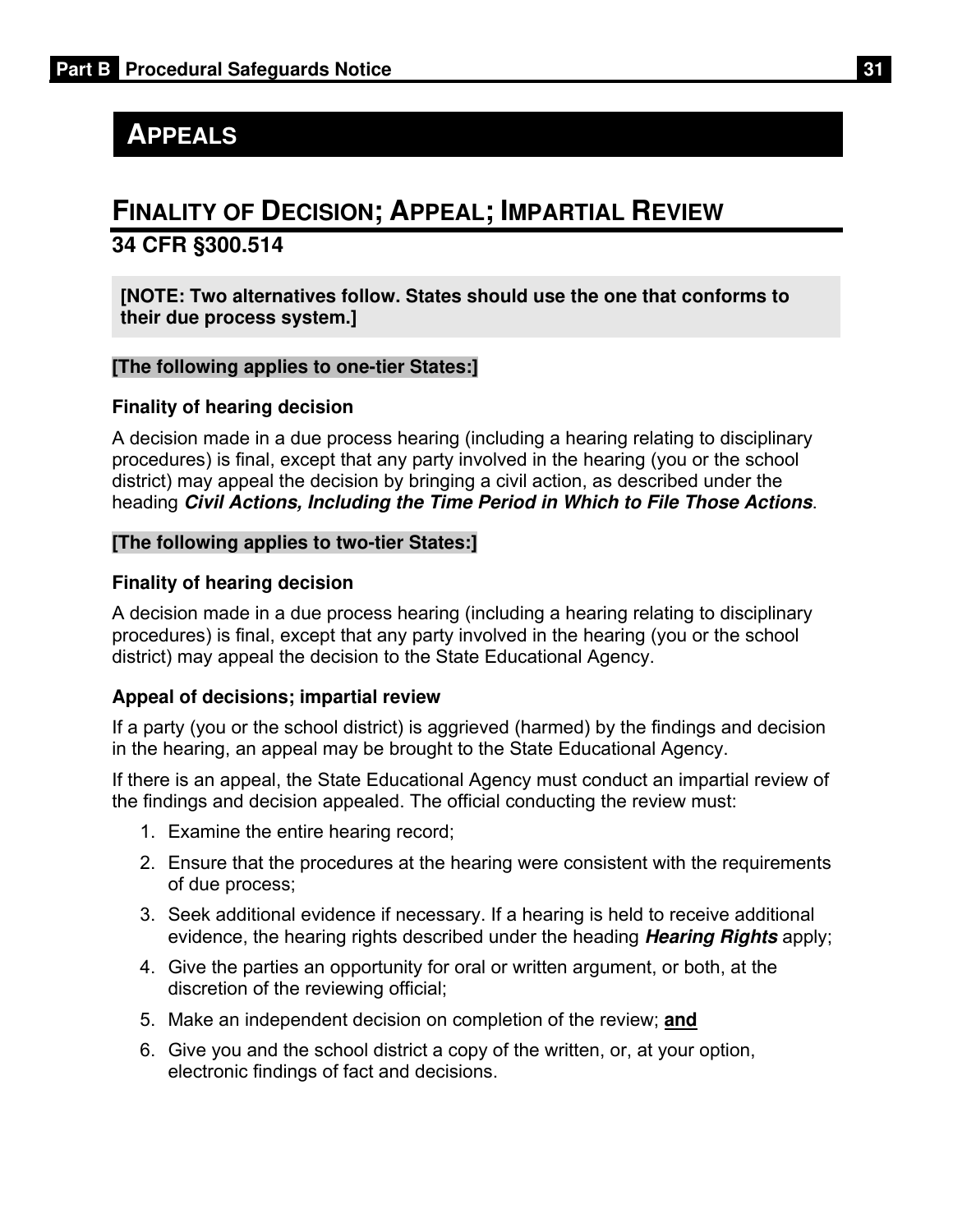#### <span id="page-36-0"></span>**Findings and decision provided to the advisory panel and general public**

The State Educational Agency, after deleting any personally identifiable information, must:

- 1. Provide the findings and decisions of the appeal to the State special education advisory panel; **and**
- 2. Make those findings and decisions available to the public.

#### **Finality of review decision**

The decision made by the reviewing official is final unless you or the school district brings a civil action, as described under the heading *Civil Actions, Including the Time Period in Which to File Those Actions*.

#### **[End of alternative language.]**

## **TIMELINES AND CONVENIENCE OF HEARINGS AND REVIEWS 34 CFR §300.515**

**[NOTE: Two alternatives follow. States should use the one that conforms to their due process system.]** 

#### **[The following applies to one-tier States:]**

The State Educational Agency must ensure that not later than 45 calendar days after the expiration of the 30-calendar-day period for resolution meetings **or**, as described under the sub-heading *Adjustments to the 30-calendar-day resolution period,* not later than 45 calendar days after the expiration of the adjusted time period:

- 1. A final decision is reached in the hearing; **and**
- 2. A copy of the decision is mailed to each of the parties.

A hearing officer may grant specific extensions of time beyond the 45-calendar-day time period described above at the request of either party (you or the school district).

Each hearing must be conducted at a time and place that is reasonably convenient to you and your child.

#### **[The following applies to two-tier States:]***:*

The school district must ensure that not later than 45 calendar days after the expiration of the 30-calendar-day period for resolution meetings **or**, as described under the sub-heading *Adjustments to the 30-calendar-day resolution period,* not later than 45 calendar days after the expiration of the adjusted time period:

- 1. A final decision is reached in the hearing; **and**
- 2. A copy of the decision is mailed to you and the school district.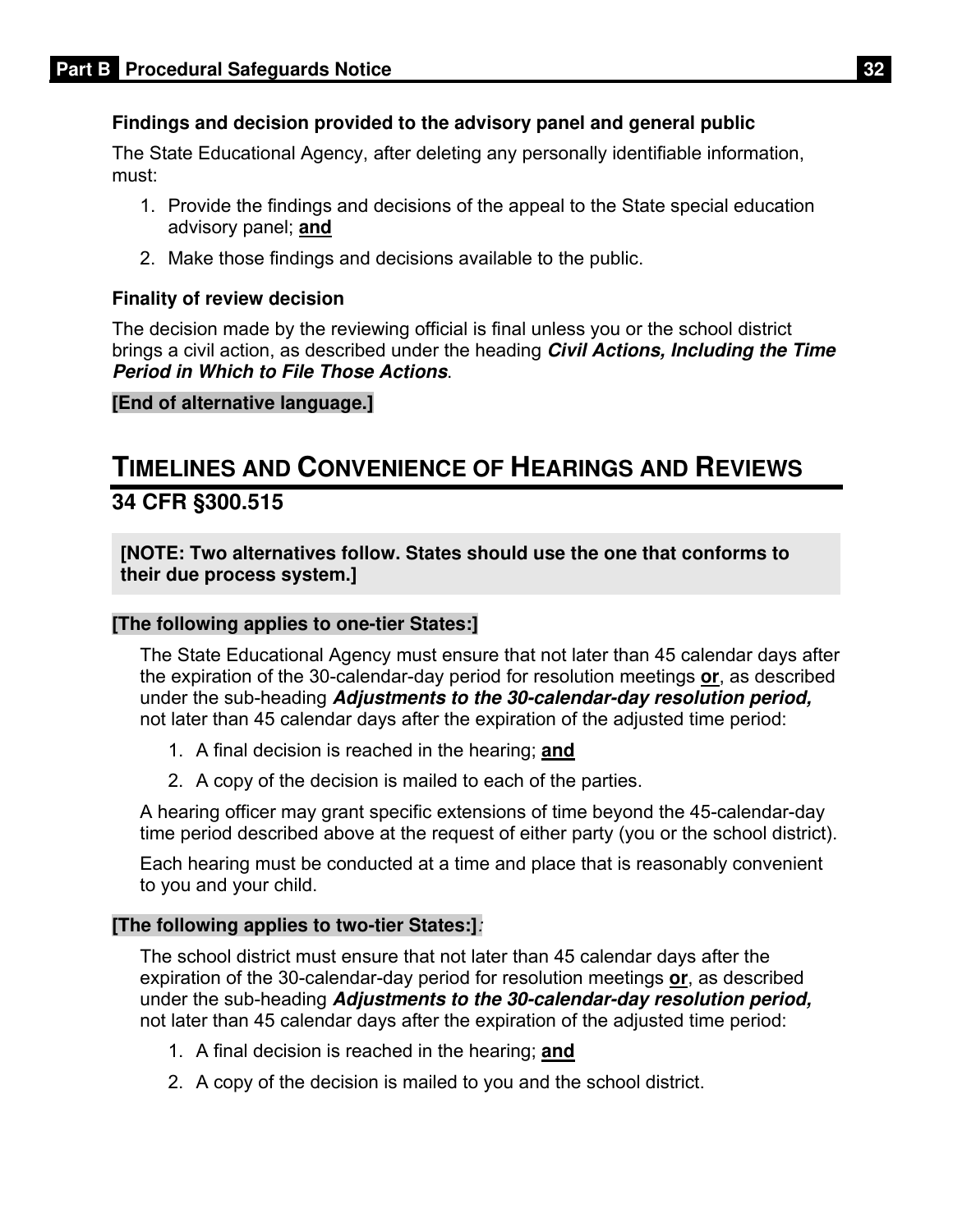<span id="page-37-0"></span>The State Educational Agency must ensure that not later than 30 calendar days after the receipt of a request for a review:

- 1. A final decision is reached in the review; **and**
- 2. A copy of the decision is mailed to you and the school district.

A hearing or reviewing officer may grant specific extensions of time beyond the periods described above (45 calendar days for a hearing decision and 30 calendar days for a review decision) if you or the school district make a request for a specific extension of the timeline.

Each hearing and review involving oral arguments must be conducted at a time and place that is reasonably convenient to you and your child.

#### **[End of alternative language.]**

## **CIVIL ACTIONS, INCLUDING THE TIME PERIOD IN WHICH TO FILE THOSE ACTIONS**

### **34 CFR §300.516**

#### **General**

**[NOTE: Two alternatives follow. States should use the one that conforms to their due process system.]** 

#### **[The following applies to one-tier States:]**

Any party (you or the school district) who does not agree with the findings and decision in the due process hearing (including a hearing relating to disciplinary procedures) has the right to bring a civil action with respect to the matter that was the subject of the due process hearing. The action may be brought in a State court of competent jurisdiction (a State court that has authority to hear this type of case) or in a district court of the United States without regard to the amount in dispute.

#### **[The following applies to two-tier States:]**

Any party (you or the school district) who does not agree with the findings and decision in the State-level review has the right to bring a civil action with respect to the matter that was the subject of the due process hearing (including a hearing relating to disciplinary procedures). The action may be brought in a State court of competent jurisdiction (a State court that has authority to hear this type of case) or in a district court of the United States without regard to the amount in dispute.

#### **[End of alternative language.]**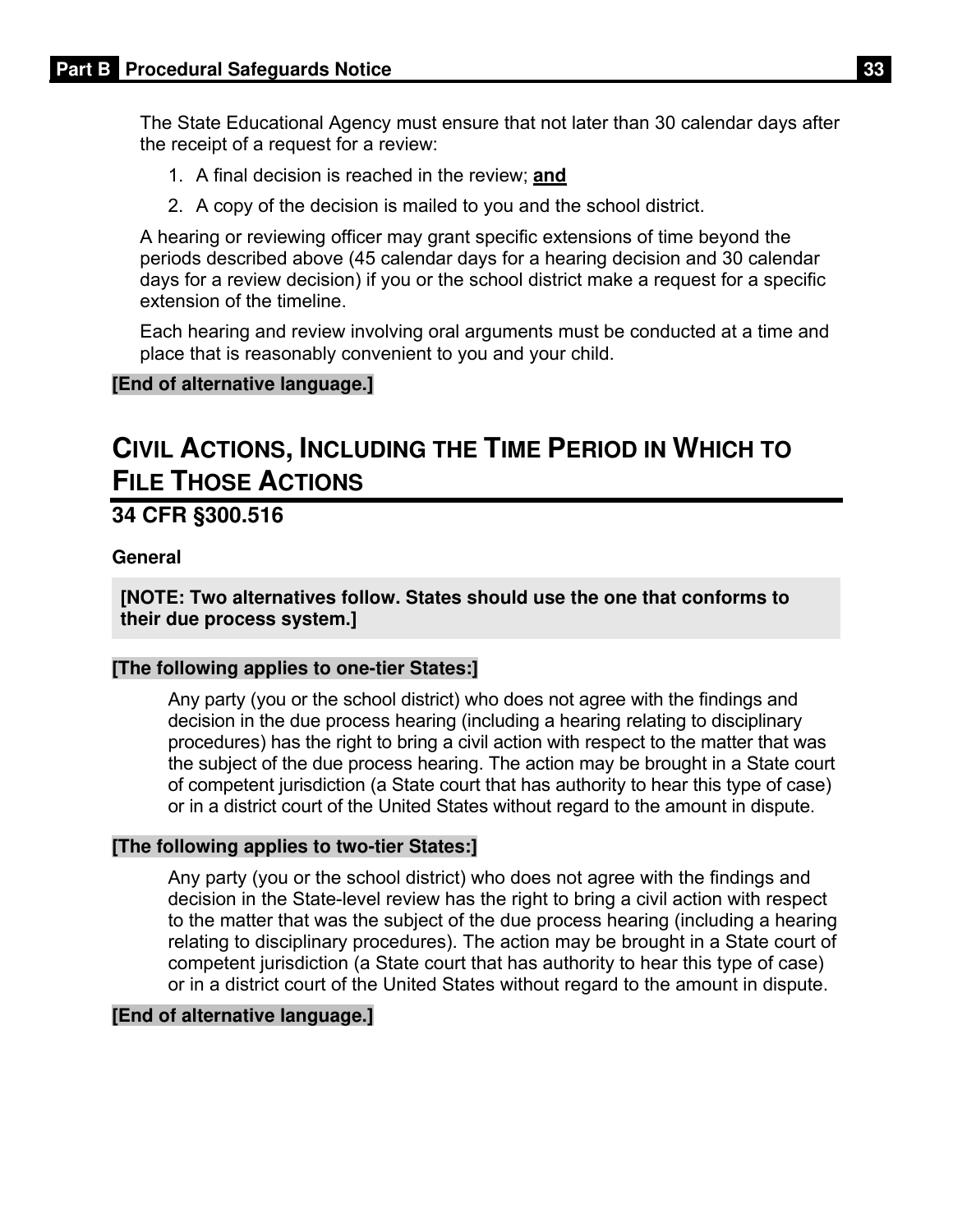#### **Time limitation**

**[NOTE: Two alternatives follow. States should use the one that conforms to their due process system.]** 

#### **[The following applies to one-tier States:]**

The party (you or the school district) bringing the action shall have 90 calendar days from the date of the decision of the hearing officer to file a civil action.

#### **[NOTE: If the State has established a timeframe different than 90 days (either shorter or longer), revise the above statement to reflect that specific State timeframe.]**

#### **[The following applies to two-tier States:]**

The party (you or the school district) bringing the action shall have 90 calendar days from the date of the decision of the State review official to file a civil action.

**[NOTE: If the State has established a timeframe different than 90 days (either shorter or longer), revise the above statement to reflect that specific State timeframe.]** 

#### **[End of alternative language.]**

#### **Additional procedures**

In any civil action, the court:

- 1. Receives the records of the administrative proceedings;
- 2. Hears additional evidence at your request or at the school district's request; **and**
- 3. Bases its decision on the preponderance of the evidence and grants the relief that the court determines to be appropriate.

Under appropriate circumstances, judicial relief may include reimbursement of private school tuition and compensatory education services.

#### **Jurisdiction of district courts**

The district courts of the United States have authority to rule on actions brought under Part B of IDEA without regard to the amount in dispute.

#### **Rule of construction**

Nothing in Part B of IDEA restricts or limits the rights, procedures, and remedies available under the U.S. Constitution, the Americans with Disabilities Act of 1990, Title V of the Rehabilitation Act of 1973 (Section 504), or other Federal laws protecting the rights of children with disabilities, except that before the filing of a civil action under these laws seeking relief that is also available under Part B of IDEA, the due process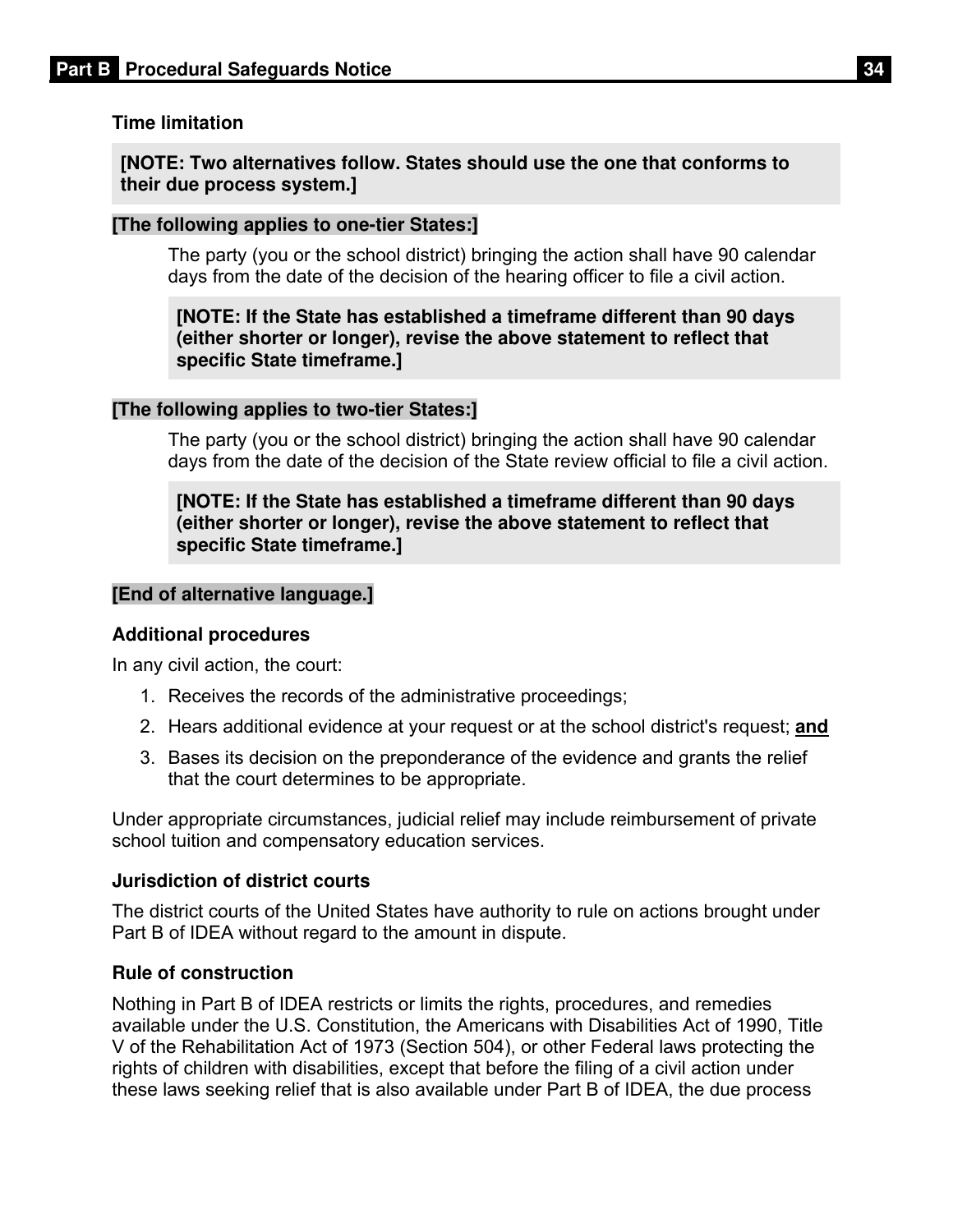<span id="page-39-0"></span>procedures described above must be exhausted to the same extent as would be required if the party filed the action under Part B of IDEA. This means that you may have remedies available under other laws that overlap with those available under IDEA, but in general, to obtain relief under those other laws, you must first use the available administrative remedies under IDEA (i.e., the due process complaint; resolution process, including the resolution meeting; and impartial due process hearing procedures) before going directly into court.

## **THE CHILD'S PLACEMENT WHILE THE DUE PROCESS COMPLAINT AND HEARING ARE PENDING**

## **34 CFR §300.518**

Except as provided below under the heading *PROCEDURES WHEN DISCIPLINING CHILDREN WITH DISABILITIES,* once a due process complaint is sent to the other party, during the resolution process time period, and while waiting for the decision of any impartial due process hearing or court proceeding, unless you and the State or school district agree otherwise, your child must remain in his or her current educational placement.

If the due process complaint involves an application for initial admission to public school, your child, with your consent, must be placed in the regular public school program until the completion of all such proceedings.

If the due process complaint involves an application for initial services under Part B of IDEA for a child who is transitioning from being served under Part C of IDEA to Part B of IDEA and who is no longer eligible for Part C services because the child has turned three, the school district is not required to provide the Part C services that the child has been receiving. If the child is found eligible under Part B of IDEA and you consent for your child to receive special education and related services for the first time, then, pending the outcome of the proceedings, the school district must provide those special education and related services that are not in dispute (those which you and the school district both agree upon).

#### **[The following applies to one-tier States:]**

If a hearing officer in a due process hearing conducted by the State Educational Agency agrees with you that a change of placement is appropriate, that placement must be treated as your child's current educational placement where your child will remain while waiting for the decision of any impartial due process hearing or court proceeding.

#### **[The following applies to two-tier States:]**

If a State review official in an administrative appeal proceeding agrees with you that a change of placement is appropriate, that placement must be treated as your child's current educational placement where your child will remain while waiting for the decision of any impartial due process hearing or court proceeding.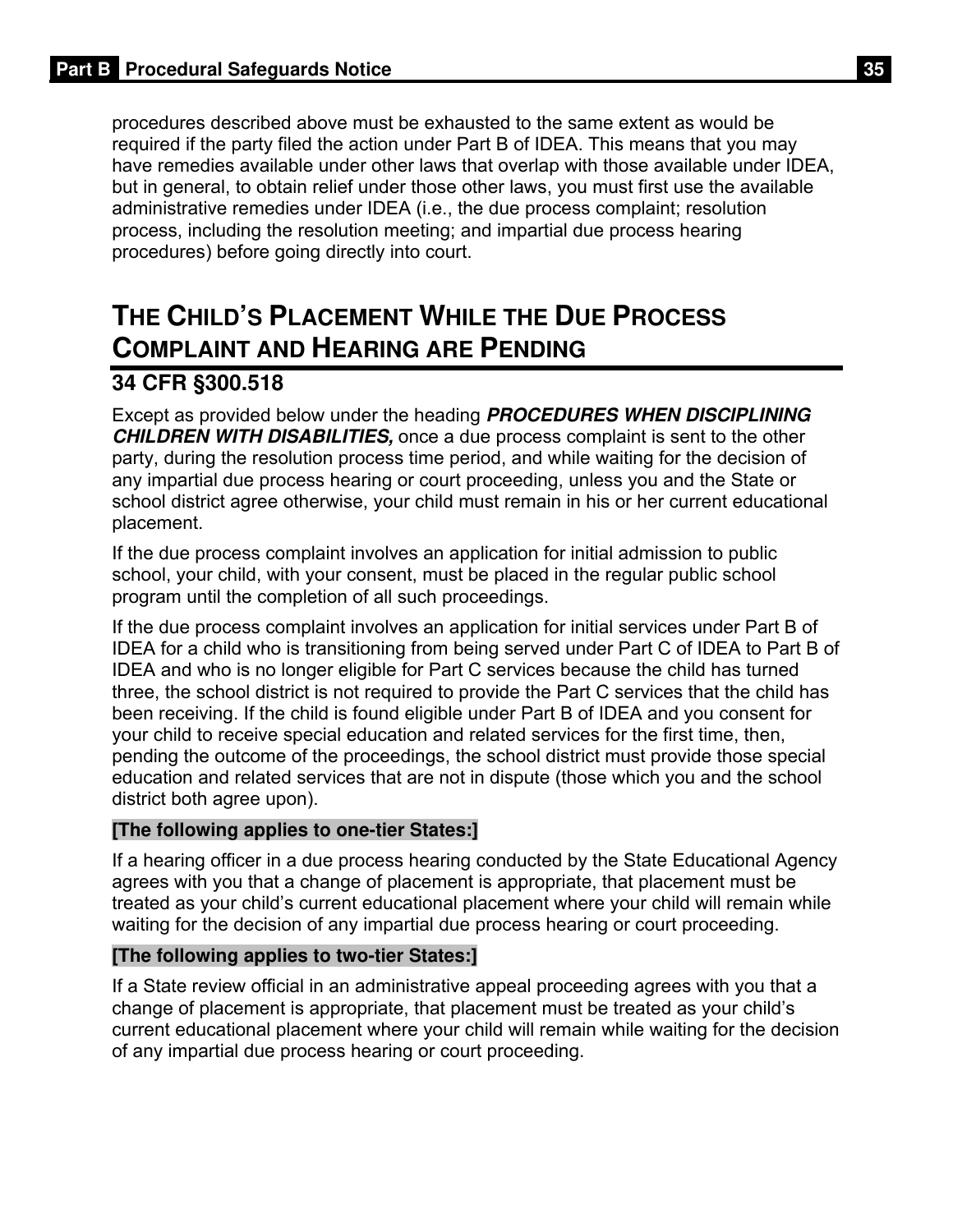## <span id="page-40-0"></span>**ATTORNEYS' FEES**

### **34 CFR §300.517**

#### **General**

In any action or proceeding brought under Part B of IDEA, the court, in its discretion, may award reasonable attorneys' fees as part of the costs to you, if you prevail (win).

In any action or proceeding brought under Part B of IDEA, the court, in its discretion, may award reasonable attorneys' fees as part of the costs to a prevailing State Educational Agency or school district, to be paid by your attorney, if the attorney: (a) filed a complaint or court case that the court finds is frivolous, unreasonable, or without foundation; **or** (b) continued to litigate after the litigation clearly became frivolous, unreasonable, or without foundation; **or**

In any action or proceeding brought under Part B of IDEA, the court, in its discretion, may award reasonable attorneys' fees as part of the costs to a prevailing State Educational Agency or school district, to be paid by you or your attorney, if your request for a due process hearing or later court case was presented for any improper purpose, such as to harass, to cause unnecessary delay, or to unnecessarily increase the cost of the action or proceeding (hearing).

#### **Award of fees**

A court awards reasonable attorneys' fees as follows:

- 1. Fees must be based on rates prevailing in the community in which the action or proceeding arose for the kind and quality of services furnished. No bonus or multiplier may be used in calculating the fees awarded.
- 2. Attorneys' fees may not be awarded and related costs may not be reimbursed in any action or proceeding under Part B of IDEA for services performed after a written offer of settlement is made to you if:
	- a. The offer is made within the time prescribed by Rule 68 of the Federal Rules of Civil Procedure or, in the case of a due process hearing or State-level review, at any time more than 10 calendar days before the proceeding begins;
	- b. The offer is not accepted within 10 calendar days; **and**
	- c. The court or administrative hearing officer finds that the relief finally obtained by you is not more favorable to you than the offer of settlement.

Despite these restrictions, an award of attorneys' fees and related costs may be made to you if you prevail and you were substantially justified in rejecting the settlement offer.

3. Fees may not be awarded relating to any meeting of the individualized education program (IEP) Team unless the meeting is held as a result of an administrative proceeding or court action.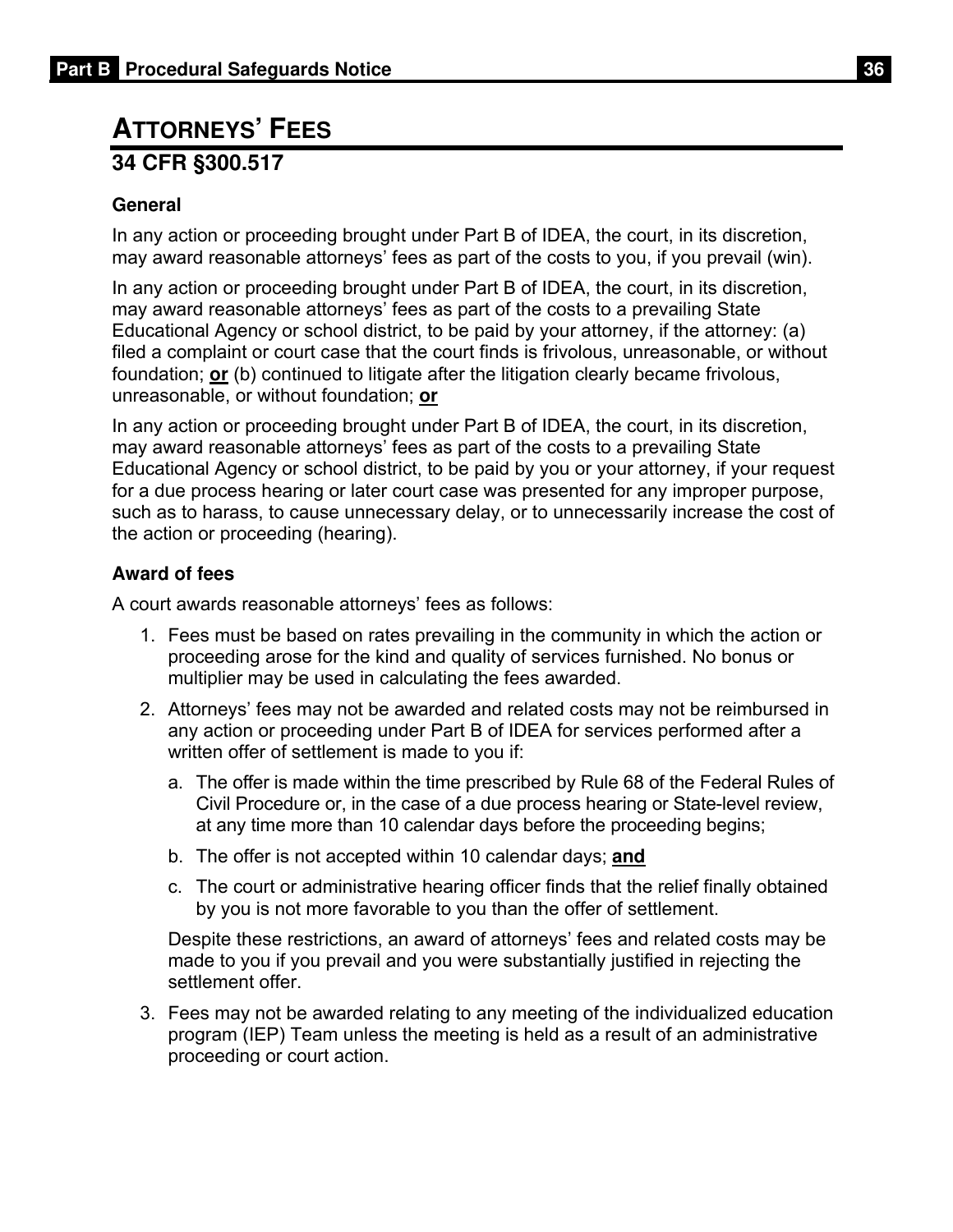#### *[NOTE: if the State does not allow fees for mediation, add*

**"**Fees also may not be awarded for a mediation as described under the heading Mediation.**"***]* 

A resolution meeting, as described under the heading *Resolution Process*, is not considered a meeting convened as a result of an administrative hearing or court action, and also is not considered an administrative hearing or court action for purposes of these attorneys' fees provisions.

The court reduces, as appropriate, the amount of the attorneys' fees awarded under Part B of IDEA, if the court finds that:

- 1. You, or your attorney, during the course of the action or proceeding, unreasonably delayed the final resolution of the dispute;
- 2. The amount of the attorneys' fees otherwise authorized to be awarded unreasonably exceeds the hourly rate prevailing in the community for similar services by attorneys of reasonably similar skill, reputation, and experience;
- 3. The time spent and legal services furnished were excessive considering the nature of the action or proceeding; **or**
- 4. The attorney representing you did not provide to the school district the appropriate information in the due process request notice as described under the heading *Due Process Complaint*.

However, the court may not reduce fees if the court finds that the State or school district unreasonably delayed the final resolution of the action or proceeding or there was a violation under the procedural safeguards provisions of Part B of IDEA.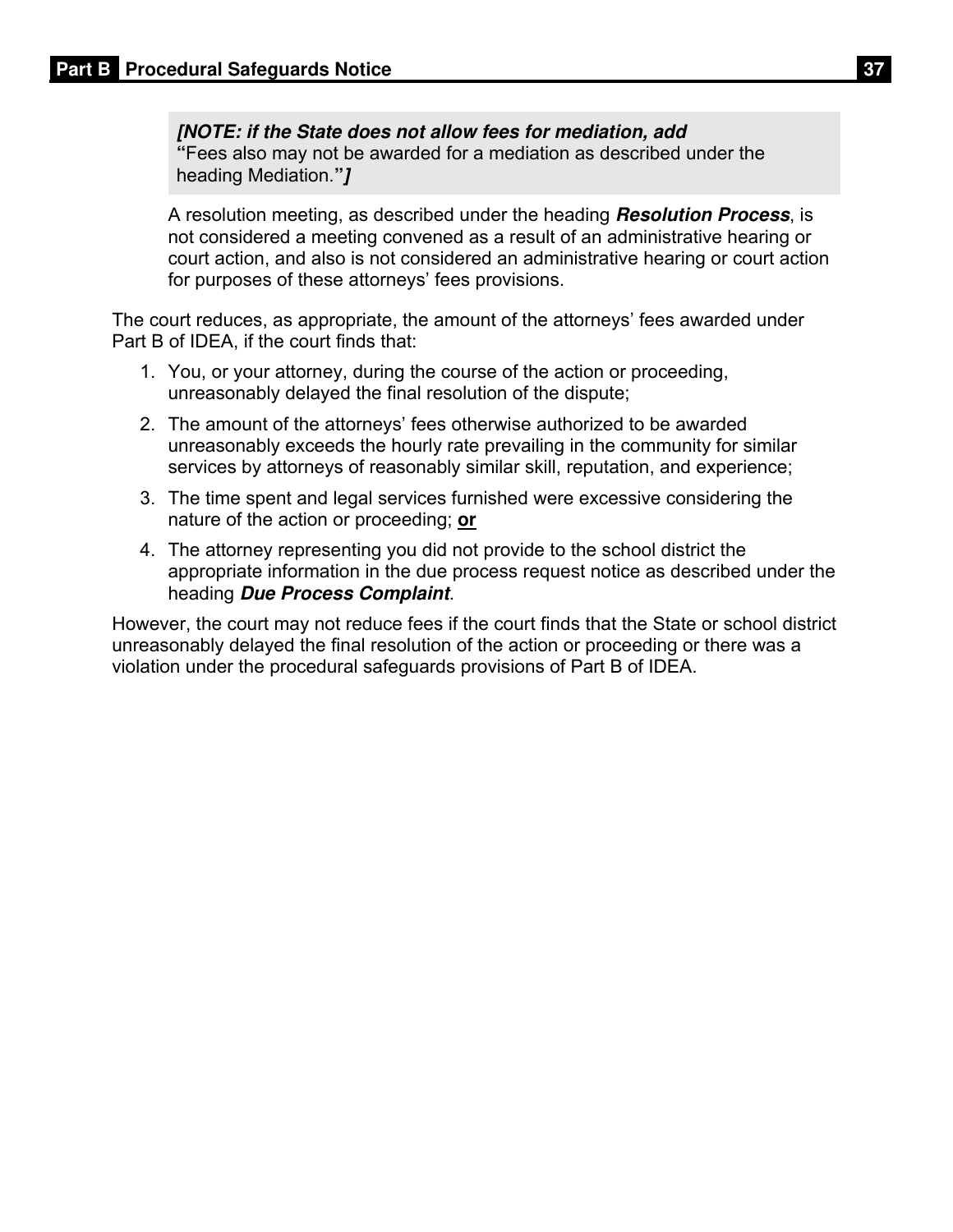## <span id="page-42-0"></span>**PROCEDURES WHEN DISCIPLINING CHILDREN WITH DISABILITIES**

## **AUTHORITY OF SCHOOL PERSONNEL**

### **34 CFR §300.530**

#### **Case-by-case determination**

School personnel may consider any unique circumstances on a case-by-case basis when determining whether a change of placement, made in accordance with the following requirements related to discipline, is appropriate for a child with a disability who violates a school code of student conduct.

#### **General**

To the extent that they also take such action for children without disabilities, school personnel may, for not more than **10 school days** in a row, remove a child with a disability who violates a code of student conduct from his or her current placement to an appropriate interim alternative educational setting, another setting, or suspension. School personnel may also impose additional removals of the child of not more than **10 school days** in a row in that same school year for separate incidents of misconduct, as long as those removals do not constitute a change of placement (see the heading *Change of Placement Because of Disciplinary Removals* for the definition).

Once a child with a disability has been removed from his or her current placement for a total of **10 school days** in the same school year, the school district must, during any subsequent days of removal in that school year, provide services to the extent required below under the sub-heading *Services*.

#### **Additional authority**

If the behavior that violated the student code of conduct was not a manifestation of the child's disability (see the subheading *Manifestation determination*) and the disciplinary change of placement would exceed **10 school days** in a row, school personnel may apply the disciplinary procedures to that child with a disability in the same manner and for the same duration as it would to children without disabilities, except that the school must provide services to that child as described below under *Services*. The child's IEP Team determines the interim alternative educational setting for such services.

#### **Services**

**[Note: To clarify whether students who are subject to short-term disciplinary action receive services during that time period, select the applicable provision below.]**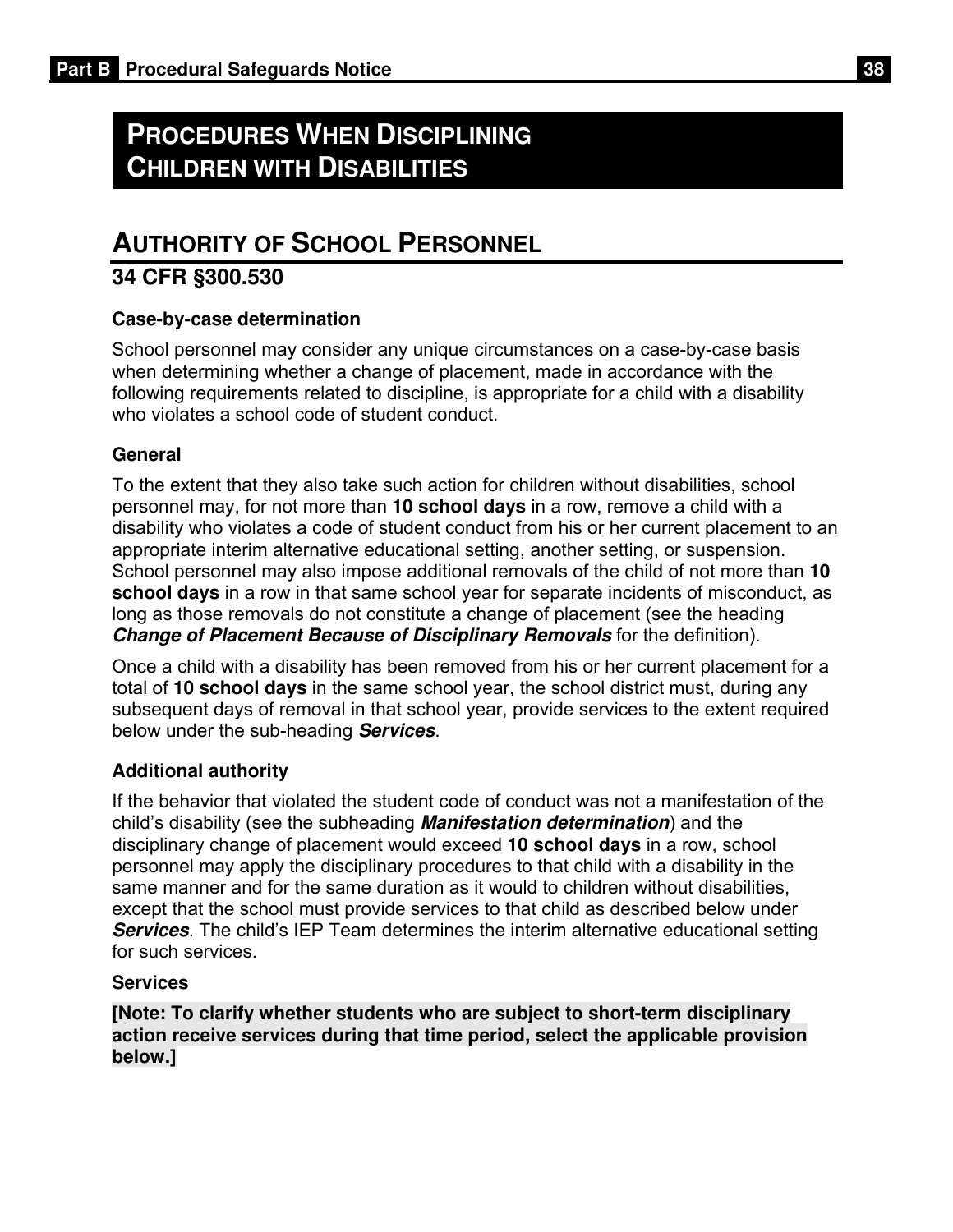### **[Option 1:]**

The school district provides services to both a child with a disability and a child without a disability who has been removed from his or her current placement for **10 school days or less** in that school year. These services may be provided in an interim alternative educational setting.

### **[Option 2:]**

The school district does not provide services to a child with a disability or a child without a disability who has been removed from his or her current placement for **10 school days or less** in that school year.

### **[End of alternative language.]**

A child with a disability who is removed from the child's current placement for **more than 10 school days** and the behavior is not a manifestation of the child's disability (see subheading, *Manifestation determination*) or who is removed under special circumstances (see the subheading, *Special circumstances*) must:

- 1. Continue to receive educational services (have available a free appropriate public education), so as to enable the child to continue to participate in the general education curriculum, although in another setting (that may be an interim alternative educational setting), and to progress toward meeting the goals set out in the child's IEP; **and**
- 2. Receive, as appropriate, a functional behavioral assessment, and behavioral intervention services and modifications, which are designed to address the behavior violation so that it does not happen again.

After a child with a disability has been removed from his or her current placement for **10 school days** in that same school year, and **if** the current removal is for **10 school days** in a row or less **and** if the removal is not a change of placement (see definition below), **then** school personnel, in consultation with at least one of the child's teachers, determine the extent to which services are needed to enable the child to continue to participate in the general education curriculum, although in another setting, and to progress toward meeting the goals set out in the child's IEP.

If the removal is a change of placement (see the heading, *Change of Placement Because of Disciplinary Removals*), the child's IEP Team determines the appropriate services to enable the child to continue to participate in the general education curriculum, although in another setting (that may be an interim alternative educational setting), and to progress toward meeting the goals set out in the child's IEP.

### **Manifestation determination**

Within **10 school days** of any decision to change the placement of a child with a disability because of a violation of a code of student conduct (except for a removal that is for **10 school days** in a row or less and not a change of placement), the school district, you, and other relevant members of the IEP Team (as determined by you and the school district) must review all relevant information in the student's file, including the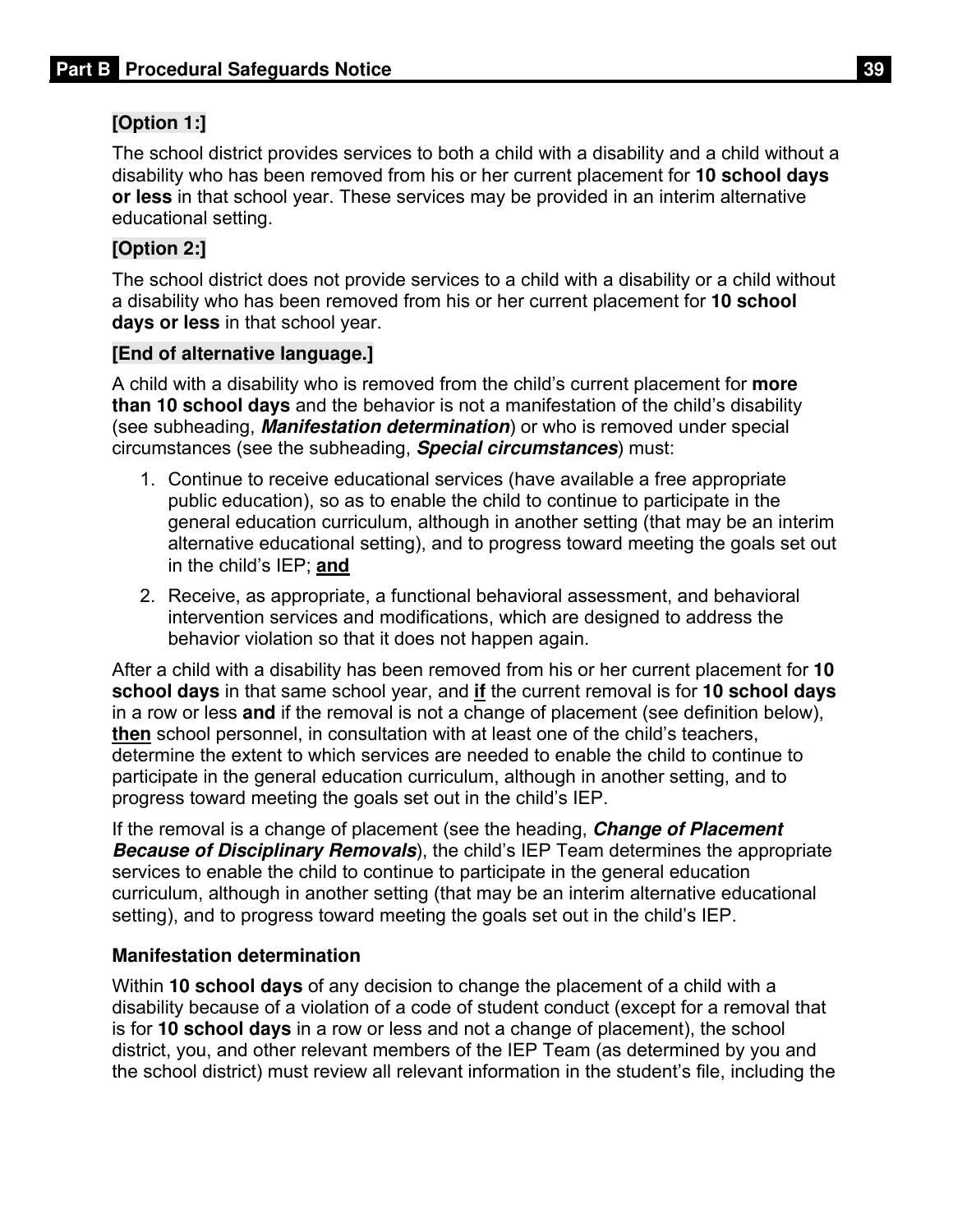child's IEP, any teacher observations, and any relevant information provided by you to determine:

- 1. If the conduct in question was caused by, or had a direct and substantial relationship to, the child's disability; **or**
- 2. If the conduct in question was the direct result of the school district's failure to implement the child's IEP.

If the school district, you, and other relevant members of the child's IEP Team determine that either of those conditions was met, the conduct must be determined to be a manifestation of the child's disability.

If the school district, you, and other relevant members of the child's IEP Team determine that the conduct in question was the direct result of the school district's failure to implement the IEP, the school district must take immediate action to remedy those deficiencies.

#### **Determination that behavior was a manifestation of the child's disability**

If the school district, you, and other relevant members of the IEP Team determine that the conduct was a manifestation of the child's disability, the IEP Team must either:

- 1. Conduct a functional behavioral assessment, unless the school district had conducted a functional behavioral assessment before the behavior that resulted in the change of placement occurred, and implement a behavioral intervention plan for the child; **or**
- 2. If a behavioral intervention plan already has been developed, review the behavioral intervention plan, and modify it, as necessary, to address the behavior.

Except as described below under the sub-heading *Special circumstances*, the school district must return your child to the placement from which your child was removed, unless you and the district agree to a change of placement as part of the modification of the behavioral intervention plan.

### **Special circumstances**

Whether or not the behavior was a manifestation of your child's disability, school personnel may remove a student to an interim alternative educational setting (determined by the child's IEP Team) for not more than 45 school days, if your child:

- 1. Carries a weapon (see the definition below) to school or has a weapon at school, on school premises, or at a school function under the jurisdiction of the State Educational Agency or a school district;
- 2. Knowingly has or uses illegal drugs (see the definition below), or sells or solicits the sale of a controlled substance, (see the definition below), while at school, on school premises, or at a school function under the jurisdiction of the State Educational Agency or a school district; **or**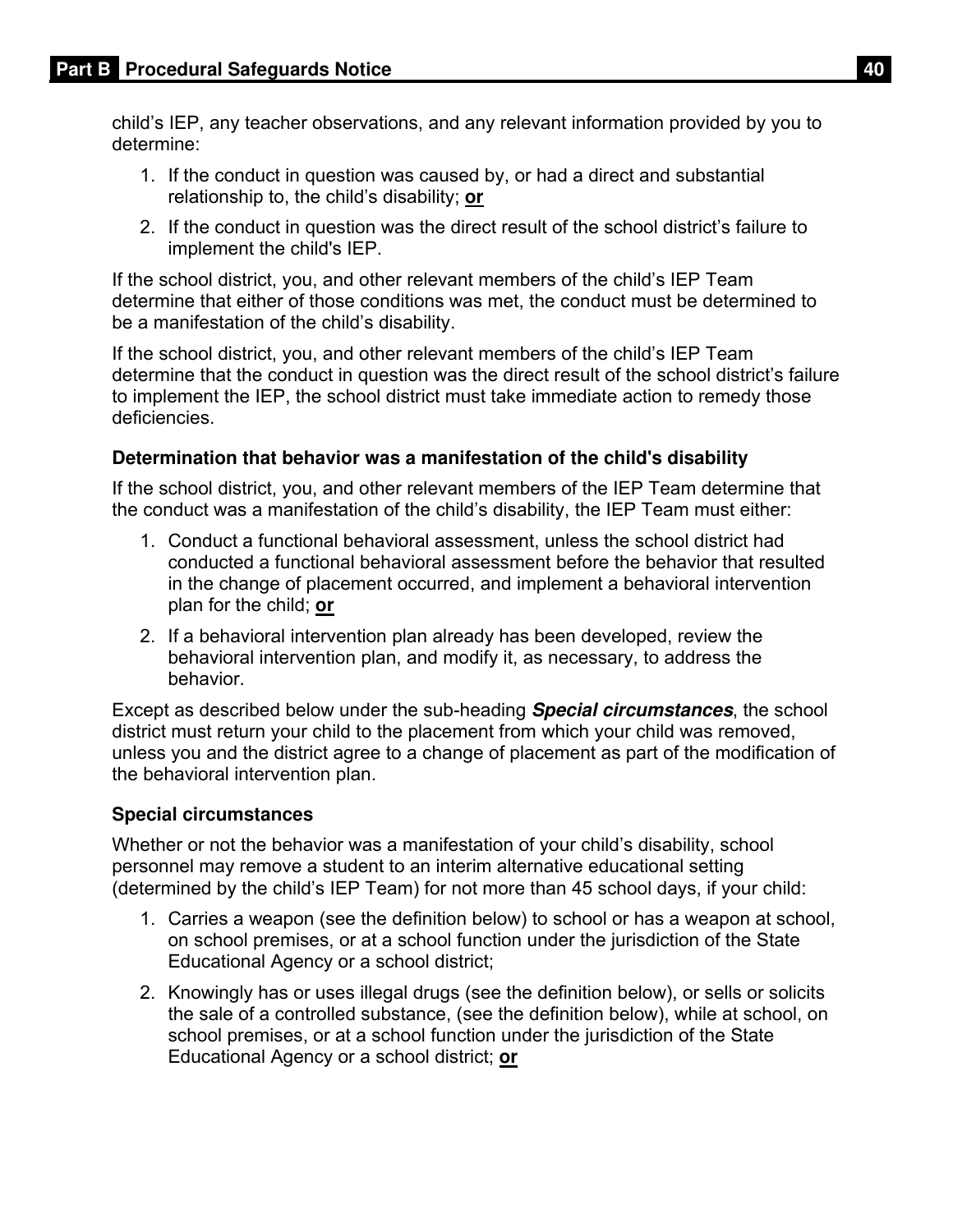<span id="page-45-0"></span>3. Has inflicted serious bodily injury (see the definition below) upon another person while at school, on school premises, or at a school function under the jurisdiction of the State Educational Agency or a school district.

### **Definitions**

*Controlled substance* means a drug or other substance identified under schedules I, II, III, IV, or V in section 202(c) of the Controlled Substances Act (21 U.S.C. 812(c)).

*Illegal drug* means a controlled substance; but does not include a controlled substance that is legally possessed or used under the supervision of a licensed health-care professional or that is legally possessed or used under any other authority under that Act or under any other provision of Federal law.

*Serious bodily injury* has the meaning given the term ''serious bodily injury'' under paragraph (3) of subsection (h) of section 1365 of title 18, United States Code.

*Weapon* has the meaning given the term "dangerous weapon" under paragraph (2) of the first subsection (g) of section 930 of title 18, United States Code.

### **Notification**

On the date it makes the decision to make a removal that is a change of placement of your child because of a violation of a code of student conduct, the school district must notify you of that decision, and provide you with a procedural safeguards notice.

## **CHANGE OF PLACEMENT BECAUSE OF DISCIPLINARY REMOVALS**

### **34 CFR §300.536**

A removal of your child with a disability from your child's current educational placement is a **change of placement** if:

- 1. The removal is for more than 10 school days in a row; **or**
- 2. Your child has been subjected to a series of removals that constitute a pattern because:
	- a. The series of removals total more than 10 school days in a school year;
	- b. Your child's behavior is substantially similar to the child's behavior in previous incidents that resulted in the series of removals; and
	- c. Of such additional factors as the length of each removal, the total amount of time your child has been removed, and the proximity of the removals to one another.

Whether a pattern of removals constitutes a change of placement is determined on a case-by-case basis by the school district and, if challenged, is subject to review through due process and judicial proceedings.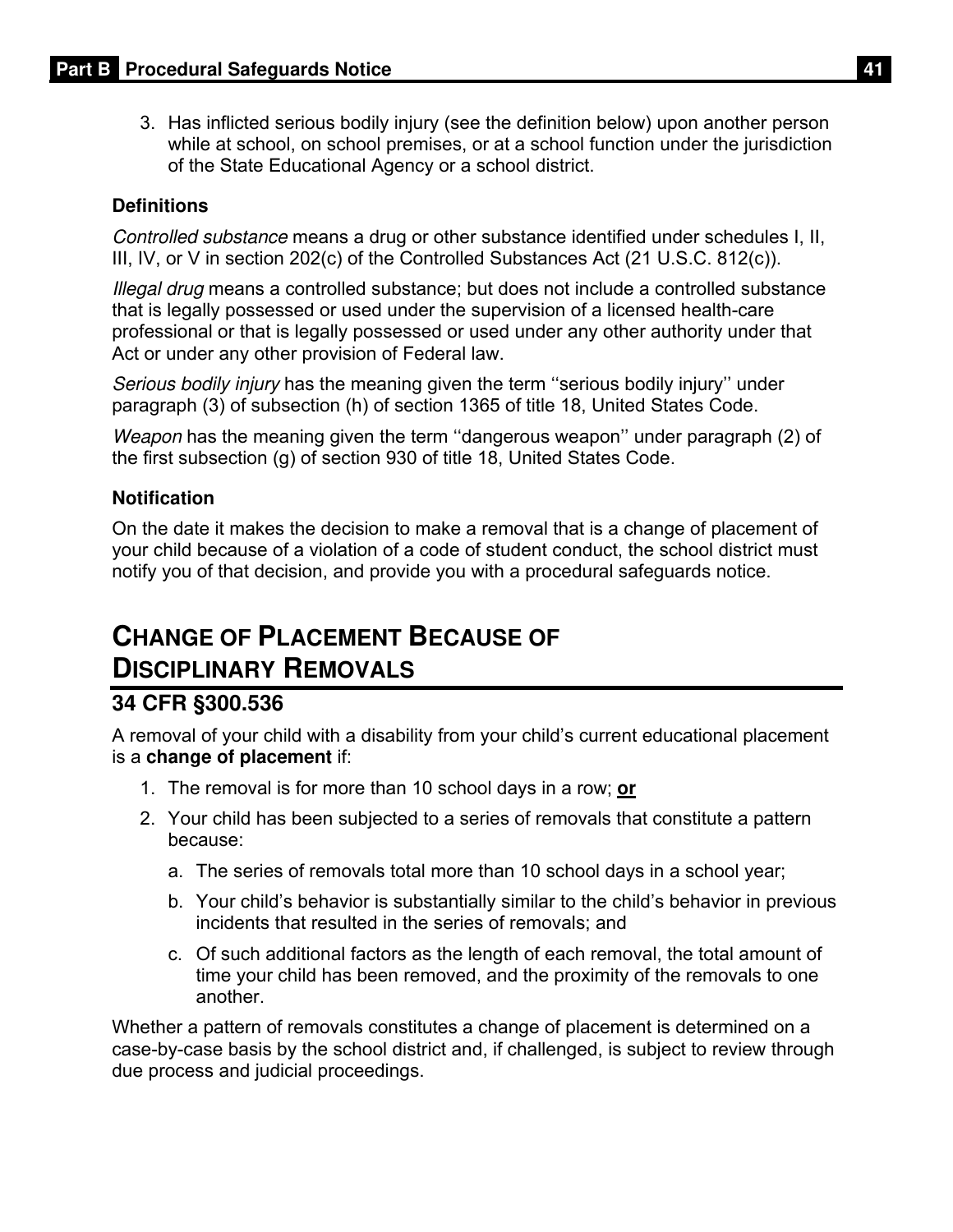## <span id="page-46-0"></span>**DETERMINATION OF SETTING**

### **34 CFR § 300.531**

The individualized education program (IEP) Team determines the interim alternative educational setting for removals that are **changes of placement**, and removals under the subheadings *Additional authority* and *Special circumstances*.

## **APPEAL**

#### **34 CFR § 300.532**

#### **General**

You may file a due process complaint (see the heading *Due Process Complaint*  **Procedures**) to request a due process hearing if you disagree with:

- 1. Any decision regarding placement made under these discipline provisions; **or**
- 2. The manifestation determination described above.

The school district may file a due process complaint (see above) to request a due process hearing if it believes that maintaining the current placement of your child is substantially likely to result in injury to your child or to others.

#### **Authority of hearing officer**

A hearing officer that meets the requirements described under the subheading *Impartial hearing officer* must conduct the due process hearing and make a decision. The hearing officer may:

- 1. Return your child with a disability to the placement from which your child was removed if the hearing officer determines that the removal was a violation of the requirements described under the heading *Authority of School Personnel*, or that your child's behavior was a manifestation of your child's disability; **or**
- 2. Order a change of placement of your child with a disability to an appropriate interim alternative educational setting for not more than 45 school days if the hearing officer determines that maintaining the current placement of your child is substantially likely to result in injury to your child or to others.

These hearing procedures may be repeated, if the school district believes that returning your child to the original placement is substantially likely to result in injury to your child or to others.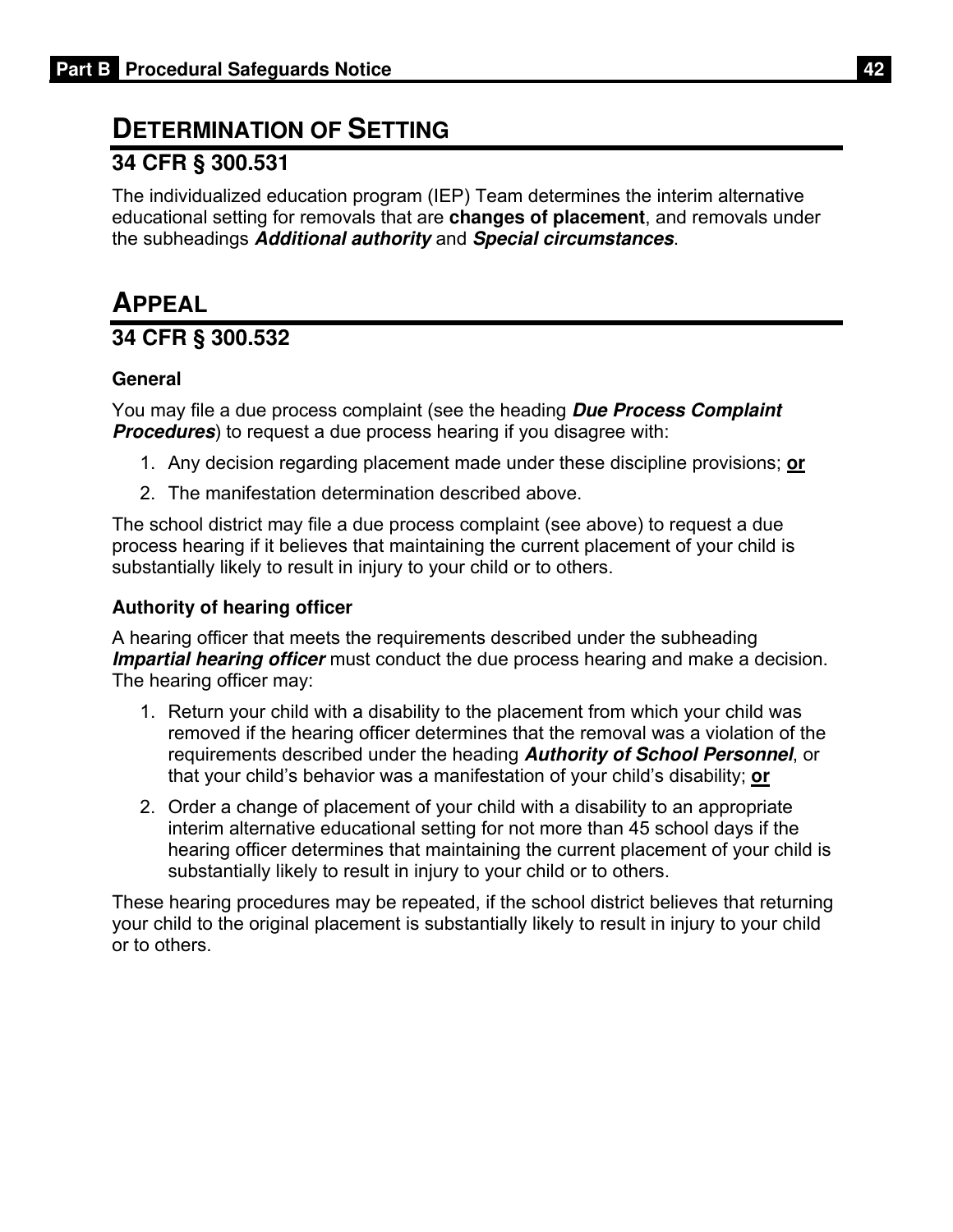<span id="page-47-0"></span>Whenever you or a school district files a due process complaint to request such a hearing, a hearing must be held that meets the requirements described under the headings *Due Process Complaint Procedures, Hearings on Due Process Complaints*, **[For two-tiered States, add "**and *Appeal of decisions; impartial review,***"]** except as follows:

- 1. The State Educational Agency or school district must arrange for an expedited due process hearing, which must occur within **20** school days of the date the hearing is requested and must result in a determination within **10** school days after the hearing.
- 2. Unless you and the school district agree in writing to waive the meeting, or agree to use mediation, a resolution meeting must occur within **seven** calendar days of receiving notice of the due process complaint. The hearing may proceed unless the matter has been resolved to the satisfaction of both parties within **15** calendar days of receipt of the due process complaint.
- 3. A State may establish different procedural rules for expedited due process hearings than it has established for other due process hearings, but except for the timelines, those rules must be consistent with the rules in this document regarding due process hearings.

You or the school district may appeal the decision in an expedited due process hearing in the same way as for decisions in other due process hearings (see the heading *Appeal*).

## **PLACEMENT DURING APPEALS**

## **34 CFR §300.533**

When, as described above, you or the school district file a due process complaint related to disciplinary matters, your child must (unless you and the State Educational Agency or school district agree otherwise) remain in the interim alternative educational setting pending the decision of the hearing officer, or until the expiration of the time period of removal as provided for and described under the heading *Authority of School Personnel*, whichever occurs first.

## **PROTECTIONS FOR CHILDREN NOT YET ELIGIBLE FOR SPECIAL EDUCATION AND RELATED SERVICES**

## **34 CFR §300.534**

### **General**

If your child has not been determined eligible for special education and related services and violates a code of student conduct, but the school district had knowledge (as determined below) before the behavior that brought about the disciplinary action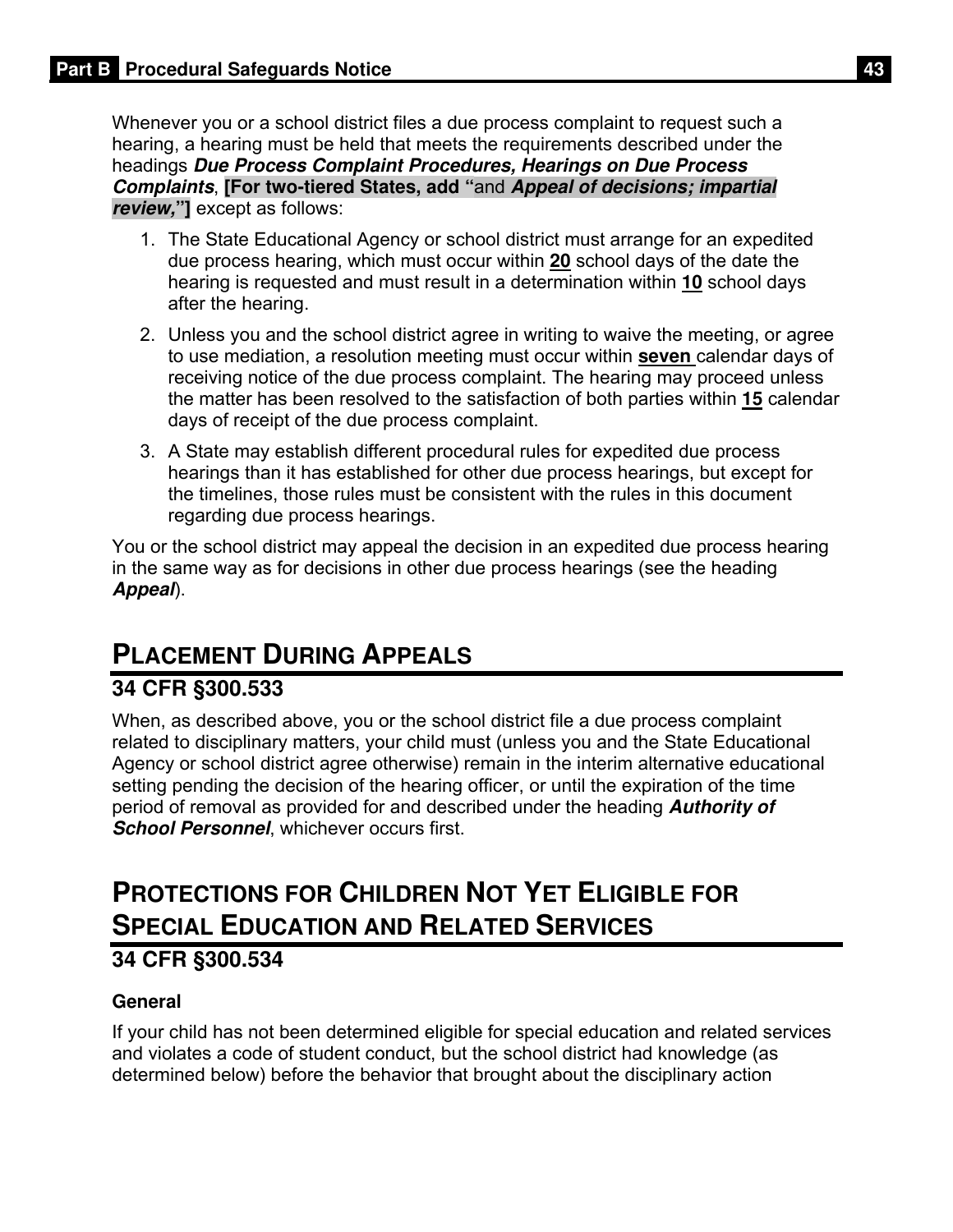occurred, that your child was a child with a disability, then your child may assert any of the protections described in this notice.

#### **Basis of knowledge for disciplinary matters**

A school district will be deemed to have knowledge that your child is a child with a disability if, before the behavior that brought about the disciplinary action occurred:

- 1. You expressed concern in writing to supervisory or administrative personnel of the appropriate educational agency, or to your child's teacher that your child is in need of special education and related services;
- 2. You requested an evaluation related to eligibility for special education and related services under Part B of IDEA; **or**
- 3. Your child's teacher or other school district personnel expressed specific concerns about a pattern of behavior demonstrated by your child directly to the school district's director of special education or to other supervisory personnel of the school district.

#### **Exception**

A school district would not be deemed to have such knowledge if:

- 1. You have not allowed an evaluation of your child or have refused special education services; **or**
- 2. Your child has been evaluated and determined to not be a child with a disability under Part B of IDEA.

### **Conditions that apply if there is no basis of knowledge**

If prior to taking disciplinary measures against your child, a school district does not have knowledge that your child is a child with a disability, as described above under the subheadings *Basis of knowledge for disciplinary matters* and *Exception*, your child may be subjected to the disciplinary measures that are applied to children without disabilities who engage in comparable behaviors.

However, if a request is made for an evaluation of your child during the time period in which your child is subjected to disciplinary measures, the evaluation must be conducted in an expedited manner.

Until the evaluation is completed, your child remains in the educational placement determined by school authorities, which can include suspension or expulsion without educational services.

If your child is determined to be a child with a disability, taking into consideration information from the evaluation conducted by the school district, and information provided by you, the school district must provide special education and related services in accordance with Part B of IDEA, including the disciplinary requirements described above.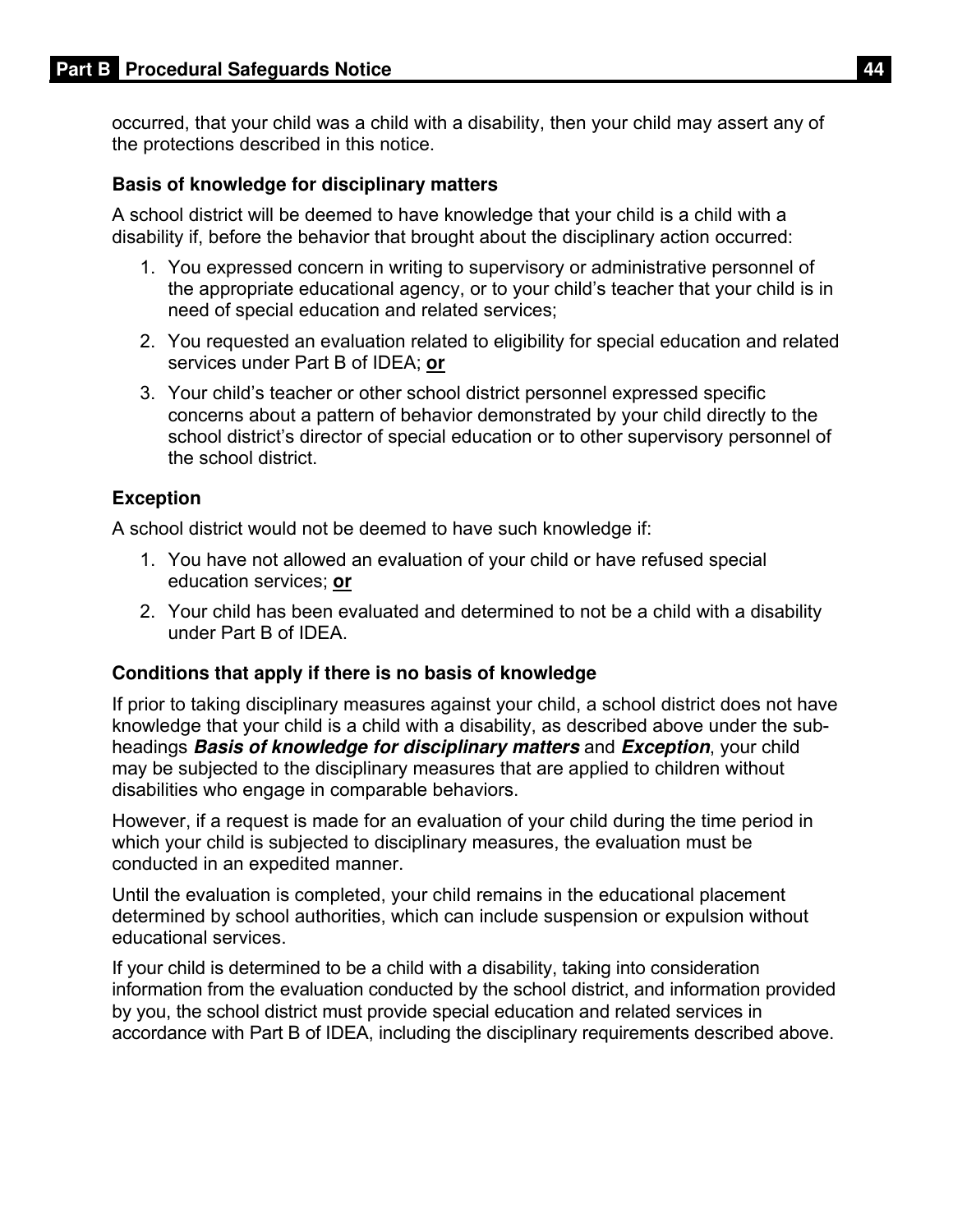## <span id="page-49-0"></span>**REFERRAL TO AND ACTION BY LAW ENFORCEMENT AND JUDICIAL AUTHORITIES**

## **34 CFR §300.535**

Part B of IDEA does not:

- 1. Prohibit an agency from reporting a crime committed by a child with a disability to appropriate authorities; **or**
- 2. Prevent State law enforcement and judicial authorities from exercising their responsibilities with regard to the application of Federal and State law to crimes committed by a child with a disability.

### **Transmittal of records**

If a school district reports a crime committed by a child with a disability, the school district:

- 1. Must ensure that copies of the child's special education and disciplinary records are transmitted for consideration by the authorities to whom the agency reports the crime; **and**
- 2. May transmit copies of the child's special education and disciplinary records only to the extent permitted by the Family Educational Rights and Privacy Act (FERPA).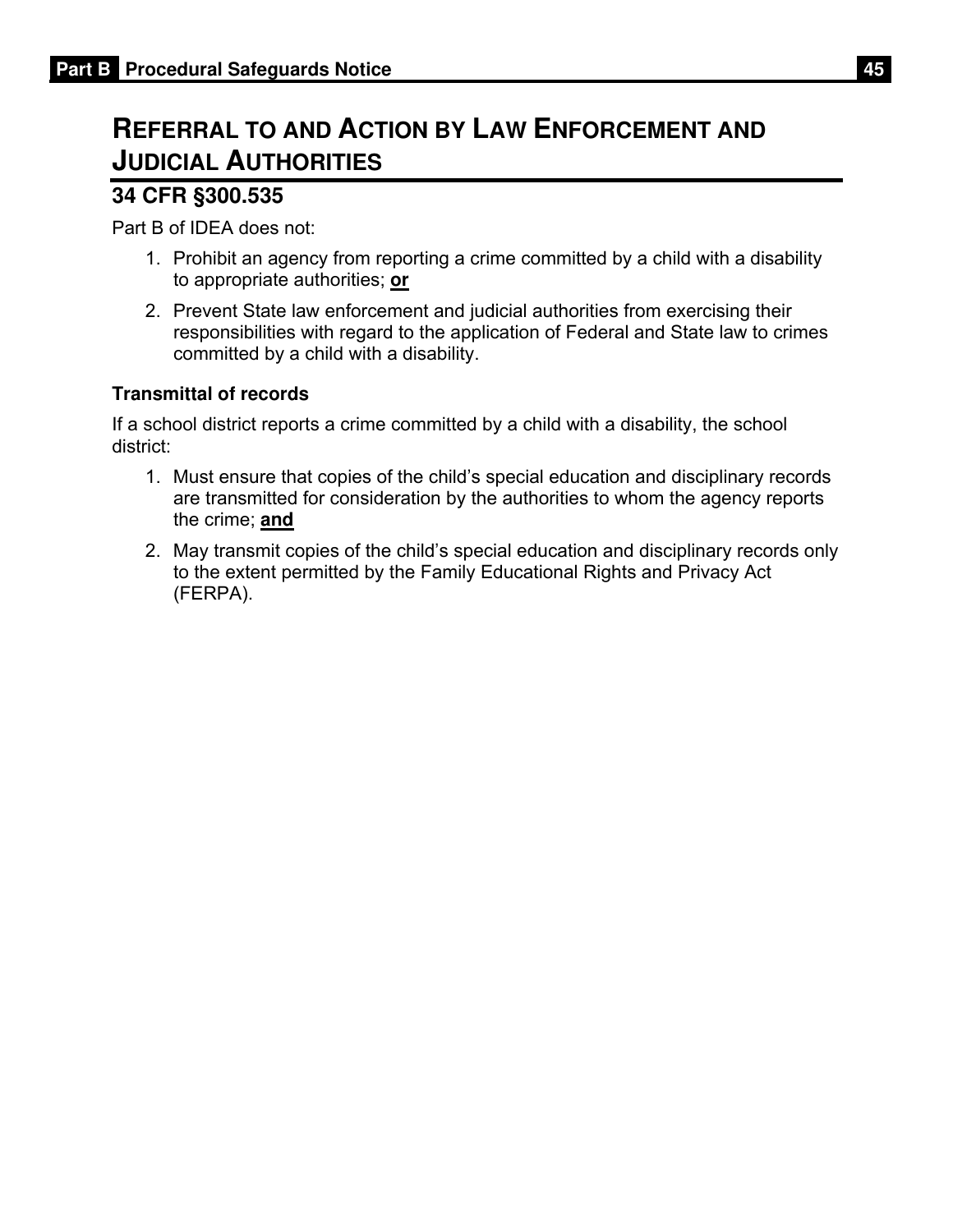## <span id="page-50-0"></span>**REQUIREMENTS FOR UNILATERAL PLACEMENT BY PARENTS OF CHILDREN IN PRIVATE SCHOOLS AT PUBLIC EXPENSE**

## **GENERAL**

## **34 CFR §300.148**

Part B of IDEA does not require a school district to pay for the cost of education, including special education and related services, of your child with a disability at a private school or facility if the school district made a free appropriate public education (FAPE) available to your child and you choose to place the child in a private school or facility. However, the school district where the private school is located must include your child in the population whose needs are addressed under the Part B provisions regarding children who have been placed by their parents in a private school under 34 CFR §§300.131 through 300.144.

#### **Reimbursement for private school placement**

If your child previously received special education and related services under the authority of a school district, and you choose to enroll your child in a private preschool, elementary school, or secondary school without the consent of or referral by the school district, a court or a hearing officer may require the agency to reimburse you for the cost of that enrollment if the court or hearing officer finds that the agency had not made a free appropriate public education (FAPE) available to your child in a timely manner prior to that enrollment and that the private placement is appropriate. A hearing officer or court may find your placement to be appropriate, even if the placement does not meet the State standards that apply to education provided by the State Educational Agency and school districts.

#### **Limitation on reimbursement**

The cost of reimbursement described in the paragraph above may be reduced or denied:

- 1. If: (a) At the most recent individualized education program (IEP) meeting that you attended prior to your removal of your child from the public school, you did not inform the IEP Team that you were rejecting the placement proposed by the school district to provide FAPE to your child, including stating your concerns and your intent to enroll your child in a private school at public expense; or (b) At least 10 business days (including any holidays that occur on a business day) prior to your removal of your child from the public school, you did not give written notice to the school district of that information;
- 2. If, prior to your removal of your child from the public school, the school district provided prior written notice to you of its intent to evaluate your child (including a statement of the purpose of the evaluation that was appropriate and reasonable), but you did not make the child available for the evaluation; **or**
- 3. Upon a court's finding that your actions were unreasonable.